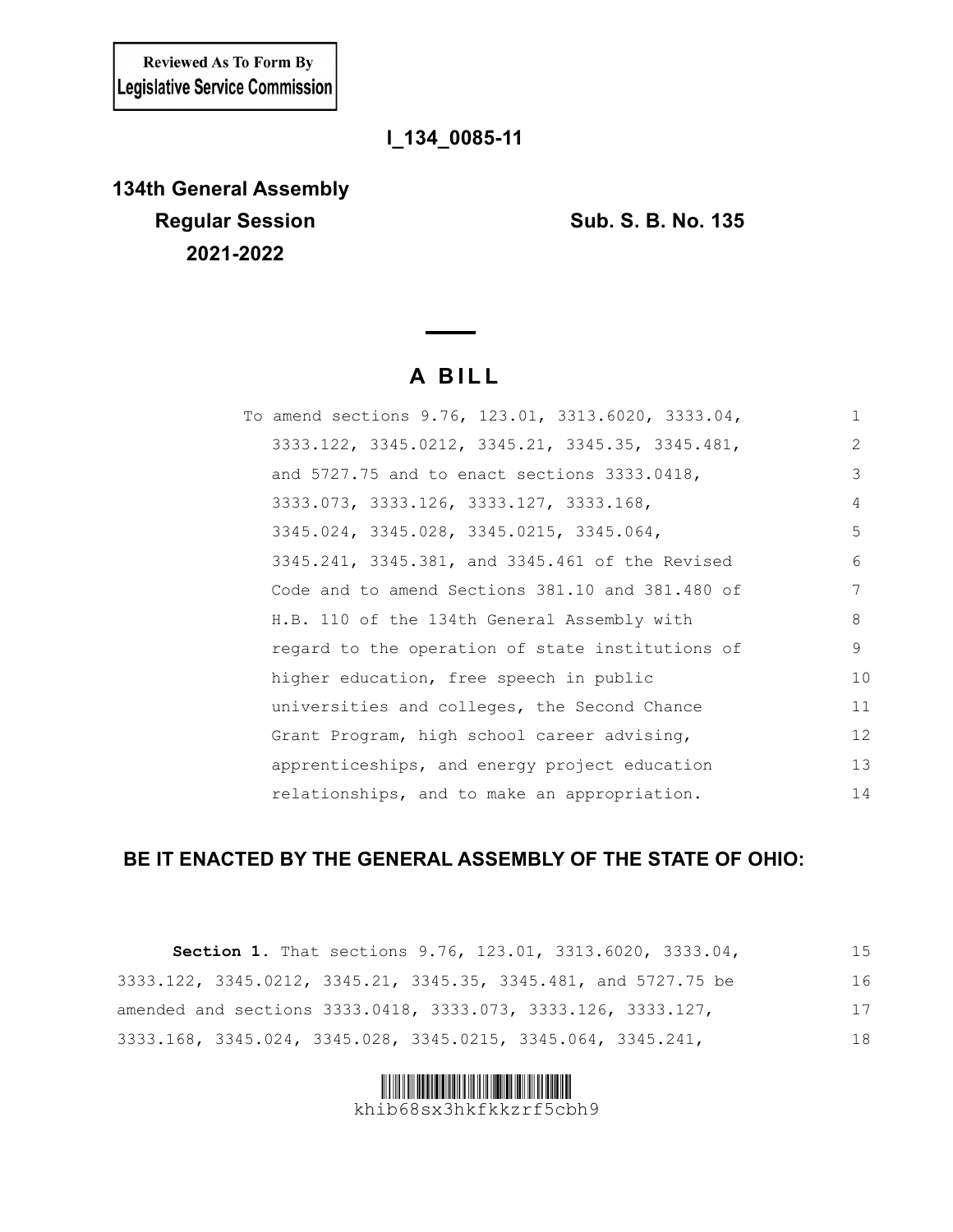3345.381, and 3345.461 of the Revised Code be enacted to read as follows: **Sec. 9.76.** (A) As used in this section: (1) "Boycott" means engaging in refusals to deal, terminating business activities, or other actions that are intended to limit commercial relations with persons or entities in a discriminatory manner. "Boycott" does not include: (a) Boycotts to which 50 U.S.C. 4607(c) applies; (b) A decision based on business or economic reasons, or the specific conduct of a targeted person or entity; (c) A boycott against a public entity of a foreign state when the boycott is applied in a nondiscriminatory manner; and (d) Conduct necessary to comply with applicable law in the business's home jurisdiction. (2) "Company" means a sole proprietorship, partnership, corporation, national association, societe anonyme, limited liability company, limited partnership, limited liability partnership, joint venture, or other business organization, including their subsidiaries and affiliates, that operates to earn a profit. (3) "Israel" means Israel or Israeli-controlled territories. (4) "Jurisdiction with whom this state can enjoy open trade" means any world trade organization member and any jurisdiction with which the United States has free trade or other agreements aimed at ensuring open and nondiscriminatory trade relations. 19 20 21 22 23 24 25 26 27 28 29 30 31 32 33 34 35 36 37 38 39 40 41 42 43 44 45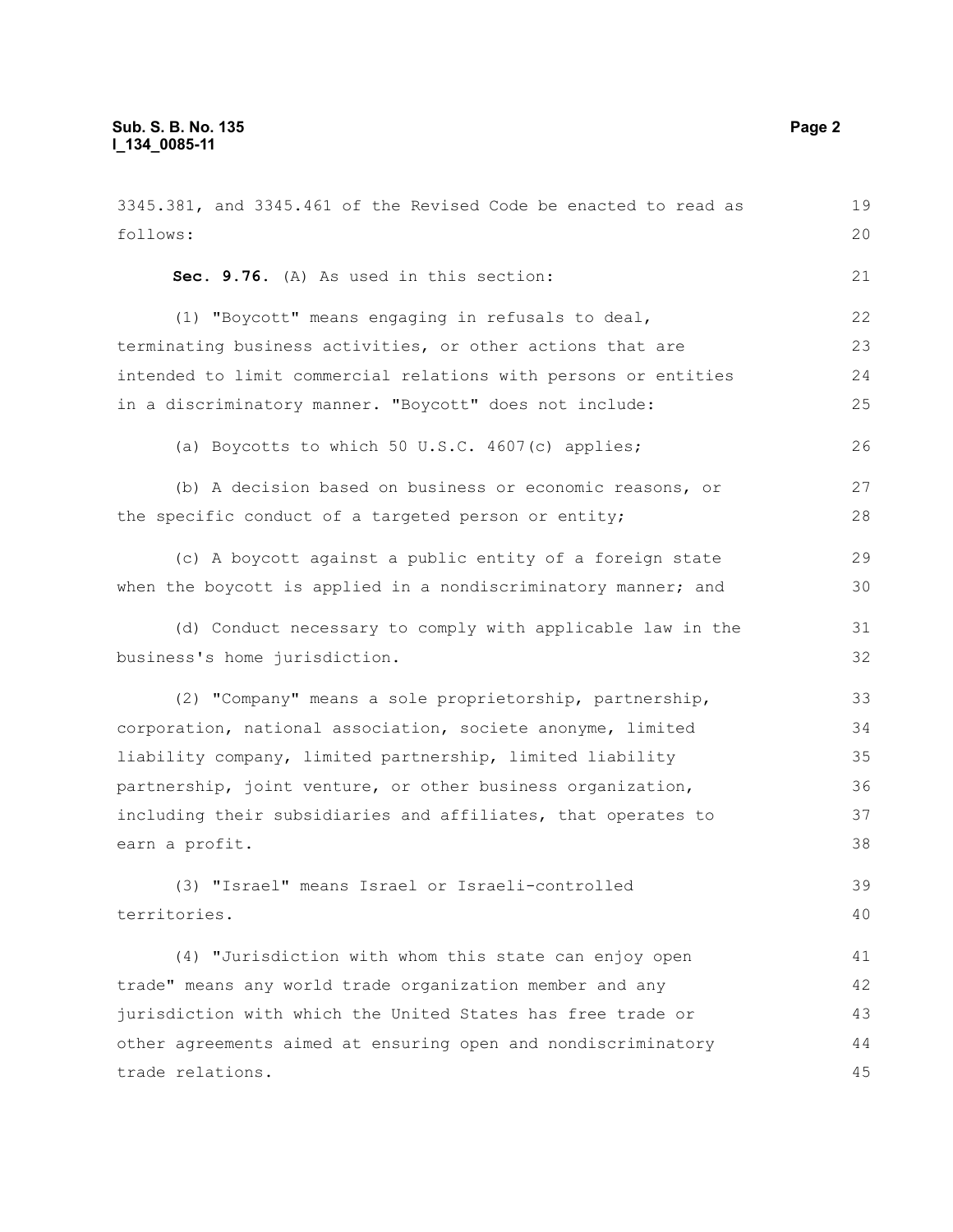# **Sub. S. B. No. 135** Page 3 **l\_134\_0085-11**

(5) "State agency" means an organized body, office, agency, institution, or other entity established by the laws of the state for the exercise of a function of state government, and includes a "state institution of higher education" as defined in section 3345.011 of the Revised Code. 46 47 48 49 50

(B) A state agency may not enter into or renew a contract with a company for the acquisition or provision of supplies, equipment, or services, or for construction services, unless the contract declares that the company is not boycotting any jurisdiction with whom this state can enjoy open trade, including Israel, and will not do so during the contract period. 51 52 53 54 55 56

**Sec. 123.01.** (A) The department of administrative services, in addition to those powers enumerated in Chapters 124. and 125. of the Revised Code and provided elsewhere by law, shall exercise the following powers: 57 58 59 60

(1) To prepare and suggest comprehensive plans for the development of grounds and buildings under the control of a state agency;

(2) To acquire, by purchase, gift, devise, lease, or grant, all real estate required by a state agency, in the exercise of which power the department may exercise the power of eminent domain, in the manner provided by sections 163.01 to 163.22 of the Revised Code; 64 65 66 67 68

(3) To erect, supervise, and maintain all public monuments and memorials erected by the state, except where the supervision and maintenance is otherwise provided by law; 69 70 71

(4) To procure, by lease, storage accommodations for a state agency; 72 73

(5) To lease or grant easements or licenses for 74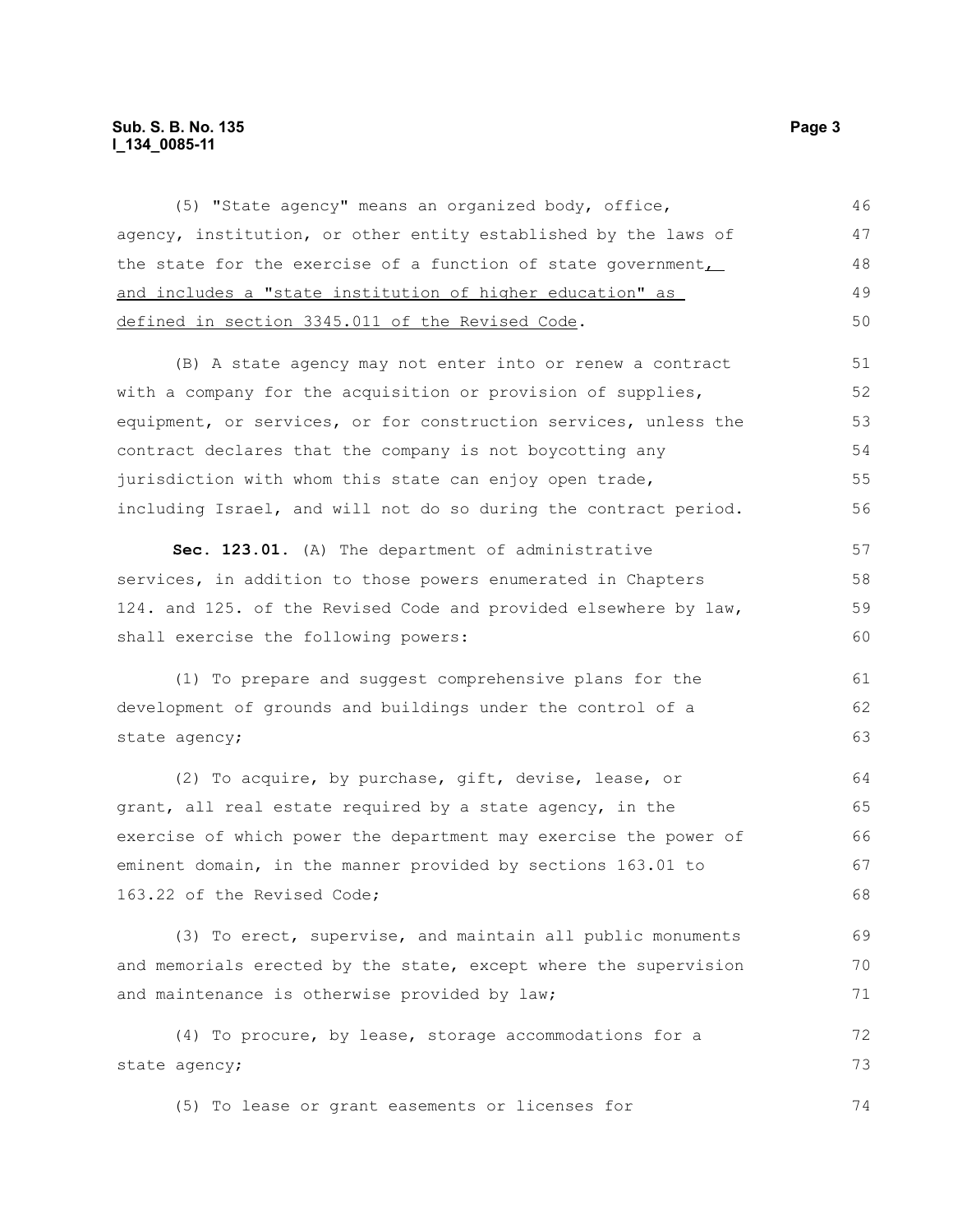# **Sub. S. B. No. 135** Page 4 **l\_134\_0085-11**

unproductive and unused lands or other property under the control of a state agency. Such leases, easements, or licenses may be granted to any person or entity, shall be for a period not to exceed fifteen years, unless a longer period is authorized by division (A)(5) of this section, and shall be executed for the state by the director of administrative services. The director shall grant leases, easements, or licenses of university land for periods not to exceed twentyfive years for purposes approved by the respective university's board of trustees wherein the uses are compatible with the uses and needs of the university and may grant leases of university land for periods not to exceed forty years for purposes approved by the respective university's board of trustees pursuant to section 123.17 of the Revised Code. The director may grant perpetual easements to public utilities, as defined in section 4905.02 of the Revised Code or described in section 4905.03 of the Revised Code. (6) To lease space for the use of a state agency; 75 76 77 78 79 80 81 82 83 84 85 86 87 88 89  $90$ 91 92

(7) To have general supervision and care of the storerooms, offices, and buildings leased for the use of a state agency;

(8) To exercise general custodial care of all real property of the state; 96 97

(9) To assign and group together state offices in any city in the state and to establish, in cooperation with the state agencies involved, rules governing space requirements for office or storage use; 98 99 100 101

(10) To lease for a period not to exceed forty years, pursuant to a contract providing for the construction thereof 102 103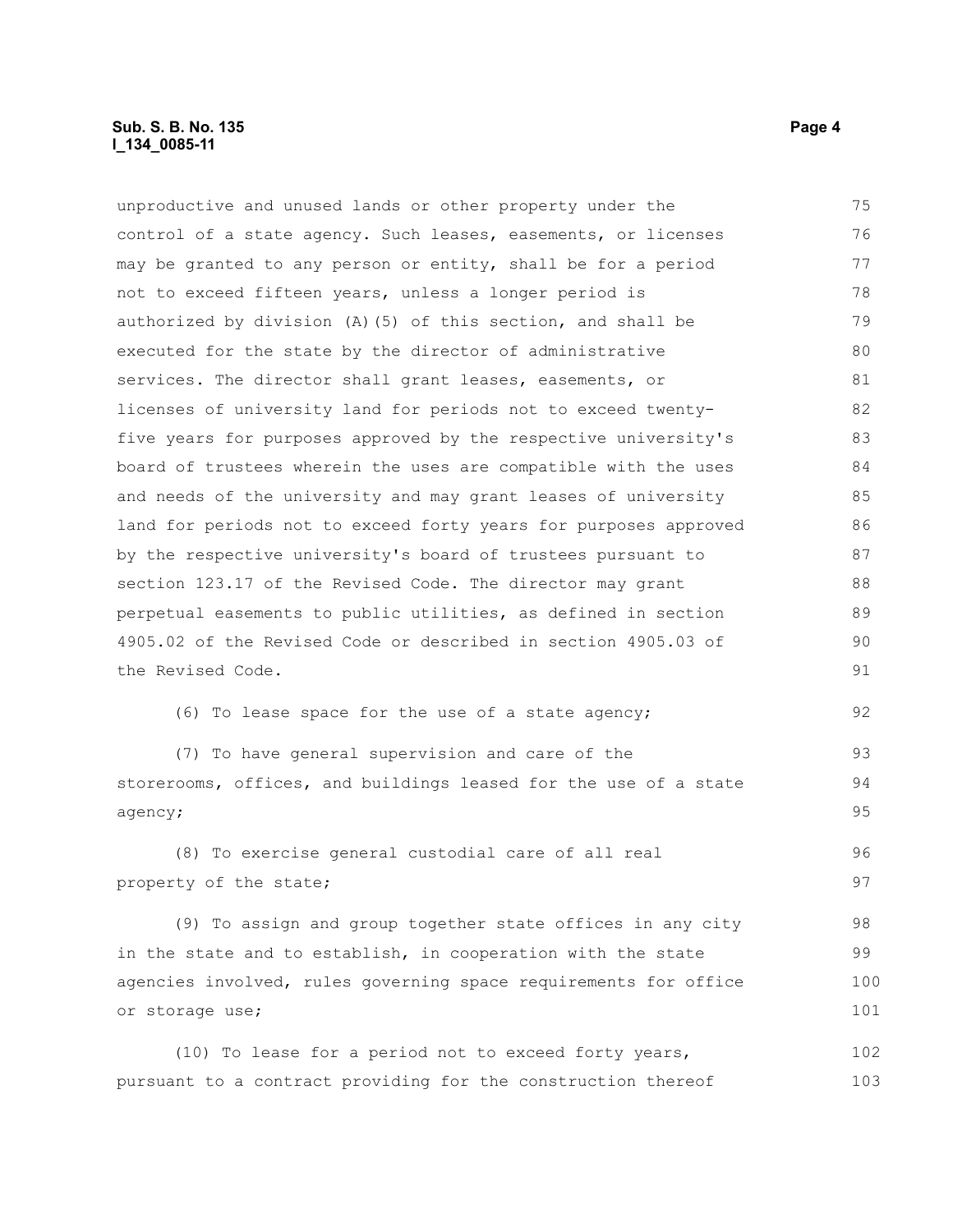# **Sub. S. B. No. 135** Page 5 **l\_134\_0085-11**

under a lease-purchase plan, buildings, structures, and other improvements for any public purpose, and, in conjunction therewith, to grant leases, easements, or licenses for lands under the control of a state agency for a period not to exceed forty years. The lease-purchase plan shall provide that at the end of the lease period, the buildings, structures, and related improvements, together with the land on which they are situated, shall become the property of the state without cost. 104 105 106 107 108 109 110 111

(a) Whenever any building, structure, or other improvement is to be so leased by a state agency, the department shall retain either basic plans, specifications, bills of materials, and estimates of cost with sufficient detail to afford bidders all needed information or, alternatively, all of the following plans, details, bills of materials, and specifications: 112 113 114 115 116 117

(i) Full and accurate plans suitable for the use of mechanics and other builders in the improvement;

(ii) Details to scale and full sized, so drawn and represented as to be easily understood; 120 121

(iii) Accurate bills showing the exact quantity of different kinds of material necessary to the construction; 122 123

(iv) Definite and complete specifications of the work to be performed, together with such directions as will enable a competent mechanic or other builder to carry them out and afford bidders all needed information; 124 125 126 127

(v) A full and accurate estimate of each item of expense and of the aggregate cost thereof. 128 129

(b) The department shall give public notice, in such newspaper, in such form, and with such phraseology as the director of administrative services prescribes, published once 130 131 132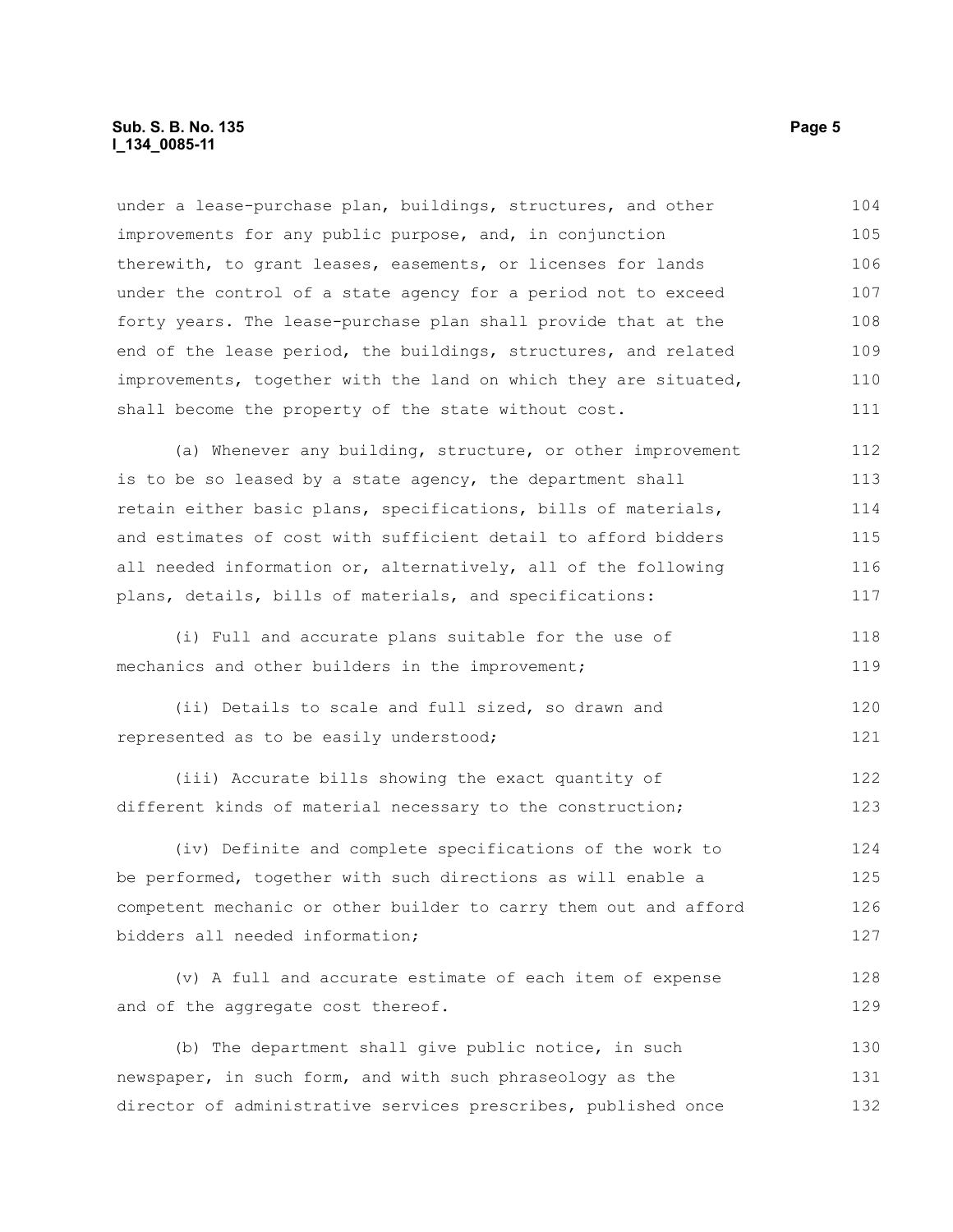# **Sub. S. B. No. 135** Page 6 **l\_134\_0085-11**

each week for four consecutive weeks, of the time when and place where bids will be received for entering into an agreement to lease to a state agency a building, structure, or other improvement. The last publication shall be at least eight days preceding the day for opening the bids. The bids shall contain the terms upon which the builder would propose to lease the building, structure, or other improvement to the state agency. The form of the bid approved by the department shall be used, and a bid is invalid and shall not be considered unless that form is used without change, alteration, or addition. Before submitting bids pursuant to this section, any builder shall comply with Chapter 153. of the Revised Code. 133 134 135 136 137 138 139 140 141 142 143 144

(c) On the day and at the place named for receiving bids for entering into lease agreements with a state agency, the director of administrative services shall open the bids and shall publicly proceed immediately to tabulate the bids upon duplicate sheets. No lease agreement shall be entered into until the bureau of workers' compensation has certified that the person to be awarded the lease agreement has complied with Chapter 4123. of the Revised Code, until, if the builder submitting the lowest and best bid is a foreign corporation, the secretary of state has certified that the corporation is authorized to do business in this state, until, if the builder submitting the lowest and best bid is a person nonresident of this state, the person has filed with the secretary of state a power of attorney designating the secretary of state as its agent for the purpose of accepting service of summons in any action brought under Chapter 4123. of the Revised Code, and until the agreement is submitted to the attorney general and the attorney general's approval is certified thereon. Within thirty days after the day on which the bids are received, the 145 146 147 148 149 150 151 152 153 154 155 156 157 158 159 160 161 162 163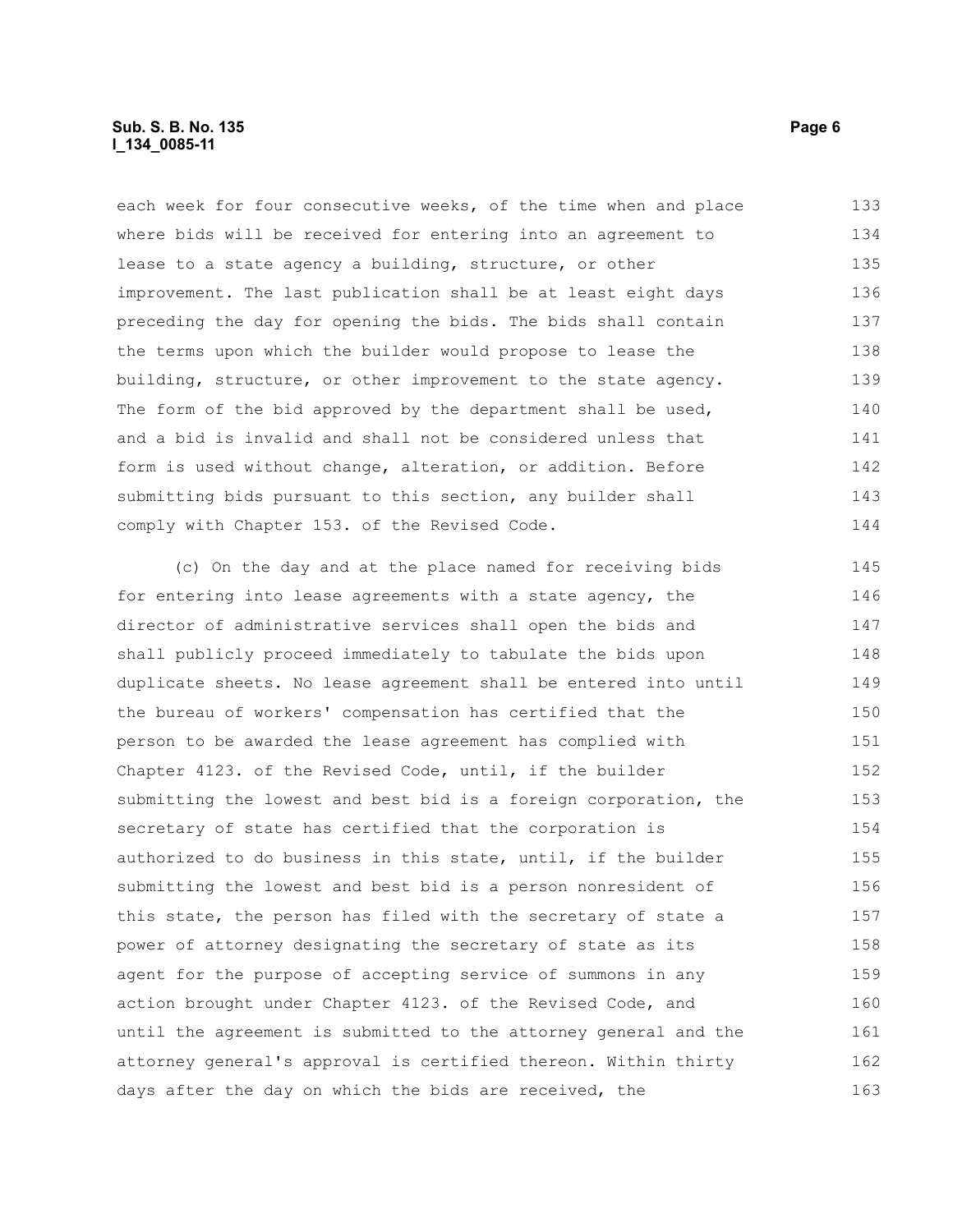# **Sub. S. B. No. 135** Page 7 **l\_134\_0085-11**

department shall investigate the bids received and shall determine that the bureau and the secretary of state have made the certifications required by this section of the builder who has submitted the lowest and best bid. Within ten days of the completion of the investigation of the bids, the department shall award the lease agreement to the builder who has submitted the lowest and best bid and who has been certified by the bureau and secretary of state as required by this section. If bidding for the lease agreement has been conducted upon the basis of basic plans, specifications, bills of materials, and estimates of costs, upon the award to the builder the department, or the builder with the approval of the department, shall appoint an architect or engineer licensed in this state to prepare such further detailed plans, specifications, and bills of materials as are required to construct the building, structure, or improvement. The department shall adopt such rules as are necessary to give effect to this section. The department may reject any bid. Where there is reason to believe there is collusion or combination among bidders, the bids of those concerned therein shall be rejected. 164 165 166 167 168 169 170 171 172 173 174 175 176 177 178 179 180 181 182 183

(11) To acquire by purchase, gift, devise, or grant and to transfer, lease, or otherwise dispose of all real property required to assist in the development of a conversion facility as defined in section 5709.30 of the Revised Code as that section existed before its repeal by Amended Substitute House Bill 95 of the 125th general assembly; 184 185 186 187 188 189

(12) To lease for a period not to exceed forty years, notwithstanding any other division of this section, the stateowned property located at 408-450 East Town Street, Columbus, Ohio, formerly the state school for the deaf, to a developer in accordance with this section. "Developer," as used in this 190 191 192 193 194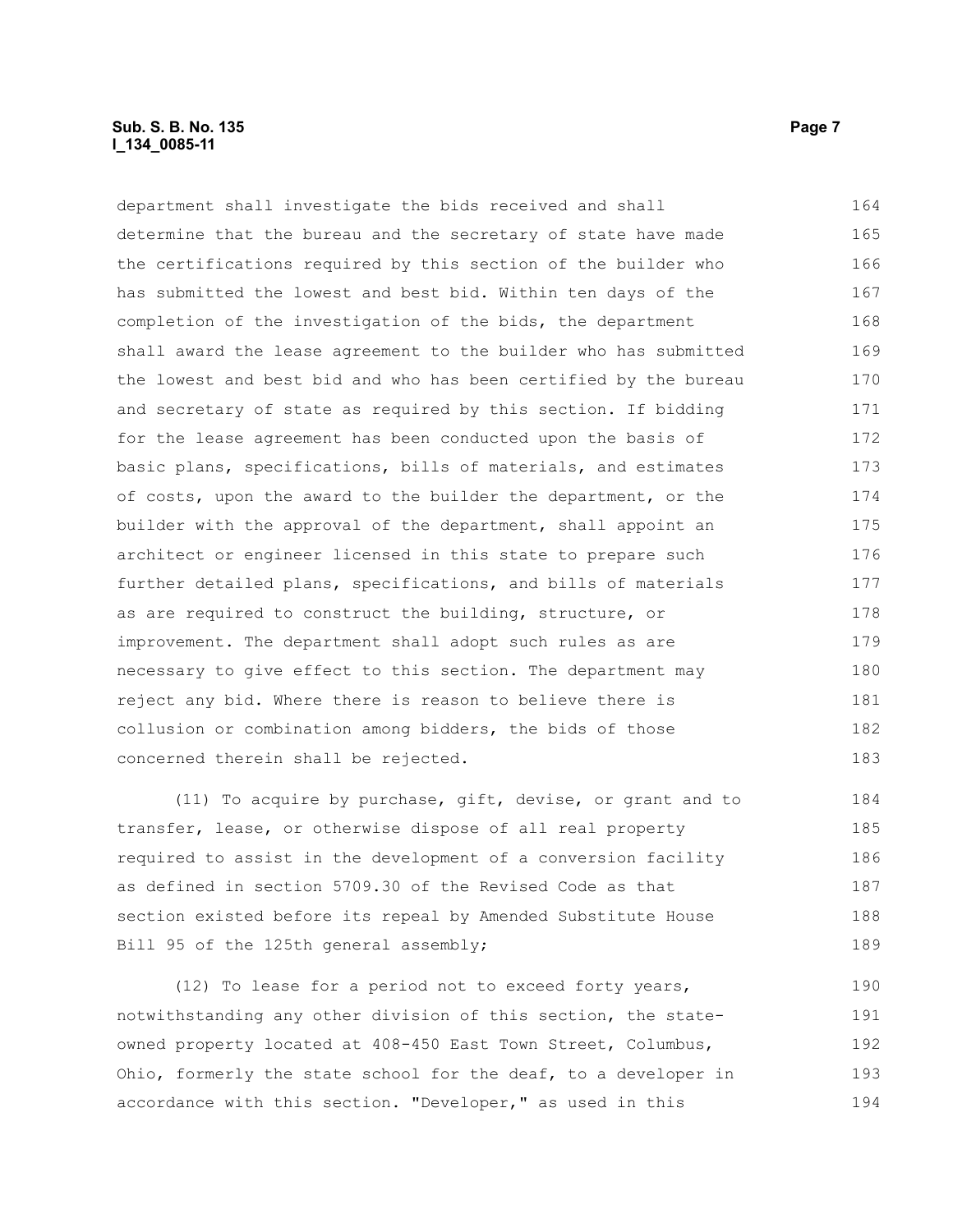# **Sub. S. B. No. 135 Page 8 l\_134\_0085-11**

section, has the same meaning as in section 123.77 of the Revised Code. 195 196

Such a lease shall be for the purpose of development of the land for use by senior citizens by constructing, altering, renovating, repairing, expanding, and improving the site as it existed on June 25, 1982. A developer desiring to lease the land shall prepare for submission to the department a plan for development. Plans shall include provisions for roads, sewers, water lines, waste disposal, water supply, and similar matters to meet the requirements of state and local laws. The plans shall also include provision for protection of the property by insurance or otherwise, and plans for financing the development, and shall set forth details of the developer's financial responsibility. 197 198 199 200 201 202 203 204 205 206 207 208

The department may employ, as employees or consultants, persons needed to assist in reviewing the development plans. Those persons may include attorneys, financial experts, engineers, and other necessary experts. The department shall review the development plans and may enter into a lease if it finds all of the following: 209 210 211 212 213 214

(a) The best interests of the state will be promoted by entering into a lease with the developer; 215 216

(b) The development plans are satisfactory; 217

(c) The developer has established the developer's financial responsibility and satisfactory plans for financing the development. 218 219 220

The lease shall contain a provision that construction or renovation of the buildings, roads, structures, and other necessary facilities shall begin within one year after the date 221 222 223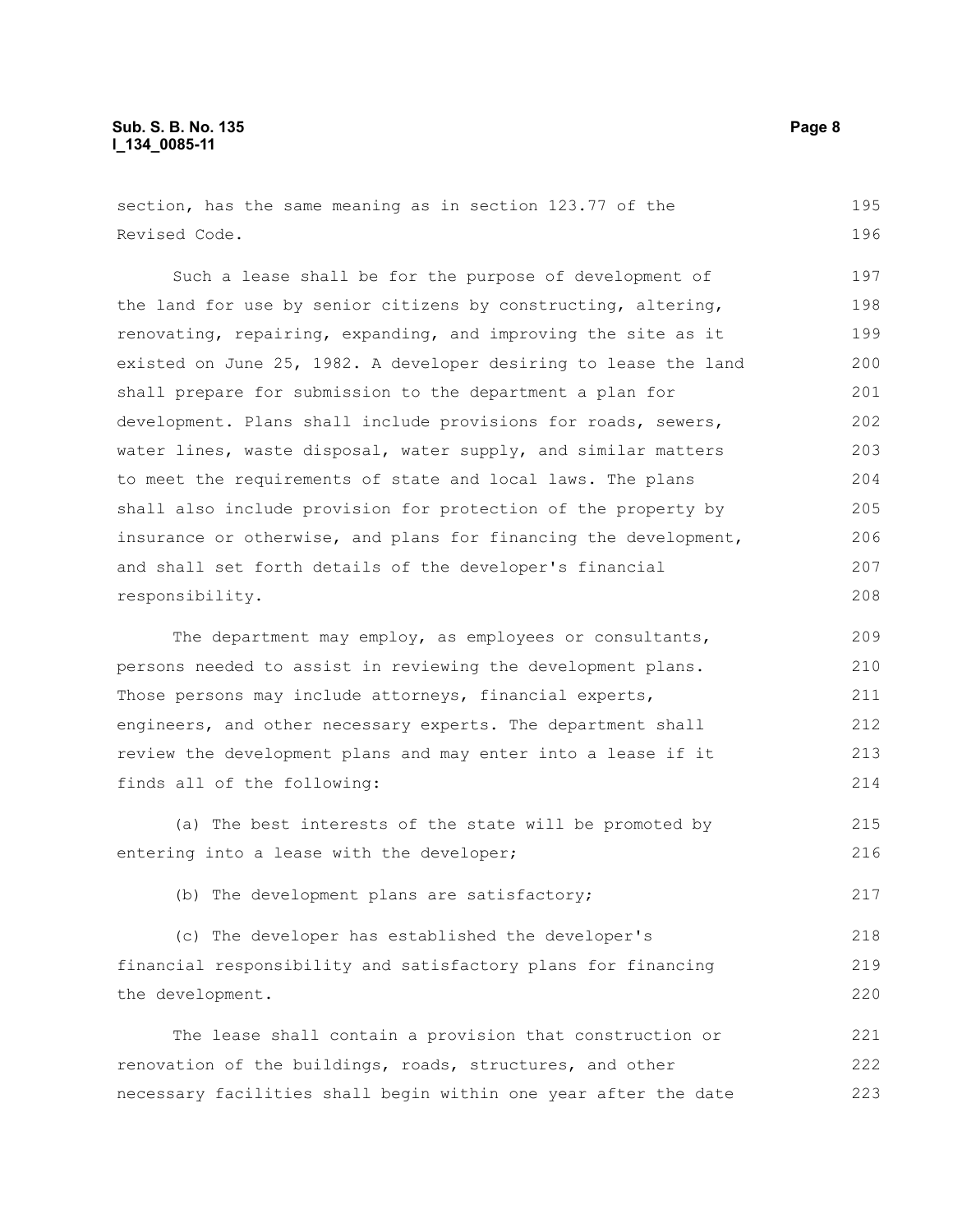# **Sub. S. B. No. 135** Page 9 **l\_134\_0085-11**

of the lease and shall proceed according to a schedule agreed to between the department and the developer or the lease will be terminated. The lease shall contain such conditions and stipulations as the director considers necessary to preserve the best interest of the state. Moneys received by the state pursuant to this lease shall be paid into the general revenue fund. The lease shall provide that at the end of the lease period the buildings, structures, and related improvements shall become the property of the state without cost. 224 225 226 227 228 229 230 231 232

(13) To manage the use of space owned and controlled by the department by doing all of the following: 233 234

(a) Biennially implementing, by state agency location, a census of agency employees assigned space; 235 236

(b) Periodically in the discretion of the director of administrative services:

(i) Requiring each state agency to categorize the use of space allotted to the agency between office space, common areas, storage space, and other uses, and to report its findings to the department; 239 240 241 242

(ii) Creating and updating a master space utilization plan for all space allotted to state agencies. The plan shall incorporate space utilization metrics. 243 244 245

(iii) Conducting a cost-benefit analysis to determine the effectiveness of state-owned buildings; 246 247

(iv) Assessing the alternatives associated with consolidating the commercial leases for buildings located in Columbus. 248 249 250

(c) Commissioning a comprehensive space utilization and 251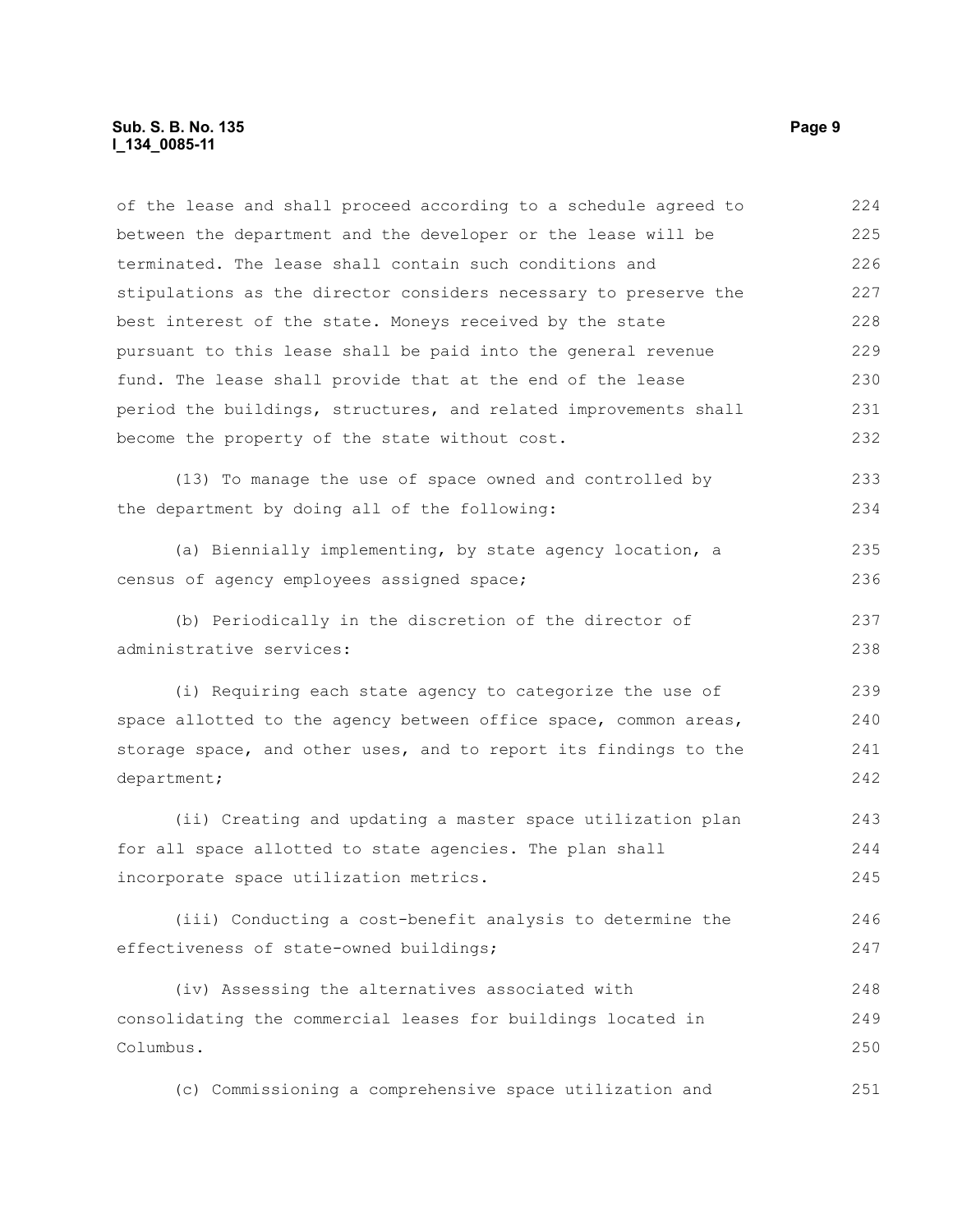# **Sub. S. B. No. 135 Page 10 l\_134\_0085-11**

capacity study in order to determine the feasibility of consolidating existing commercially leased space used by state agencies into a new state-owned facility. 252 253 254

(14) To adopt rules to ensure that energy efficiency and conservation is considered in the purchase of products and equipment, except motor vehicles, by any state agency, department, division, bureau, office, unit, board, commission, authority, quasi-governmental entity, or institution. The department may require minimum energy efficiency standards for purchased products and equipment based on federal testing and labeling if available or on standards developed by the department. When possible, the rules shall apply to the competitive selection of energy consuming systems, components, and equipment under Chapter 125. of the Revised Code. 255 256 257 258 259 260 261 262 263 264 265

(15) To ensure energy efficient and energy conserving purchasing practices by doing all of the following:

- (a) Identifying available energy efficiency and conservation opportunities; 268 269
- (b) Providing for interchange of information among purchasing agencies; 270 271

(c) Identifying laws, policies, rules, and procedures that should be modified; 272 273

(d) Monitoring experience with and the cost-effectiveness of this state's purchase and use of motor vehicles and of major energy-consuming systems, components, equipment, and products having a significant impact on energy consumption by the government; 274 275 276 277 278

(e) Providing technical assistance and training to state employees involved in the purchasing process; 279 280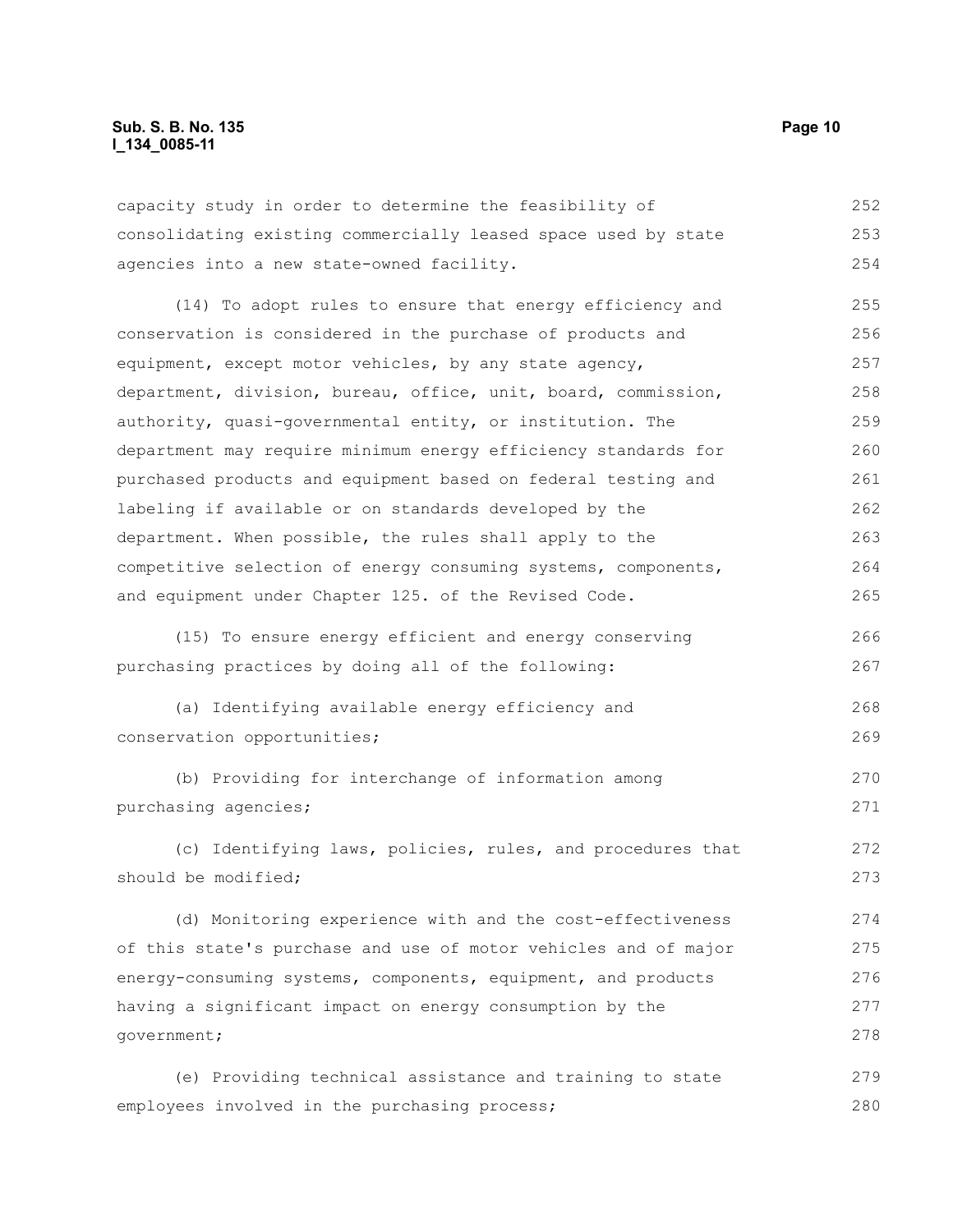# **Sub. S. B. No. 135 Page 11 l\_134\_0085-11**

(f) Working with the department of development to make recommendations regarding planning and implementation of purchasing policies and procedures that are supportive of energy efficiency and conservation. 281 282 283 284

(16) To require all state agencies, departments, divisions, bureaus, offices, units, commissions, boards, authorities, quasi-governmental entities, institutions, and state institutions of higher education to implement procedures to ensure that all of the passenger automobiles they acquire in each fiscal year, except for those passenger automobiles acquired for use in law enforcement or emergency rescue work, achieve a fleet average fuel economy of not less than the fleet average fuel economy for that fiscal year as the department shall prescribe by rule. The department shall adopt the rule prior to the beginning of the fiscal year, in accordance with the average fuel economy standards established by federal law for passenger automobiles manufactured during the model year that begins during the fiscal year. 285 286 287 288 289 290 291 292 293 294 295 296 297 298

Each state agency, department, division, bureau, office, unit, commission, board, authority, quasi-governmental entity, institution, and state institution of higher education shall determine its fleet average fuel economy by dividing the total number of passenger vehicles acquired during the fiscal year, except for those passenger vehicles acquired for use in law enforcement or emergency rescue work, by a sum of terms, each of which is a fraction created by dividing the number of passenger vehicles of a given make, model, and year, except for passenger vehicles acquired for use in law enforcement or emergency rescue work, acquired during the fiscal year by the fuel economy measured by the administrator of the United States environmental protection agency, for the given make, model, and year of 299 300 301 302 303 304 305 306 307 308 309 310 311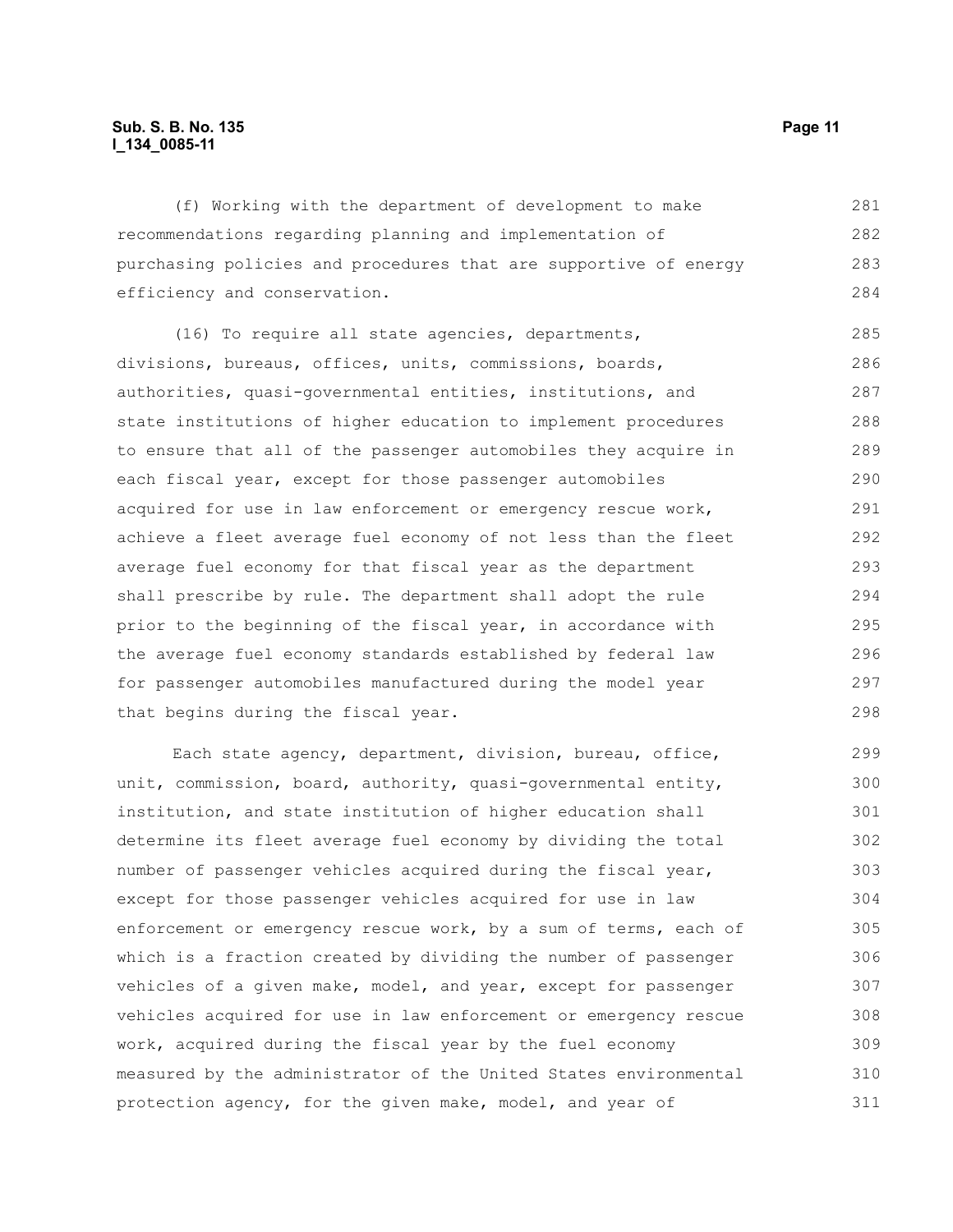vehicle, that constitutes an average fuel economy for combined city and highway driving. As used in division (A)(16) of this section, "acquired" means leased for a period of sixty continuous days or more, or purchased. (17) To correct legal descriptions or title defects, or release fractional interests in real property, as necessary to cure title clouds reflected in public records, including those resulting from boundary disputes, ingress or egress issues, title transfers precipitated through retirement of bond requirements, and the retention of fractional interests in real estate otherwise disposed of in previous title transfers. (18)(a) To, with controlling board approval, sell stateowned real property that is not held for the benefit of an institution of higher education and is appraised at not more than one hundred thousand dollars by an independent third-party appraiser. (b) To sell state-owned real property that is held for the benefit of an institution of higher education, provided all of the following are true: (i) The board of trustees of the institution of higher education, or, in the case of a university branch district, any other managing authority, adopts a resolution approving the sale; (ii) The real property is appraised at not more than ten million dollars by an independent third-party appraiser; (iii) The controlling board approves the sale. 312 313 314 315 316 317 318 319 320 321 322 323 324 325 326 327 328 329 330 331 332 333 334 335 336 337 338

Notwithstanding any provision of law to the contrary, net 339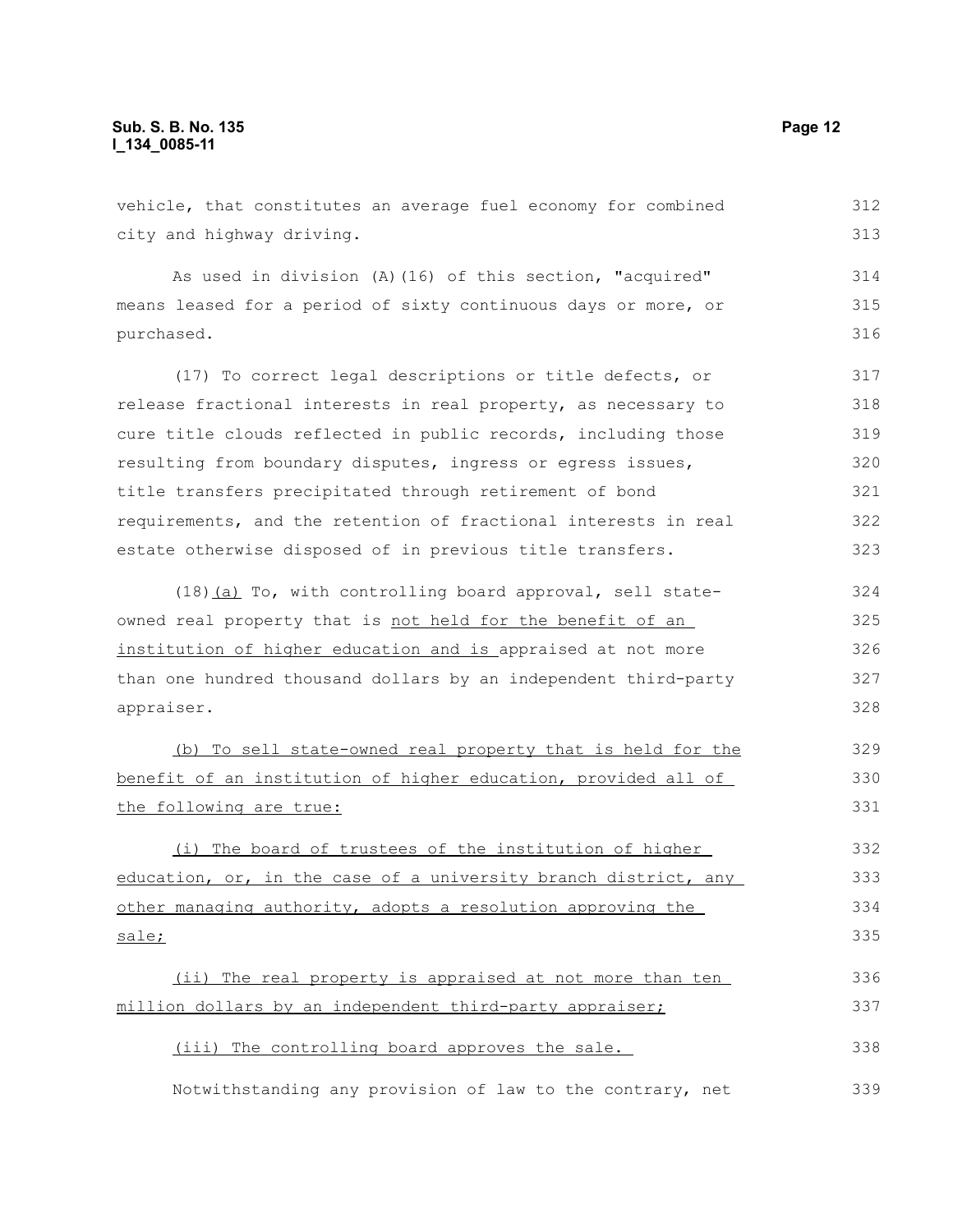proceeds from any disposition of real property made pursuant to division (A)(18) of this section shall, at the direction of the director of budget and management, be credited to a fund or funds in the state treasury, or to accounts held by a state an institution of higher education for purposes to be determined by the institution. 340 341 342 343 344 345

As used in division (A)(18) of this section, "institution of higher education" has the same meaning as in section 3345.12 of the Revised Code.

(B) This section and section 125.02 of the Revised Code shall not interfere with any of the following: 349 350

(1) The power of the adjutant general to purchase military supplies, or with the custody of the adjutant general of property leased, purchased, or constructed by the state and used for military purposes, or with the functions of the adjutant general as director of state armories;

(2) The power of the director of transportation in acquiring rights-of-way for the state highway system, or the leasing of lands for division or resident district offices, or the leasing of lands or buildings required in the maintenance operations of the department of transportation, or the purchase of real property for garage sites or division or resident district offices, or in preparing plans and specifications for and constructing such buildings as the director may require in the administration of the department; 356 357 358 359 360 361 362 363 364

(3) The power of the director of public safety and the registrar of motor vehicles to purchase or lease real property and buildings to be used solely as locations to which a deputy registrar is assigned pursuant to division (B) of section 365 366 367 368

346 347 348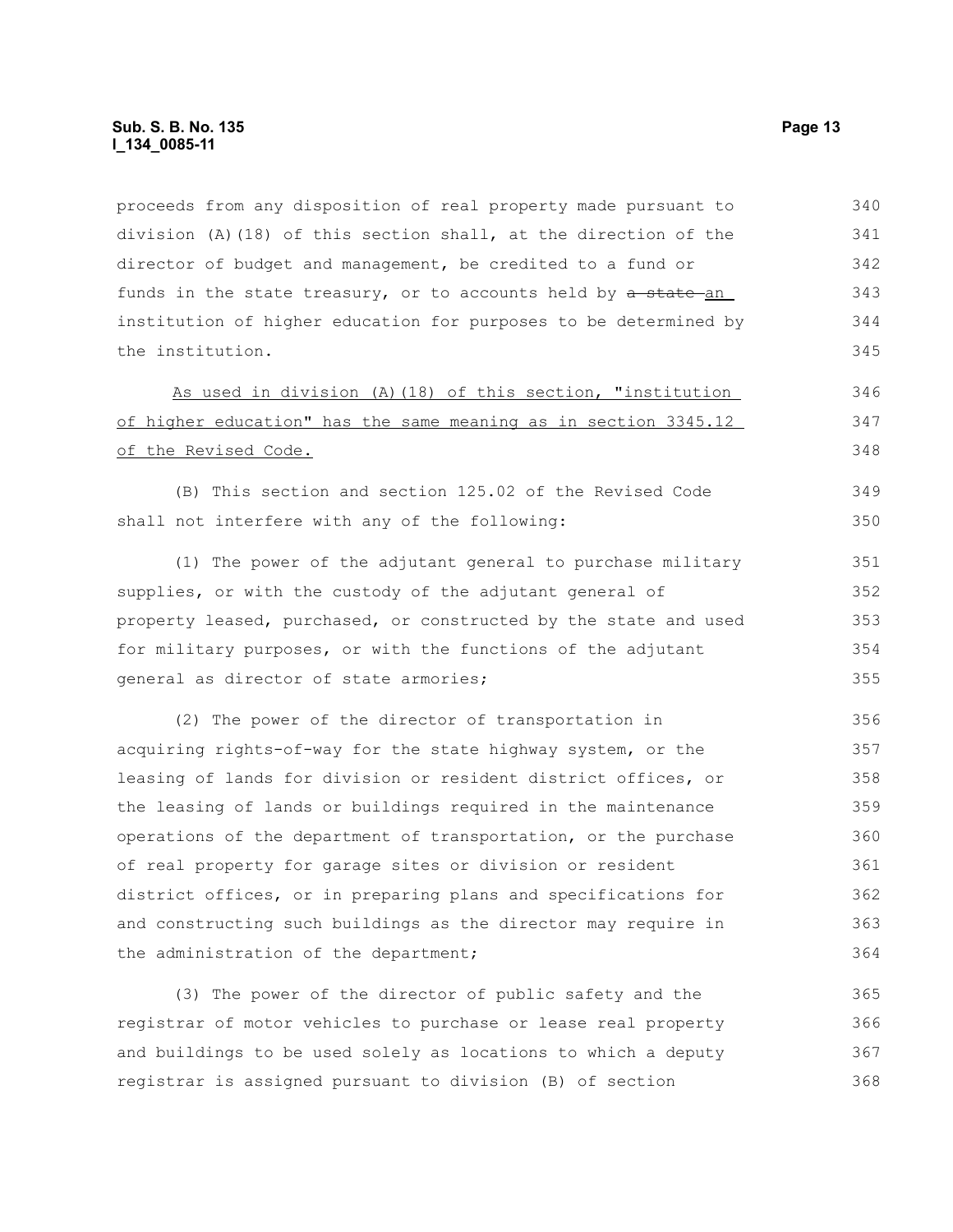# **Sub. S. B. No. 135 Page 14 l\_134\_0085-11**

4507.011 of the Revised Code and from which the deputy registrar is to conduct the deputy registrar's business, the power of the director of public safety to purchase or lease real property and buildings to be used as locations for division or district offices as required in the maintenance of operations of the department of public safety, and the power of the superintendent of the state highway patrol in the purchase or leasing of real property and buildings needed by the patrol, to negotiate the sale of real property owned by the patrol, to rent or lease real property owned or leased by the patrol, and to make or cause to be made repairs to all property owned or under the control of the patrol; 369 370 371 372 373 374 375 376 377 378 379 380

(4) The power of the division of liquor control in the leasing or purchasing of retail outlets and warehouse facilities for the use of the division;

(5) The power of the director of development to enter into leases of real property, buildings, and office space to be used solely as locations for the state's foreign offices to carry out the purposes of section 122.05 of the Revised Code; 384 385 386 387

(6) The power of the director of environmental protection to enter into environmental covenants, to grant and accept easements, or to sell property pursuant to division (G) of section 3745.01 of the Revised Code; 388 389 390 391

(7) The power of the department of public safety under section 5502.01 of the Revised Code to direct security measures and operations for the Vern Riffe center and the James A. Rhodes state office tower. The department of administrative services shall implement all security measures and operations at the Vern Riffe center and the James A. Rhodes state office tower as directed by the department of public safety. 392 393 394 395 396 397 398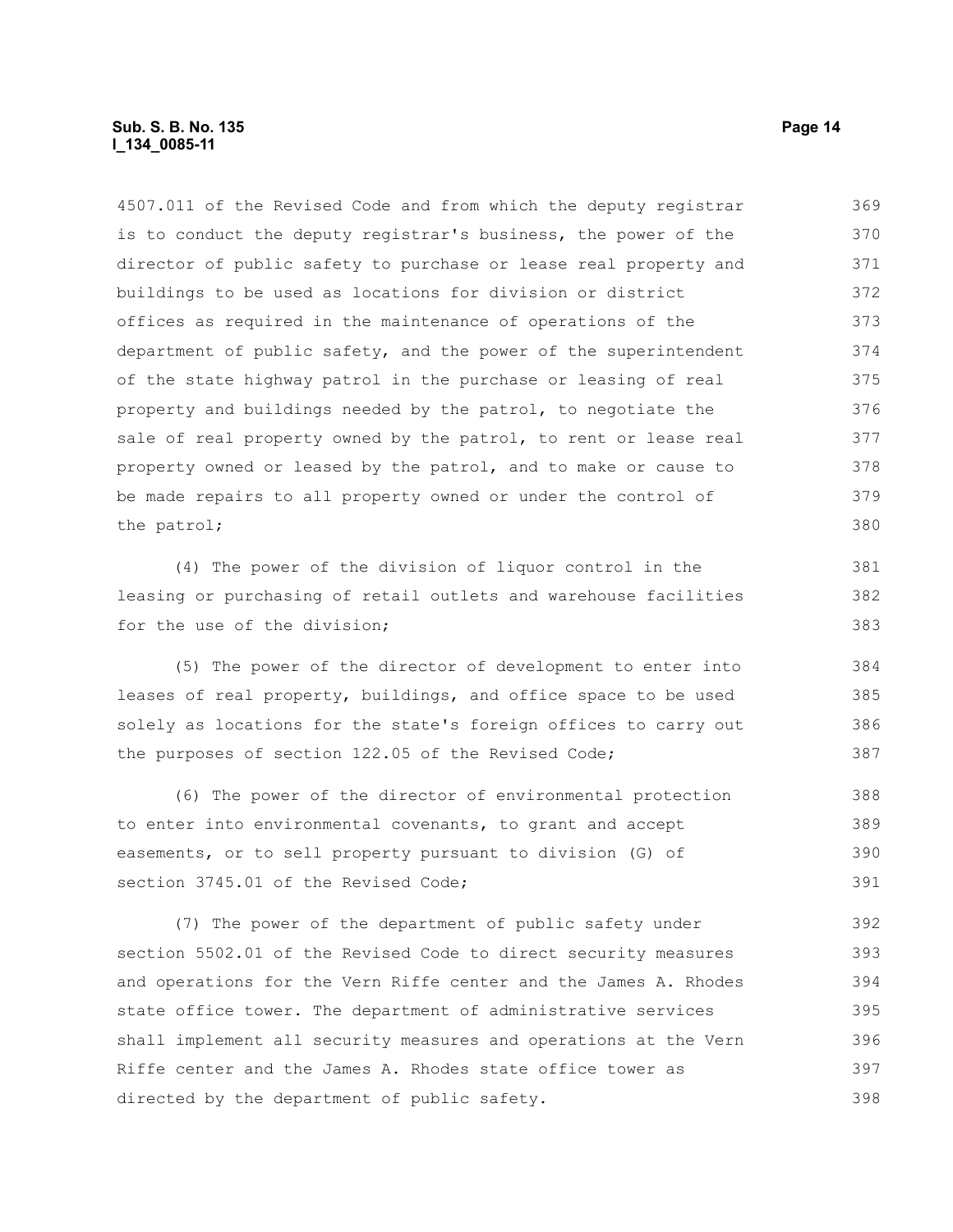# **Sub. S. B. No. 135 Page 15 l\_134\_0085-11**

(C) Purchases for, and the custody and repair of, buildings under the management and control of the capitol square review and advisory board, the opportunities for Ohioans with disabilities agency, the bureau of workers' compensation, or the departments of public safety, job and family services, mental health and addiction services, developmental disabilities, and rehabilitation and correction; buildings of educational and benevolent institutions under the management and control of boards of trustees; and purchases or leases for, and the custody and repair of, office space used for the purposes of any agency of the legislative branch of state government are not subject to the control and jurisdiction of the department of administrative services. 399 400 401 402 403 404 405 406 407 408 409 410 411

An agency of the legislative branch of state government that uses office space in a building under the management and control of the department of administrative services may exercise the agency's authority to improve the agency's office space as authorized under this division only if, upon review, the department of administrative services concludes the proposed improvements do not adversely impact the structural integrity of the building. 412 413 414 415 416 417 418 419

If an agency of the legislative branch of state government, except the capitol square review and advisory board, so requests, the agency and the director of administrative services may enter into a contract under which the department of administrative services agrees to perform any services requested by the agency that the department is authorized under this section to perform. In performing such services, the department shall not use competitive selection. As used in this division, "competitive selection" has the meaning defined in section 125.01 of the Revised Code and includes any other type of 420 421 422 423 424 425 426 427 428 429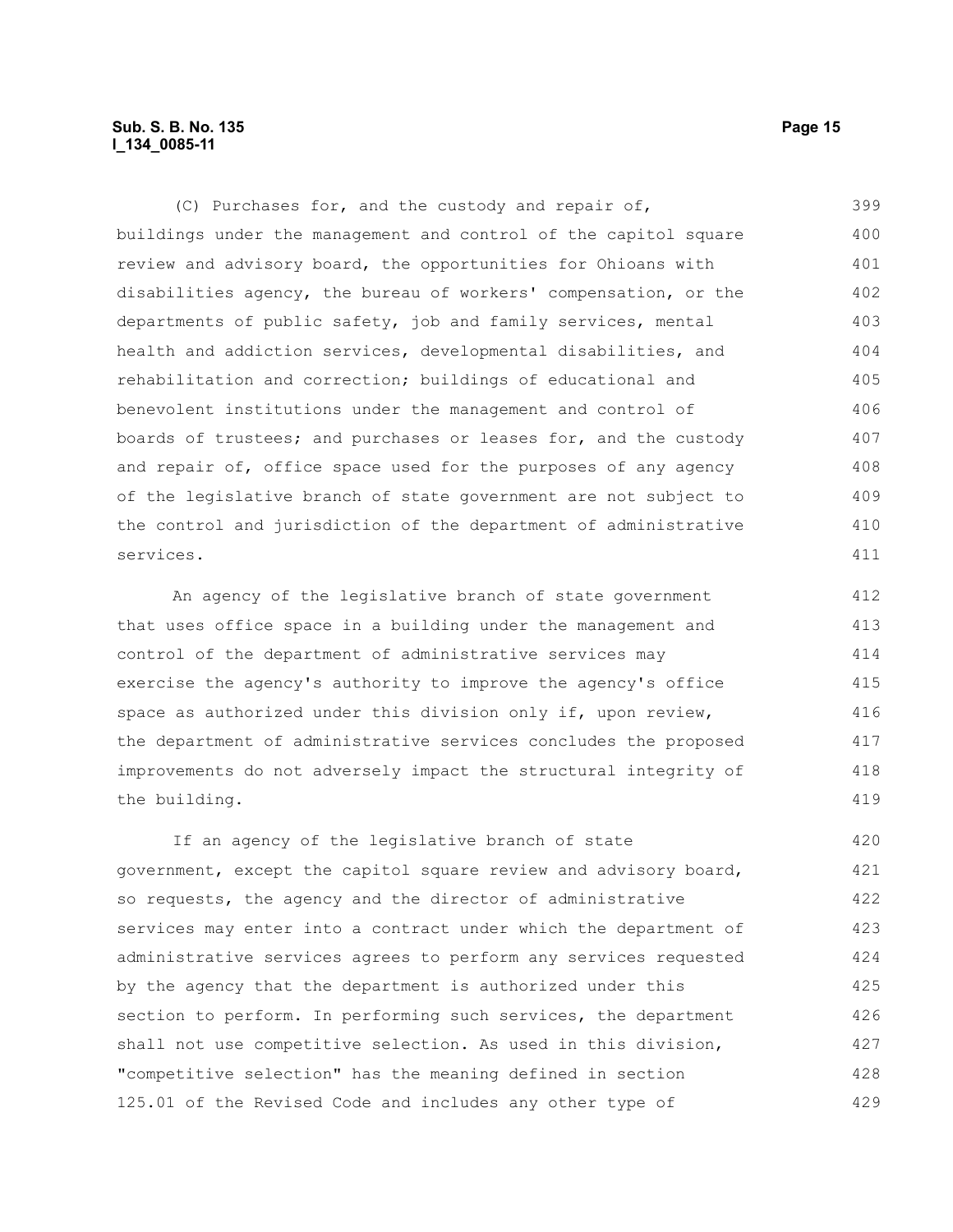competitive process for the selection of persons producing or dealing in the services to be provided. (D) Any instrument by which real property is acquired pursuant to this section shall identify the agency of the state that has the use and benefit of the real property as specified in section 5301.012 of the Revised Code. **Sec. 3313.6020.** (A)(1) Beginning in the 2015-2016 school year, the board of education of each city, local, exempted village, and joint vocational school district shall adopt a policy on career advising that complies with this section. Thereafter, the policy shall be updated at least once every two years. (2) The board shall make the policy publicly available to students, parents, guardians, or custodians, local postsecondary institutions, and residents of the district. The district shall post the policy in a prominent location on its web site, if it has one. (B) The policy on career advising shall specify how the district will do all of the following: (1) Provide students with grade-level examples that link their schoolwork to one or more career fields. A district may use career connections developed under division (B)(2) of section 3301.079 of the Revised Code for this purpose. (2) Create a plan to provide career advising to students in grades six through twelve; (3) Beginning in the 2015-2016 school year, provide 430 431 432 433 434 435 436 437 438 439 440 441 442 443 444 445 446 447 448 449 450 451 452 453 454 455

additional interventions and career advising for students who are identified as at risk of dropping out of school in accordance with division (C) of this section; 456 457 458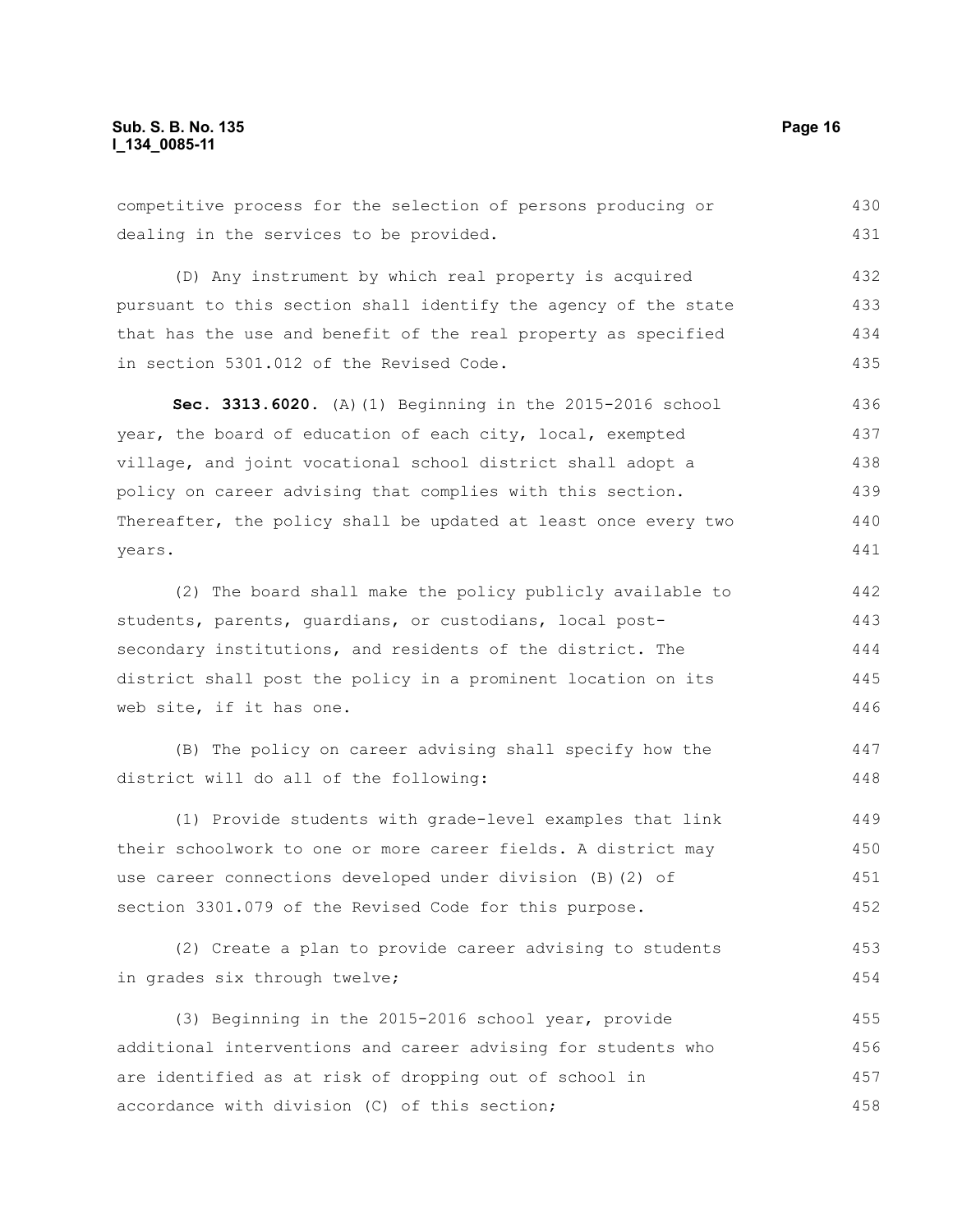(4) Train its employees on how to advise students on career pathways, including training on advising students using online tools; 459 460 461

(5) Develop multiple, clear academic pathways through high school that students may choose in order to earn a high school diploma; 462 463 464

(6) Identify and publicize courses that can award students both traditional academic and career-technical credit; 465 466

(7) Document the career advising provided to each student for review by the student, the student's parent, guardian, or custodian, and future schools that the student may attend. A district shall not otherwise release this information without the written consent of the student's parent, guardian, or custodian, if the student is less than eighteen years old, or the written consent of the student, if the student is at least eighteen years old. 467 468 469 470 471 472 473 474

(8) Prepare students for their transition from high school to their post-secondary destinations, including any special interventions that are necessary for students in need of remediation in mathematics or English language arts; 475 476 477 478

(9) Include information regarding career fields that require an industry-recognized credential, certificate, associate's degree, bachelor's degree, graduate degree, or professional degree; 479 480 481 482

(10) Provide students with information about ways a student may offset the costs of a post-secondary education, including programs such as all of the following: 483 484 485

(a) The reserve officer training corps;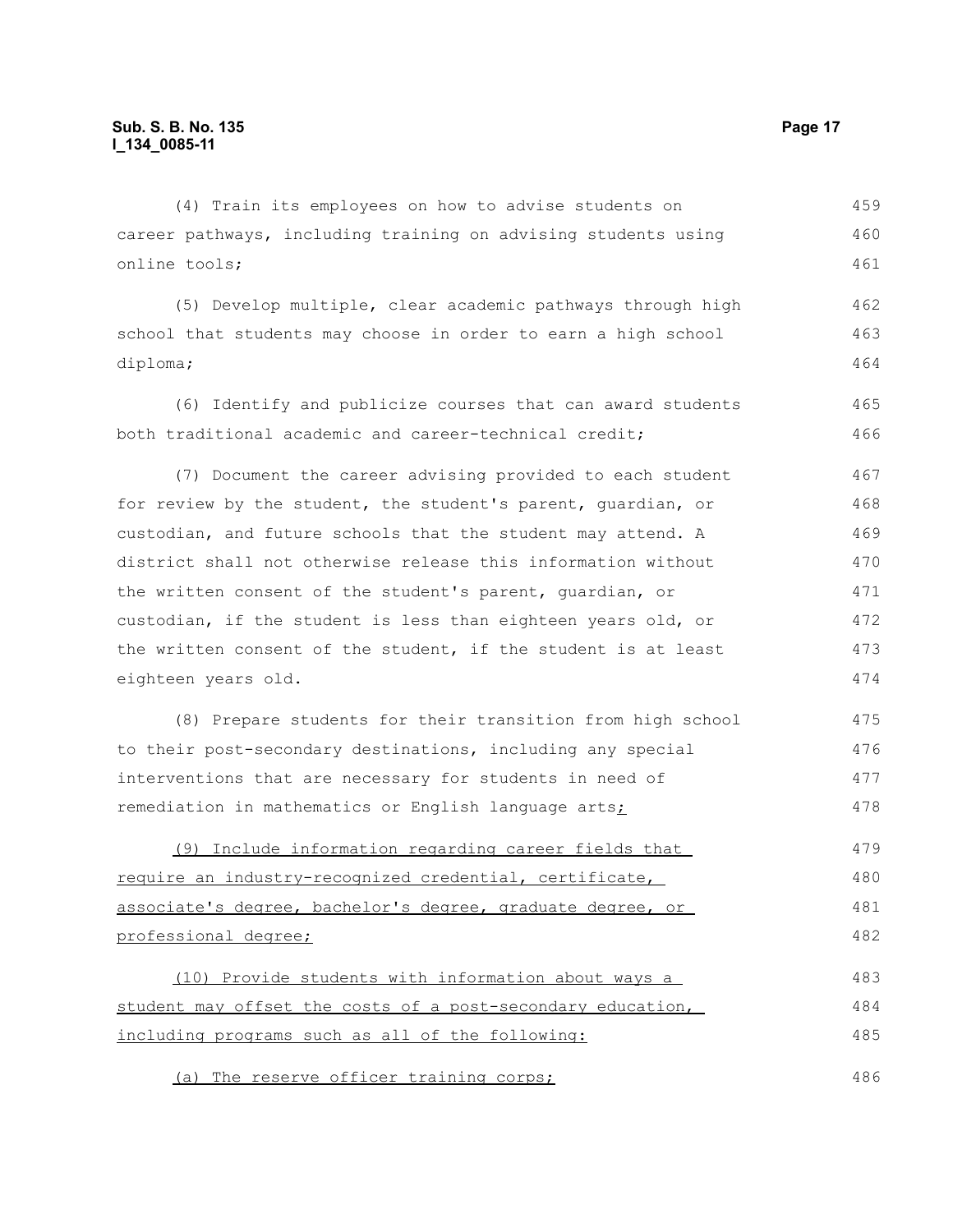| (b) The college credit plus program established under            | 487 |
|------------------------------------------------------------------|-----|
| Chapter 3365. of the Revised Code;                               | 488 |
| (c) The Ohio quaranteed transfer pathways initiative             | 489 |
| established under section 3333.168 of the Revised Code;          | 490 |
| (d) Joint academic programming or dual enrollment                | 491 |
| opportunities required under section 3333.168 of the Revised     | 492 |
| $\frac{\text{Code}}{\text{.}}$                                   | 493 |
| The chancellor of higher education shall develop                 | 494 |
| informational materials that illustrate cost saving estimates    | 495 |
| for each of the options listed under division (B) (10) of this   | 496 |
| section. The chancellor shall develop a list of individual       | 497 |
| college courses that are transferable under section 3333.16 of   | 498 |
| the Revised Code.                                                | 499 |
| (C)(1) Beginning in the 2015-2016 school year, each              | 500 |
| district shall identify students who are at risk of dropping out | 501 |
| of school using a method that is both research-based and         | 502 |
| locally-based and that is developed with input from the          | 503 |
| district's classroom teachers and guidance counselors. If a      | 504 |
| student is identified as at risk of dropping out of school, the  | 505 |
| district shall develop a student success plan that addresses the | 506 |
| student's academic pathway to a successful graduation and the    | 507 |
| role of career-technical education, competency-based education,  | 508 |
| and experiential learning, as appropriate, in that pathway.      | 509 |
| (2) Prior to developing a student success plan for a             | 510 |
| student, the district shall invite the student's parent,         | 511 |
| guardian, or custodian to assist in developing the plan. If the  | 512 |
| student's parent, quardian, or custodian does not participate in | 513 |
| the development of the plan, the district shall provide to the   | 514 |
| parent, quardian, or custodian a copy of the student's success   | 515 |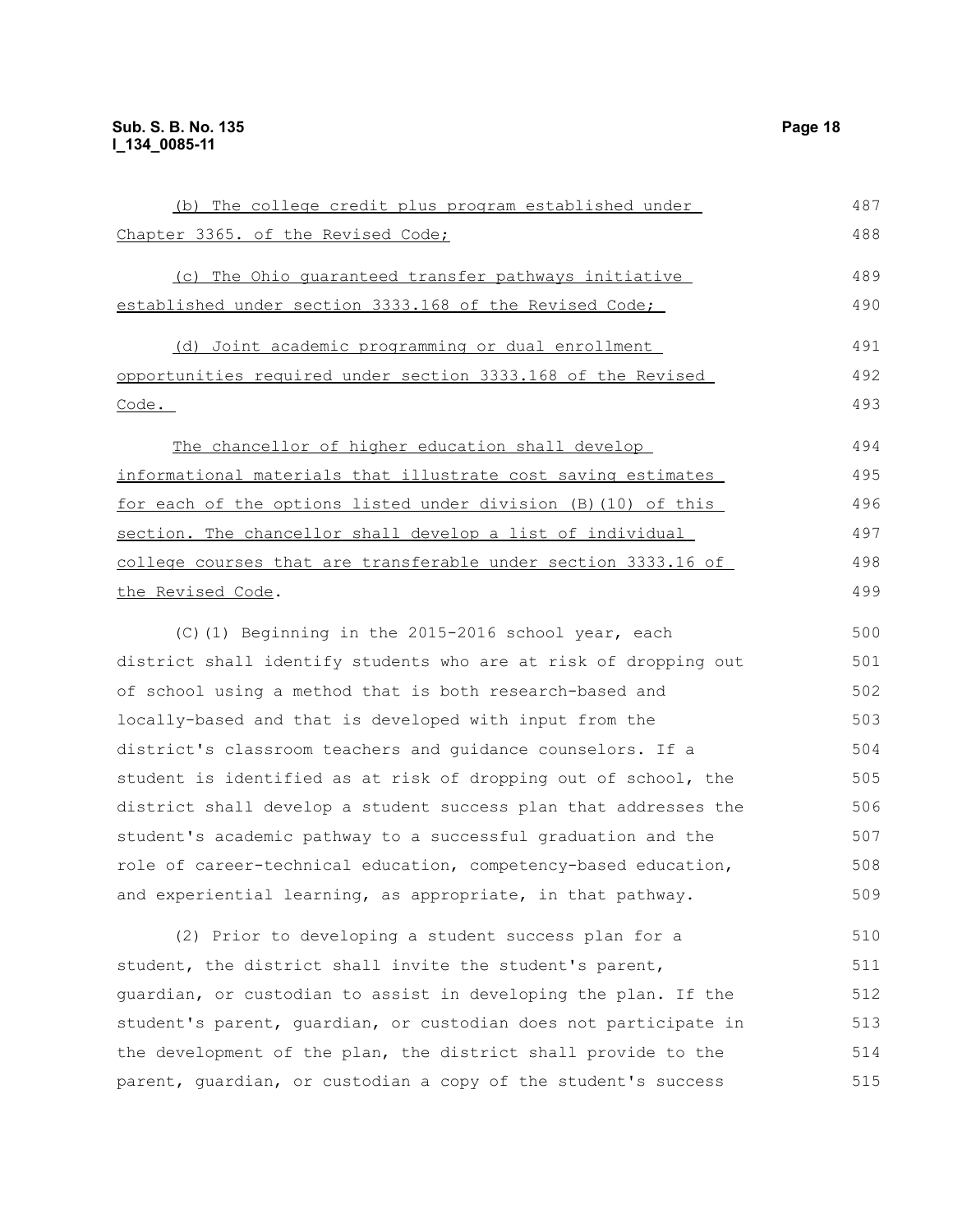plan and a statement of the importance of a high school diploma and the academic pathways available to the student in order to successfully graduate. 516 517 518

(3) Following the development of a student success plan for a student, the district shall provide career advising to the student that is aligned with the plan and, beginning in the 2015-2016 school year, the district's plan to provide career advising created under division (B)(2) of this section. 519 520 521 522 523

(D)(1) Not later than December 1, 2014, the department of education shall develop and post on its web site model policies on career advising and model student success plans. 524 525 526

(2) Not later than July 1, 2015, the department shall create an online clearinghouse of research related to proven practices for policies on career advising and student success plans that districts may access when fulfilling the requirements of this section. 527 528 529 530 531

**Sec. 3333.04.** The chancellor of higher education shall: 532

(A) Make studies of state policy in the field of higher education and formulate a master plan for higher education for the state, considering the needs of the people, the needs of the state, and the role of individual public and private institutions within the state in fulfilling these needs; 533 534 535 536 537

(B)(1) Report annually to the governor and the general assembly on the findings from the chancellor's studies and the master plan for higher education for the state; 538 539 540

(2) Report at least semiannually to the general assembly and the governor the enrollment numbers at each state-assisted institution of higher education. 541 542 543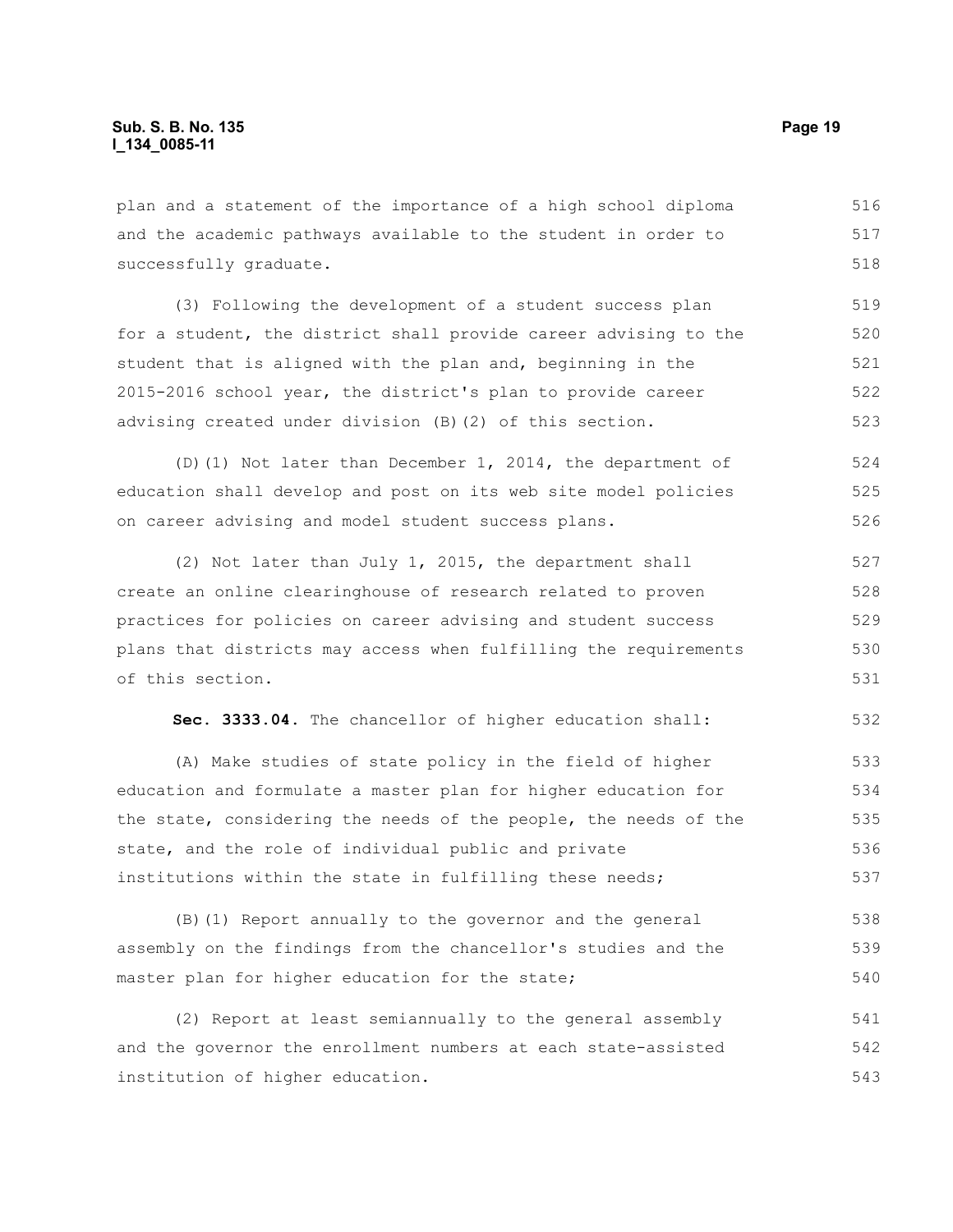# **Sub. S. B. No. 135 Page 20 l\_134\_0085-11**

(C) Approve or disapprove the establishment of new branches or academic centers of state colleges and universities; 544 545

(D) Approve or disapprove the establishment of state technical colleges or any other state institution of higher education; 546 547 548

(E) Recommend the nature of the programs, undergraduate, graduate, professional, state-financed research, and public services which should be offered by the state colleges, universities, and other state-assisted institutions of higher education in order to utilize to the best advantage their facilities and personnel; 549 550 551 552 553 554

(F) Recommend to the state colleges, universities, and other state-assisted institutions of higher education graduate or professional programs, including, but not limited to, doctor of philosophy, doctor of education, and juris doctor programs, that could be eliminated because they constitute unnecessary duplication, as shall be determined using the process developed pursuant to this division, or for other good and sufficient cause. Prior to recommending a program for elimination, the chancellor shall request the board of regents to hold at least one public hearing on the matter and advise the chancellor on whether the program should be recommended for elimination. The board shall provide notice of each hearing within a reasonable amount of time prior to its scheduled date. Following the hearing, the board shall issue a recommendation to the chancellor. The chancellor shall consider the board's recommendation but shall not be required to accept it. 555 556 557 558 559 560 561 562 563 564 565 566 567 568 569 570

For purposes of determining the amounts of any state instructional subsidies paid to state colleges, universities, and other state-assisted institutions of higher education, the 571 572 573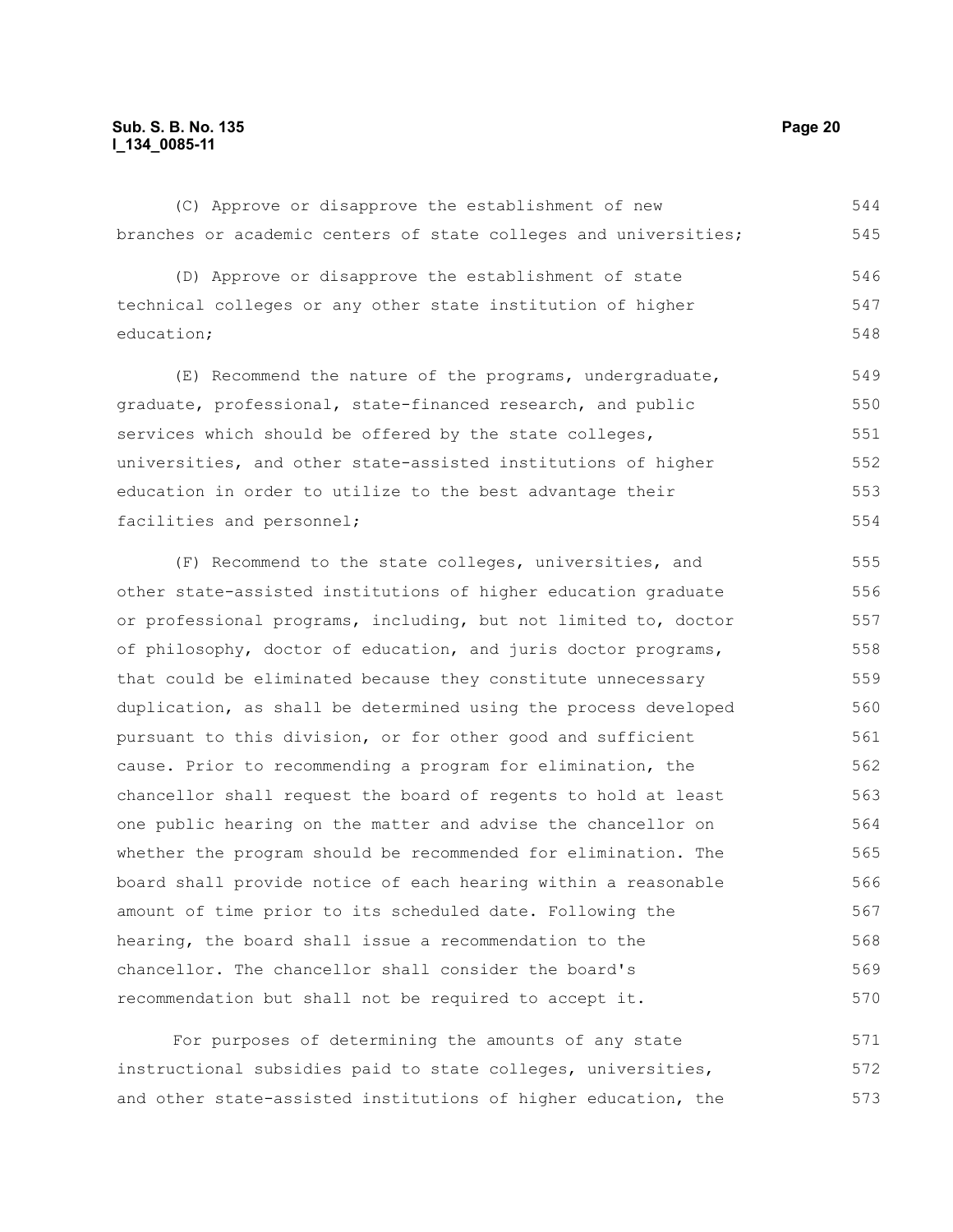# **Sub. S. B. No. 135 Page 21 l\_134\_0085-11**

chancellor may exclude students enrolled in any program that the chancellor has recommended for elimination pursuant to this division except that the chancellor shall not exclude any such student who enrolled in the program prior to the date on which the chancellor initially commences to exclude students under this division. 574 575 576 577 578 579

The chancellor and state colleges, universities, and other state-assisted institutions of higher education shall jointly develop a process for determining which existing graduate or professional programs constitute unnecessary duplication. 580 581 582 583

(G) Recommend to the state colleges, universities, and other state-assisted institutions of higher education programs which should be added to their present programs; 584 585 586

(H) Conduct studies for the state colleges, universities, and other state-assisted institutions of higher education to assist them in making the best and most efficient use of their existing facilities and personnel; 587 588 589 590

(I) Make recommendations to the governor and general assembly concerning the development of state-financed capital plans for higher education; the establishment of new state colleges, universities, and other state-assisted institutions of higher education; and the establishment of new programs at the existing state colleges, universities, and other institutions of higher education; 591 592 593 594 595 596 597

(J) Review the appropriation requests of the public community colleges and the state colleges and universities and submit to the office of budget and management and to the chairpersons of the finance committees of the house of representatives and of the senate the chancellor's 598 599 600 601 602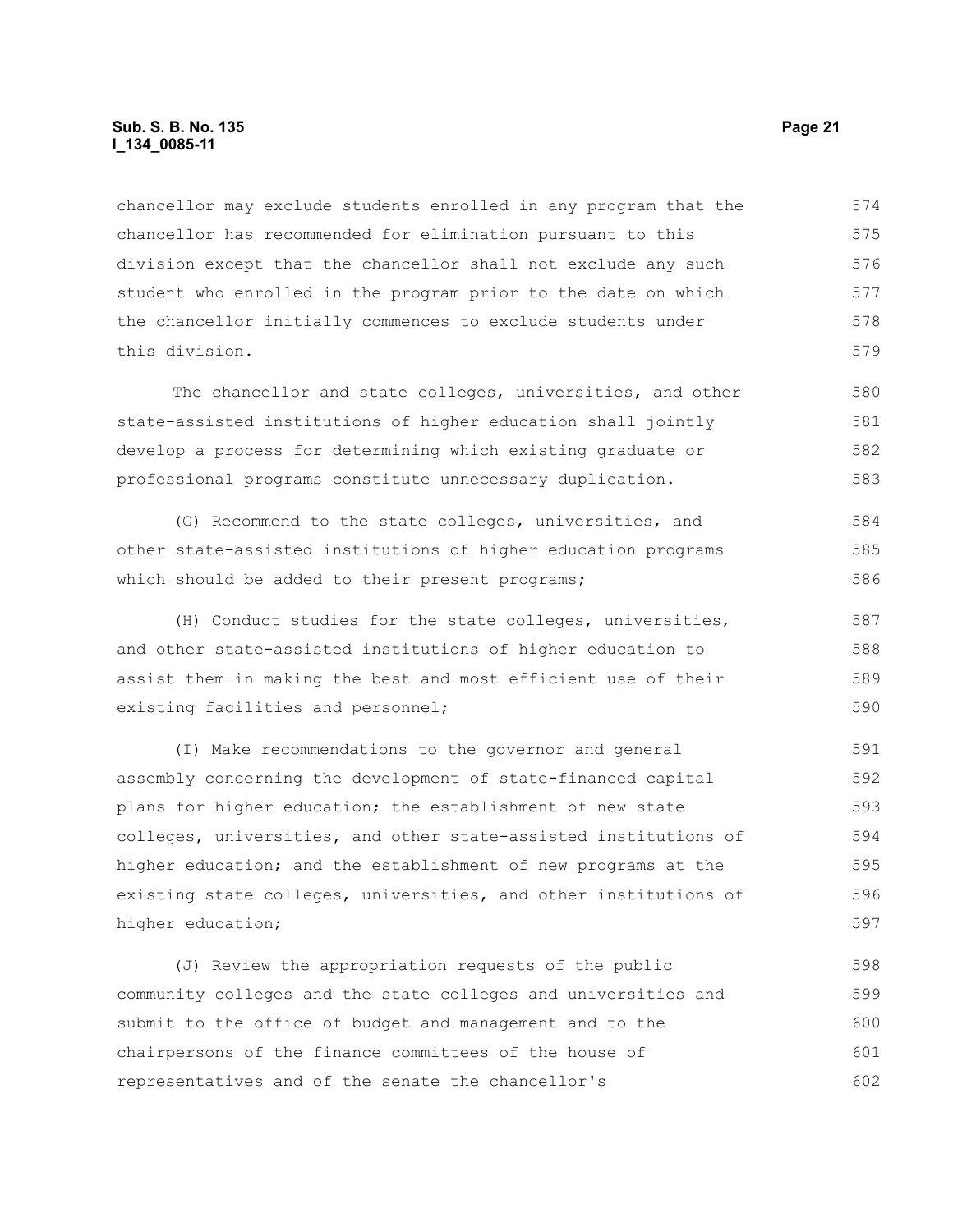# **Sub. S. B. No. 135 Page 22 l\_134\_0085-11**

recommendations in regard to the biennial higher education appropriation for the state, including appropriations for the individual state colleges and universities and public community colleges. For the purpose of determining the amounts of instructional subsidies to be paid to state-assisted colleges and universities, the chancellor shall define "full-time equivalent student" by program per academic year. The definition may take into account the establishment of minimum enrollment levels in technical education programs below which support allowances will not be paid. Except as otherwise provided in this section, the chancellor shall make no change in the definition of "full-time equivalent student" in effect on November 15, 1981, which would increase or decrease the number of subsidy-eligible full-time equivalent students, without first submitting a fiscal impact statement to the president of the senate, the speaker of the house of representatives, the legislative service commission, and the director of budget and management. The chancellor shall work in close cooperation with the director of budget and management in this respect and in all other matters concerning the expenditures of appropriated funds by state colleges, universities, and other institutions of higher education. 603 604 605 606 607 608 609 610 611 612 613 614 615 616 617 618 619 620 621 622 623 624

(K) Seek the cooperation and advice of the officers and trustees of both public and private colleges, universities, and other institutions of higher education in the state in performing the chancellor's duties and making the chancellor's plans, studies, and recommendations;

(L) Appoint advisory committees consisting of persons associated with public or private secondary schools, members of the state board of education, or personnel of the state department of education; 630 631 632 633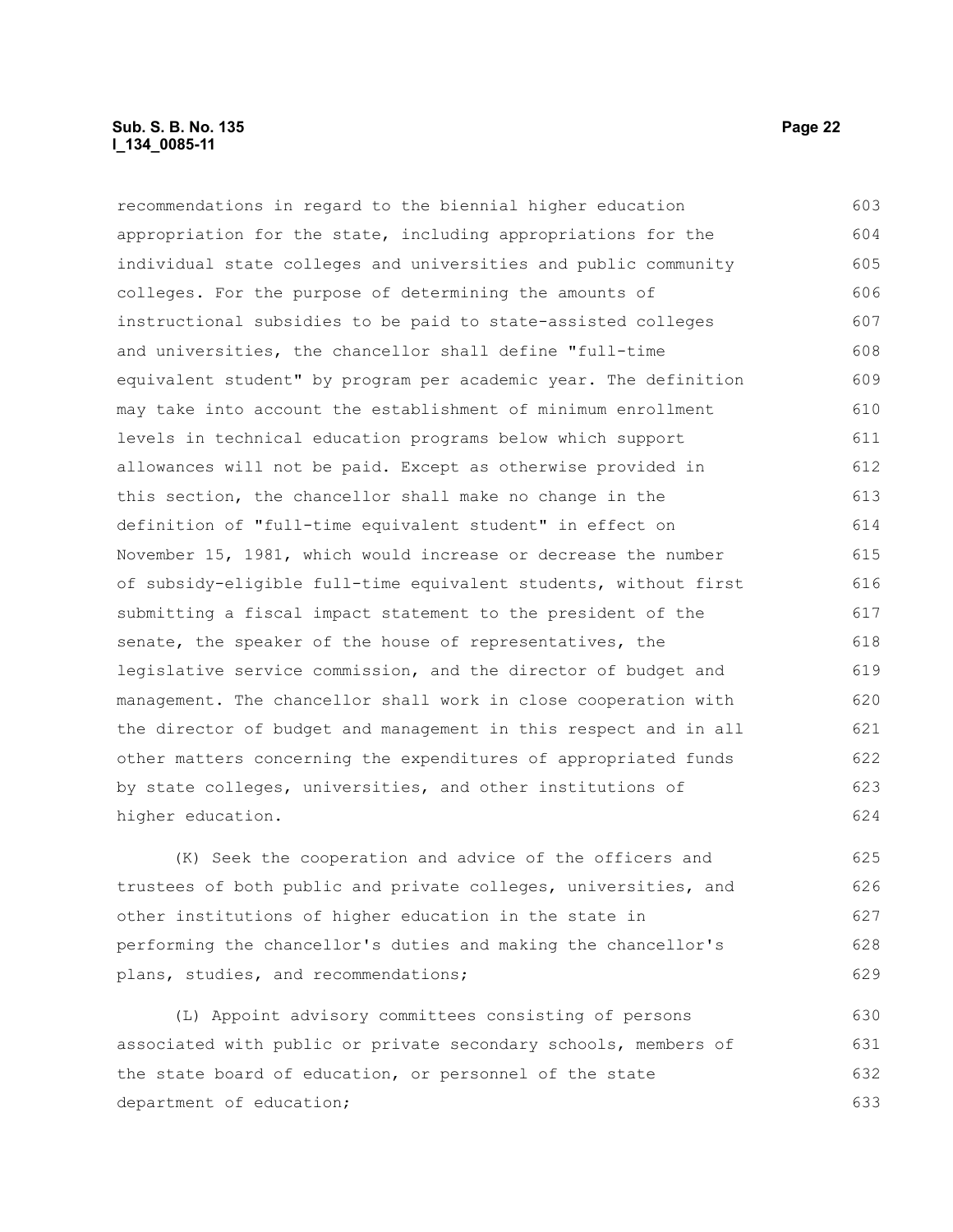# **Sub. S. B. No. 135 Page 23 l\_134\_0085-11**

(M) Appoint advisory committees consisting of college and university personnel, or other persons knowledgeable in the field of higher education, or both, in order to obtain their advice and assistance in defining and suggesting solutions for the problems and needs of higher education in this state; (N) Approve or disapprove all new degrees and new degree programs at all state colleges, universities, and other stateassisted institutions of higher education+. When considering approval of a new degree or degree program for a state institution of higher education, as defined in section 3345.011 of the Revised Code, the chancellor shall take into account the extent to which the degree or degree program aligns with the state's workforce development priorities. (O) Adopt such rules as are necessary to carry out the chancellor's duties and responsibilities. The rules shall prescribe procedures for the chancellor to follow when taking actions associated with the chancellor's duties and responsibilities and shall indicate which types of actions are subject to those procedures. The procedures adopted under this division shall be in addition to any other procedures prescribed by law for such actions. However, if any other provision of the Revised Code or rule adopted by the chancellor prescribes different procedures for such an action, the procedures adopted under this division shall not apply to that action to the extent they conflict with the procedures otherwise prescribed by law. The procedures adopted under this division shall include at least the following: 634 635 636 637 638 639 640 641 642 643 644 645 646 647 648 649 650 651 652 653 654 655 656 657 658 659 660 661

(1) Provision for public notice of the proposed action; 662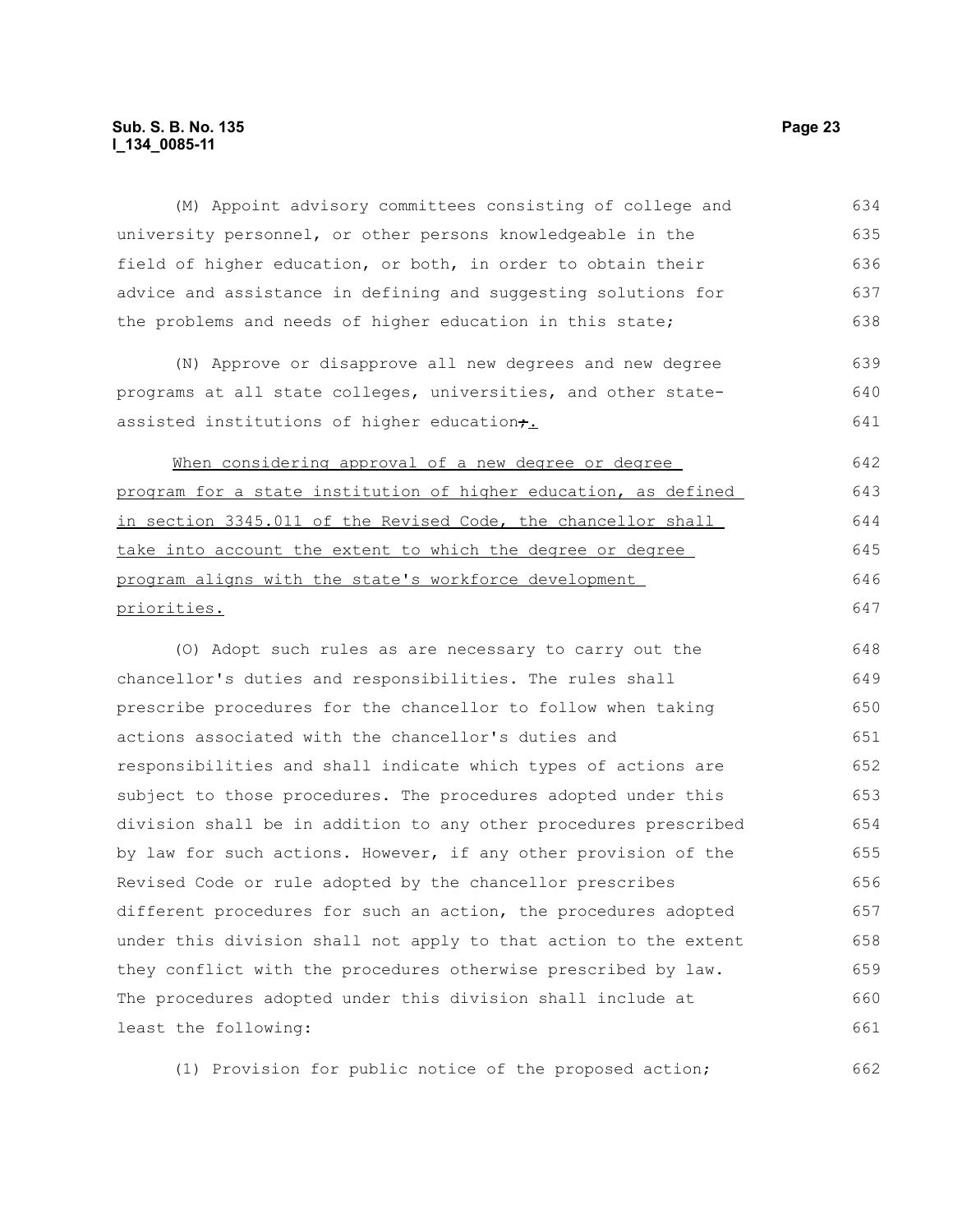action, which may include a public hearing on the action by the board of regents; (3) Methods for parties that may be affected by the proposed action to submit comments during the public comment period; (4) Submission of recommendations from the board of regents regarding the proposed action, at the request of the chancellor; (5) Written publication of the final action taken by the chancellor and the chancellor's rationale for the action; (6) A timeline for the process described in divisions (O) (1) to (5) of this section. (P) Make recommendations to the governor and the general assembly regarding the design and funding of the student financial aid programs specified in sections 3333.12, 3333.122, 3333.21 to 3333.26, and 5910.02 of the Revised Code; (Q) Participate in education-related state or federal programs on behalf of the state and assume responsibility for the administration of such programs in accordance with applicable state or federal law; (R) Adopt rules for student financial aid programs as required by sections 3333.12, 3333.122, 3333.21 to 3333.26, 3333.28, and 5910.02 of the Revised Code, and perform any other administrative functions assigned to the chancellor by those sections; (S) Conduct enrollment audits of state-supported 664 665 666 667 668 669 670 671 672 673 674 675 676 677 678 679 680 681 682 683 684 685 686 687 688 689

(2) An opportunity for public comment on the proposed

institutions of higher education; 690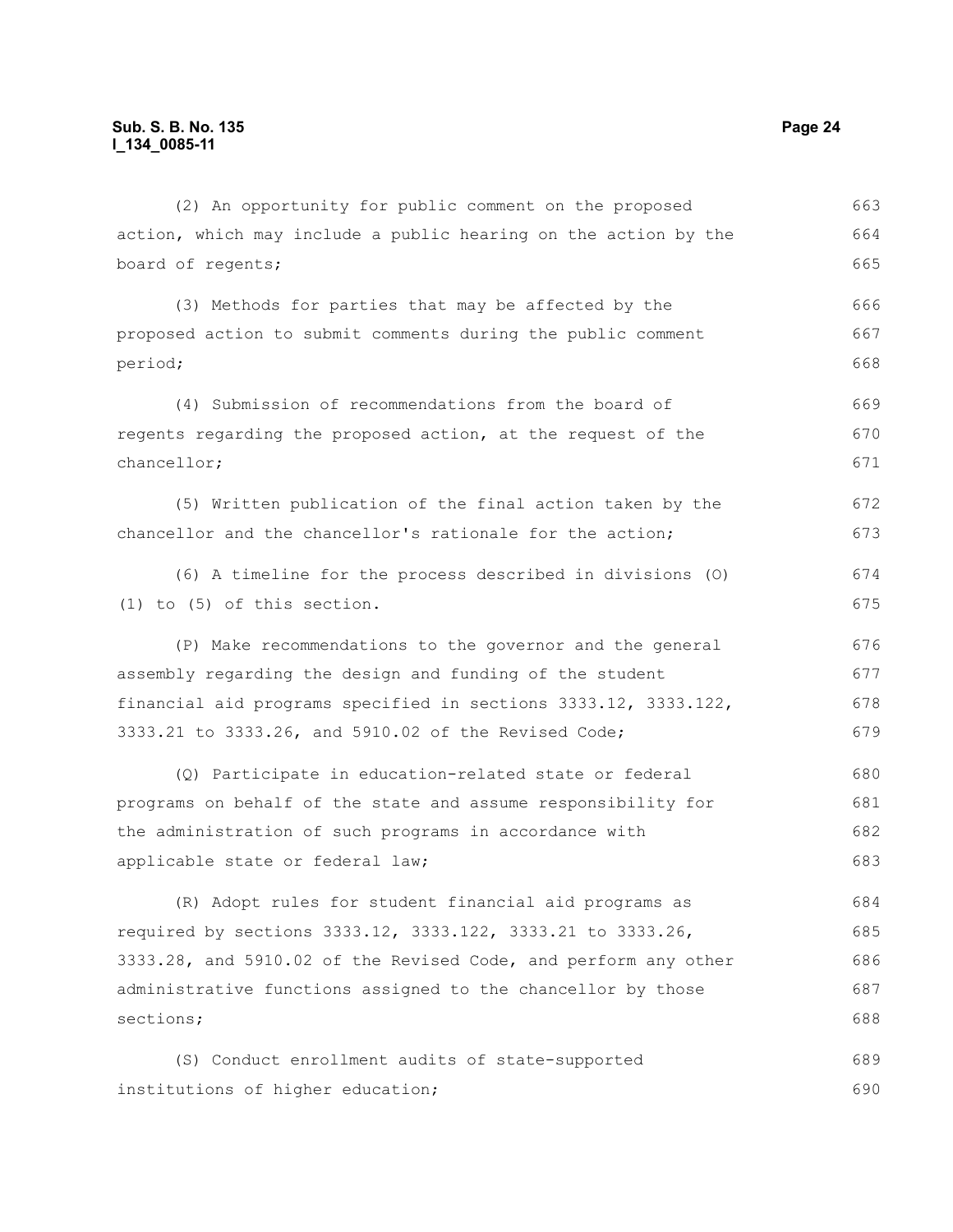# **Sub. S. B. No. 135 Page 25 l\_134\_0085-11**

(T) Appoint consortia of college and university personnel to advise or participate in the development and operation of statewide collaborative efforts, including the Ohio supercomputer center, the Ohio academic resources network, OhioLink, and the Ohio learning network. For each consortium, the chancellor shall designate a college or university to serve as that consortium's fiscal agent, financial officer, and employer. Any funds appropriated for the consortia shall be distributed to the fiscal agents for the operation of the consortia. A consortium shall follow the rules of the college or university that serves as its fiscal agent. The chancellor may restructure existing consortia, appointed under this division, in accordance with procedures adopted under divisions (O)(1) to (6) of this section. (U) Adopt rules establishing advisory duties and responsibilities of the board of regents not otherwise prescribed by law; (V) Respond to requests for information about higher education from members of the general assembly and direct staff to conduct research or analysis as needed for this purpose. **Sec. 3333.0418.** (A) As used in this section, "state institution of higher education" has the same meaning as in section 3345.011 of the Revised Code. (B) The chancellor of higher education annually shall issue, to the extent practicable, a report about the mental health and wellness services and initiatives of state institutions of higher education. The report shall include all of the following: (1) A description of each state institution of higher 691 692 693 694 695 696 697 698 699 700 701 702 703 704 705 706 707 708 709 710 711 712 713 714 715 716 717 718 719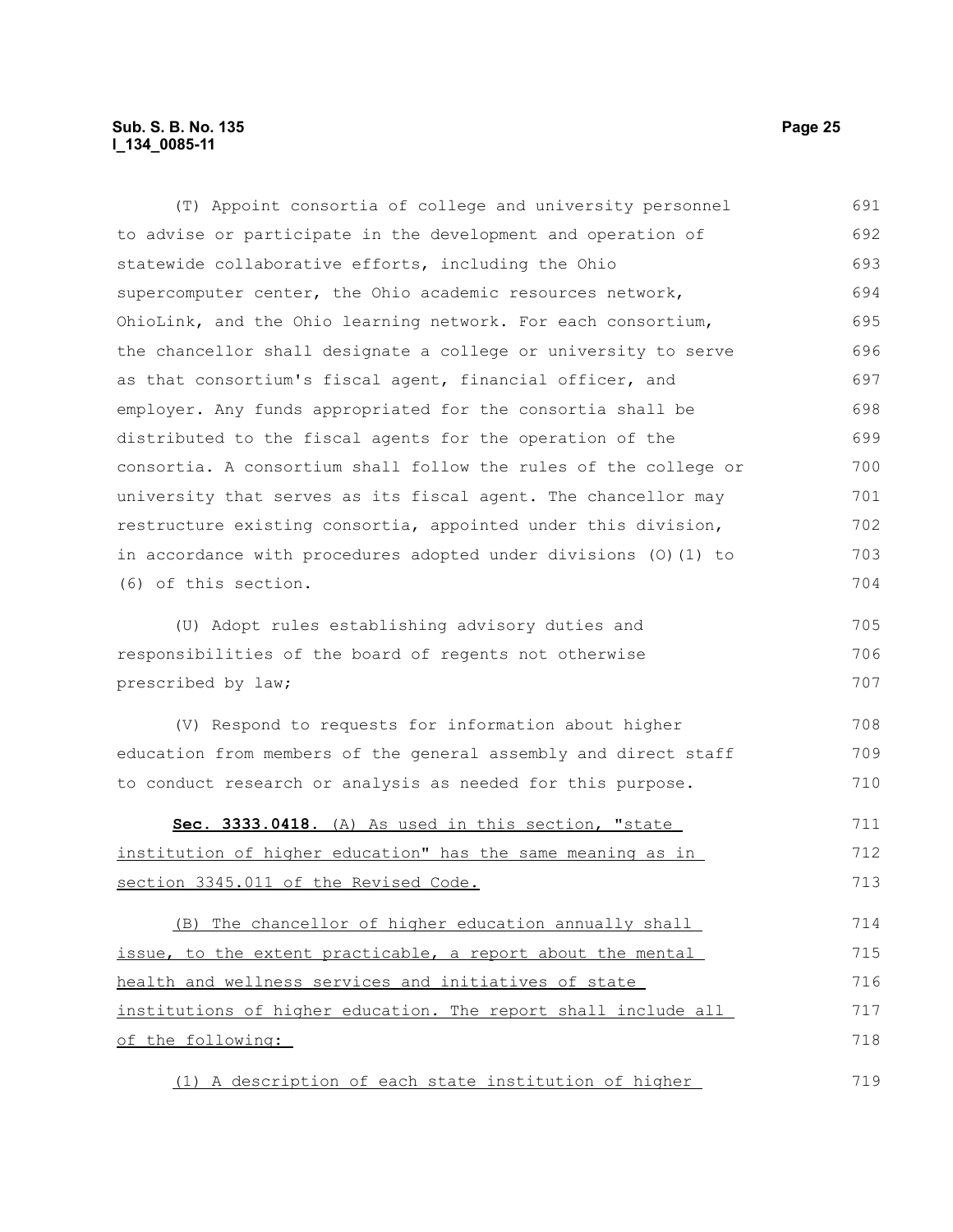| education's mental health and wellness services and initiatives;      | 720 |
|-----------------------------------------------------------------------|-----|
| (2) A summary of how much funding each state institution              | 721 |
| of higher education dedicates to mental health and wellness           | 722 |
| services and initiatives, including the percentage of that            | 723 |
| funding that is used for administrative costs;                        | 724 |
| (3) Any other information the chancellor determines                   | 725 |
| appropriate.                                                          | 726 |
| (C) Each state institution of higher education shall                  | 727 |
| submit to the chancellor, in a form and manner prescribed by the      | 728 |
| chancellor, any information or data the chancellor requires to        | 729 |
| issue the report prescribed under this section.                       | 730 |
| (D) The chancellor shall submit the report prescribed                 | 731 |
| under this section to the general assembly in accordance with         | 732 |
| section 101.68 of the Revised Code.                                   | 733 |
| (E) The chancellor may adopt rules to implement this                  | 734 |
| section.                                                              | 735 |
| Sec. 3333.073. The chancellor of higher education may                 | 736 |
| require a state institution of higher education, as defined in        | 737 |
| section 3345.011 of the Revised Code, to conduct a viability          | 738 |
| <u>analysis of any program offered at that institution and submit</u> | 739 |
| the findings of the analysis to the chancellor, if the                | 740 |
| chancellor determines that the program has a low completion           | 741 |
| rate, low enrollment rate, or meets other criteria determined         | 742 |
| relevant by the chancellor. The chancellor may adopt rules to         | 743 |
| implement this section.                                               | 744 |
| Sec. 3333.122. (A) The chancellor of higher education                 | 745 |
| shall adopt rules to carry out this section and as authorized         | 746 |
| under section 3333.123 of the Revised Code. The rules shall           | 747 |
| include definitions of the terms "resident," "expected family         | 748 |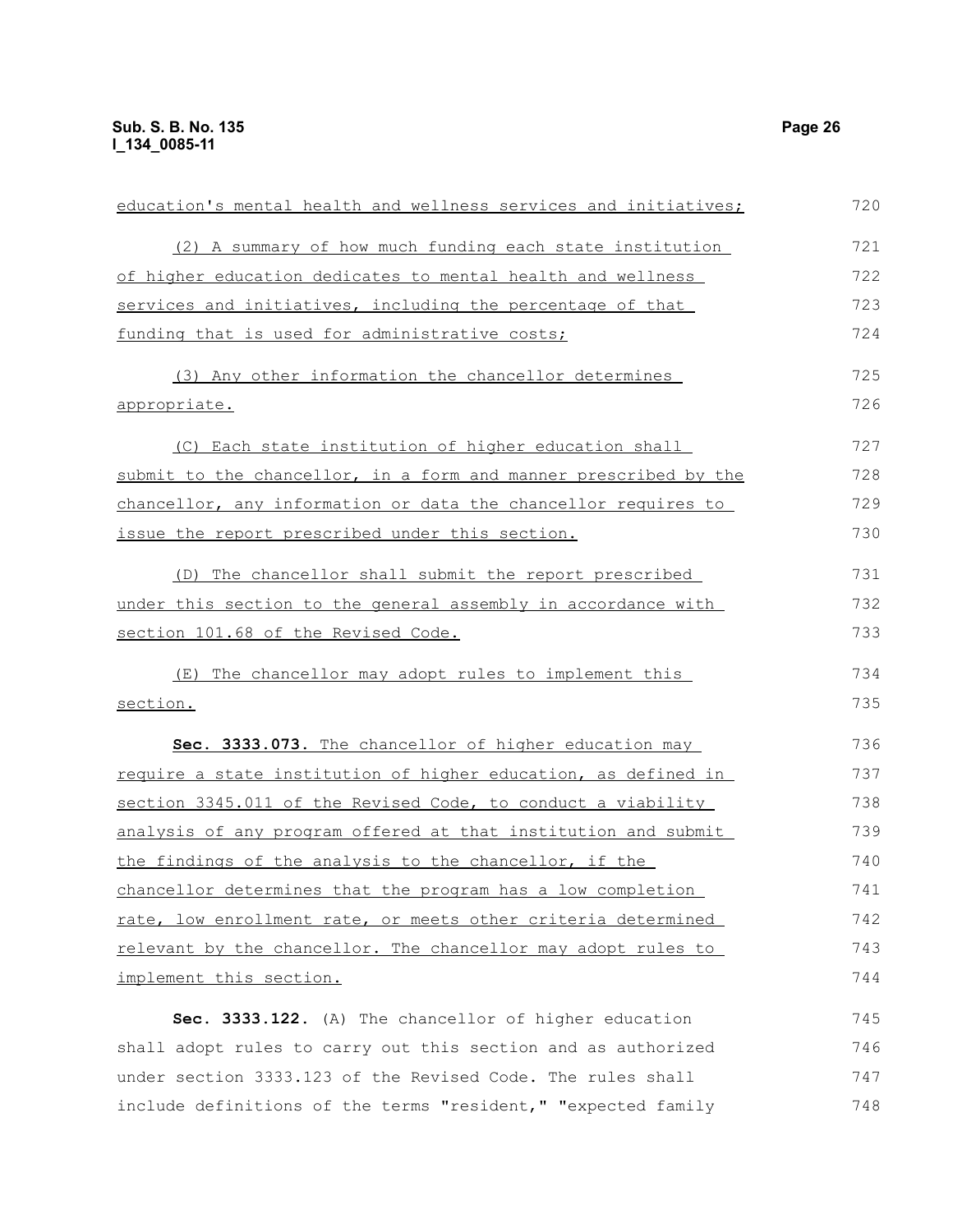contribution," "full-time student," "three-quarters-time student," "half-time student," "one-quarter-time student," "state cost of attendance," and "accredited" for the purpose of those sections. 749 750 751 752

(B) Only an Ohio resident who meets both of the following is eligible for a grant awarded under this section: 753 754

(1) The resident has an expected family contribution of two thousand one hundred ninety or less; 755 756

(2) The resident enrolls in one of the following:

(a) An undergraduate program, or a nursing diploma program approved by the board of nursing under section 4723.06 of the Revised Code, at a state-assisted state institution of higher education, as defined in section 3345.12 of the Revised Code, that meets the requirements of Title VI of the Civil Rights Act of 1964; 758 759 760 761 762 763

(b) An undergraduate program, or a nursing diploma program approved by the board of nursing under section 4723.06 of the Revised Code, at a private, nonprofit institution in this state holding a certificate of authorization pursuant to Chapter 1713. of the Revised Code; 764 765 766 767 768

(c) An undergraduate program, or a nursing diploma program approved by the board of nursing under section 4723.06 of the Revised Code, at a career college in this state that holds a certificate of registration from the state board of career colleges and schools under Chapter 3332. of the Revised Code or at a private institution exempt from regulation under Chapter 3332. of the Revised Code as prescribed in section 3333.046 of the Revised Code, if the program has a certificate of authorization pursuant to Chapter 1713. of the Revised Code. 769 770 771 772 773 774 775 776 777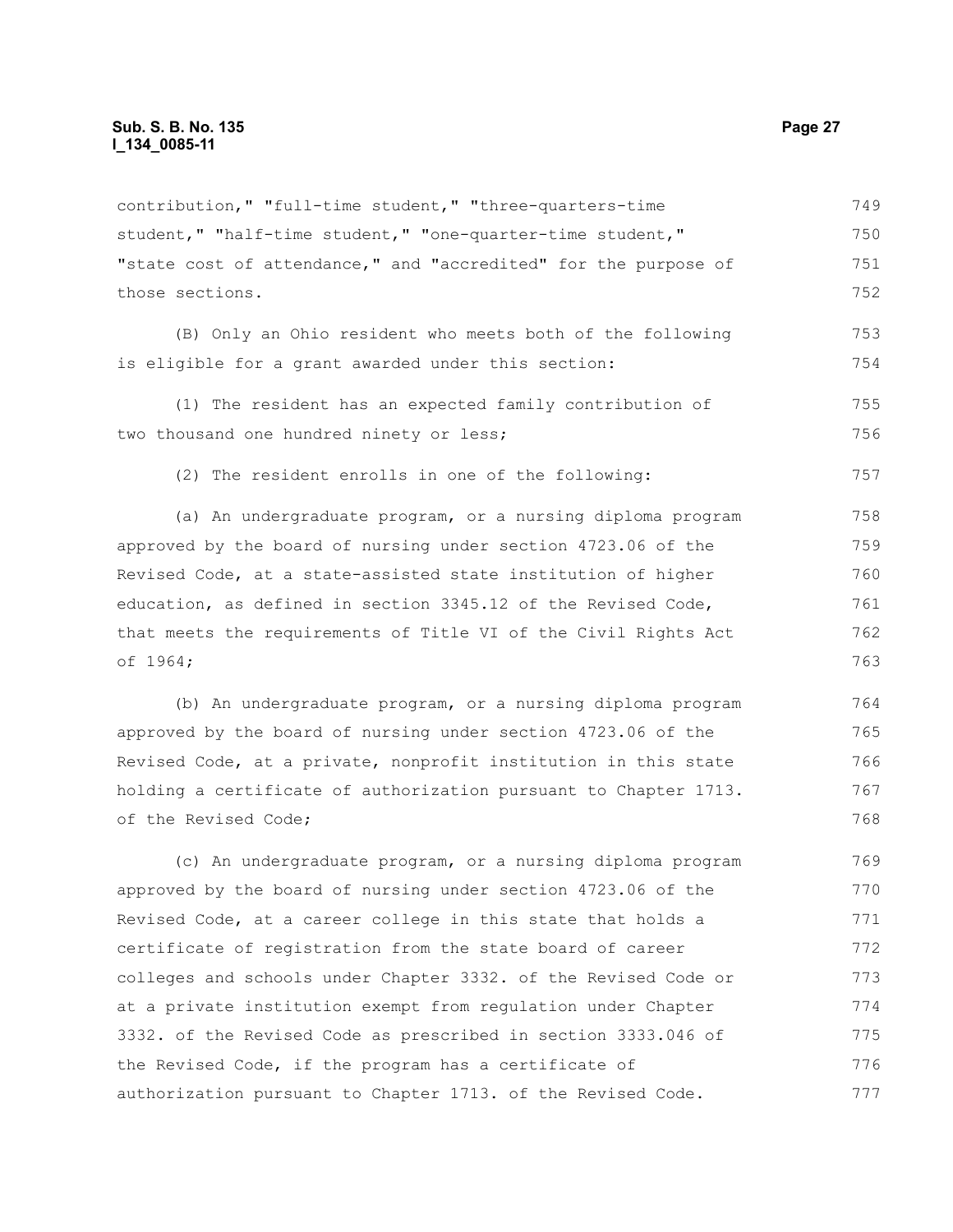# **Sub. S. B. No. 135 Page 28 l\_134\_0085-11**

(d) A comprehensive transition and postsecondary program that is certified by the United States department of education. For purposes of this section, a "comprehensive transition and postsecondary program" means a degree, certificate, or nondegree program that is designed to support persons with intellectual disabilities who are receiving academic, career, technical, and independent living instruction at an institution of higher education in order to prepare for gainful employment as defined in 20 U.S.C. 1140. 778 779 780 781 782 783 784 785 786

(C)(1) The chancellor shall establish and administer a needs-based financial aid grants program based on the United States department of education's method of determining financial need. The program shall be known as the Ohio college opportunity grant program. The general assembly shall support the needsbased financial aid program by such sums and in such manner as it may provide, but the chancellor also may receive funds from other sources to support the program. If, for any academic year, the amounts available for support of the program are inadequate to provide grants to all eligible students, the chancellor shall do one of the following: 787 788 789 790 791 792 793 794 795 796 797

(a) Give preference in the payment of grants based upon expected family contribution, beginning with the lowest expected family contribution category and proceeding upward by category to the highest expected family contribution category; 798 799 800 801

(b) Proportionately reduce the amount of each grant to be awarded for the academic year under this section; 802 803

(c) Use an alternate formula for such grants that addresses the shortage of available funds and has been submitted to and approved by the controlling board. 804 805 806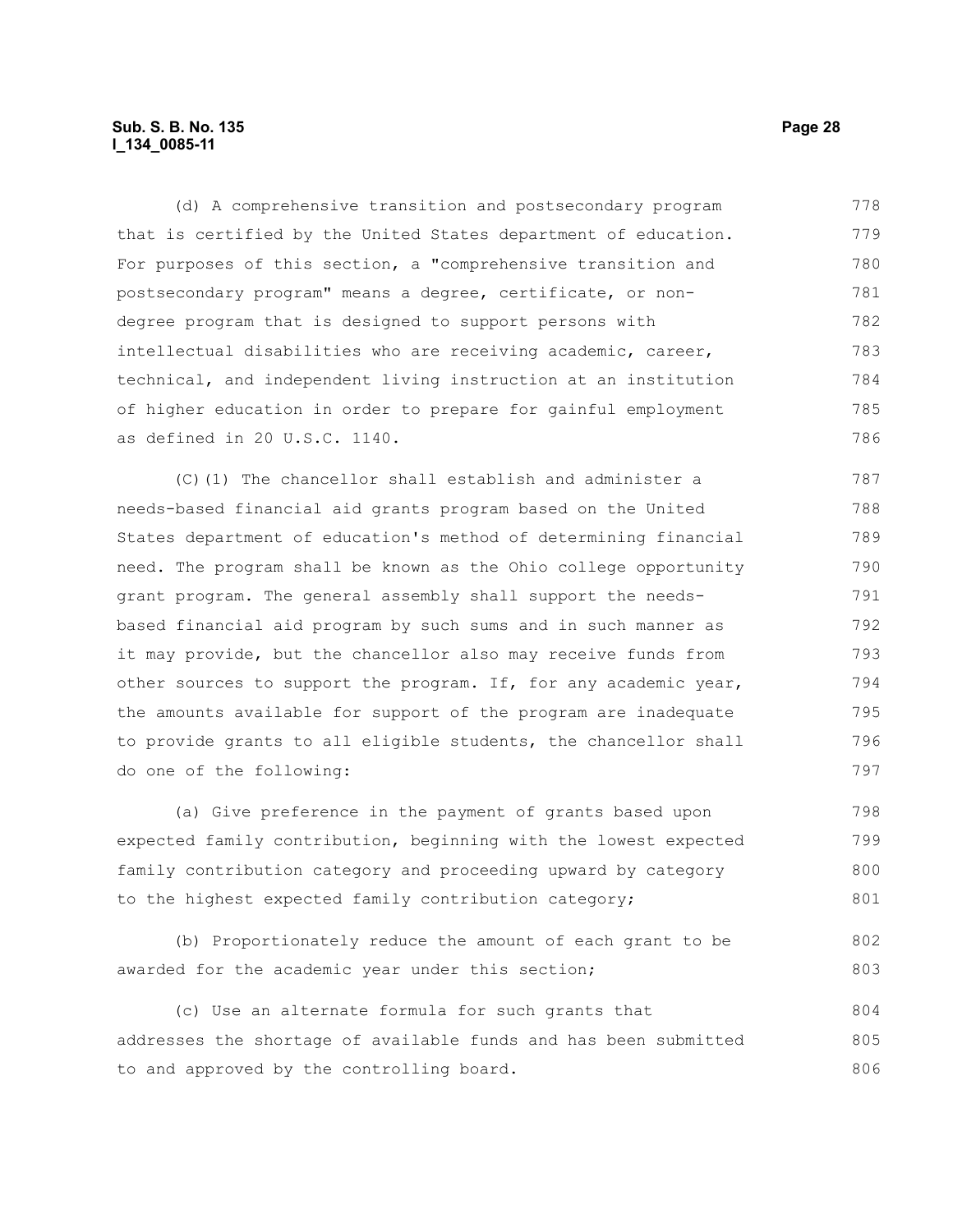# **Sub. S. B. No. 135 Page 29 l\_134\_0085-11**

(2) The needs-based financial aid grant shall be paid to the eligible student through the institution in which the student is enrolled, except that no needs-based financial aid grant shall be paid to any person serving a term of imprisonment. Applications for the grants shall be made as prescribed by the chancellor, and such applications may be made in conjunction with and upon the basis of information provided in conjunction with student assistance programs funded by agencies of the United States government or from financial resources of the institution of higher education. The institution shall certify that the student applicant meets the requirements set forth in division (B) of this section. Needsbased financial aid grants shall be provided to an eligible student only as long as the student is making appropriate progress toward a nursing diploma, an associate or bachelor's degree, or completion of a comprehensive transition and postsecondary program. No student shall be eligible to receive a grant for more than ten semesters, fifteen quarters, or the equivalent of five academic years. A grant made to an eligible student on the basis of less than full-time enrollment shall be based on the number of credit hours for which the student is enrolled and shall be computed in accordance with a formula adopted by rule issued by the chancellor. No student shall receive more than one grant on the basis of less than full-time enrollment. 807 808 809 810 811 812 813 814 815 816 817 818 819 820 821 822 823 824 825 826 827 828 829 830 831

(D)(1) Except as provided in divisions (D)(4) and (5) of this section, no grant awarded under this section shall exceed the total state cost of attendance.

(2) Subject to divisions (D)(1),  $(3)$ ,  $(4)$ , and  $(5)$  of this section, the chancellor shall determine the maximum per student award amount for each institutional sector by subtracting the 835 836 837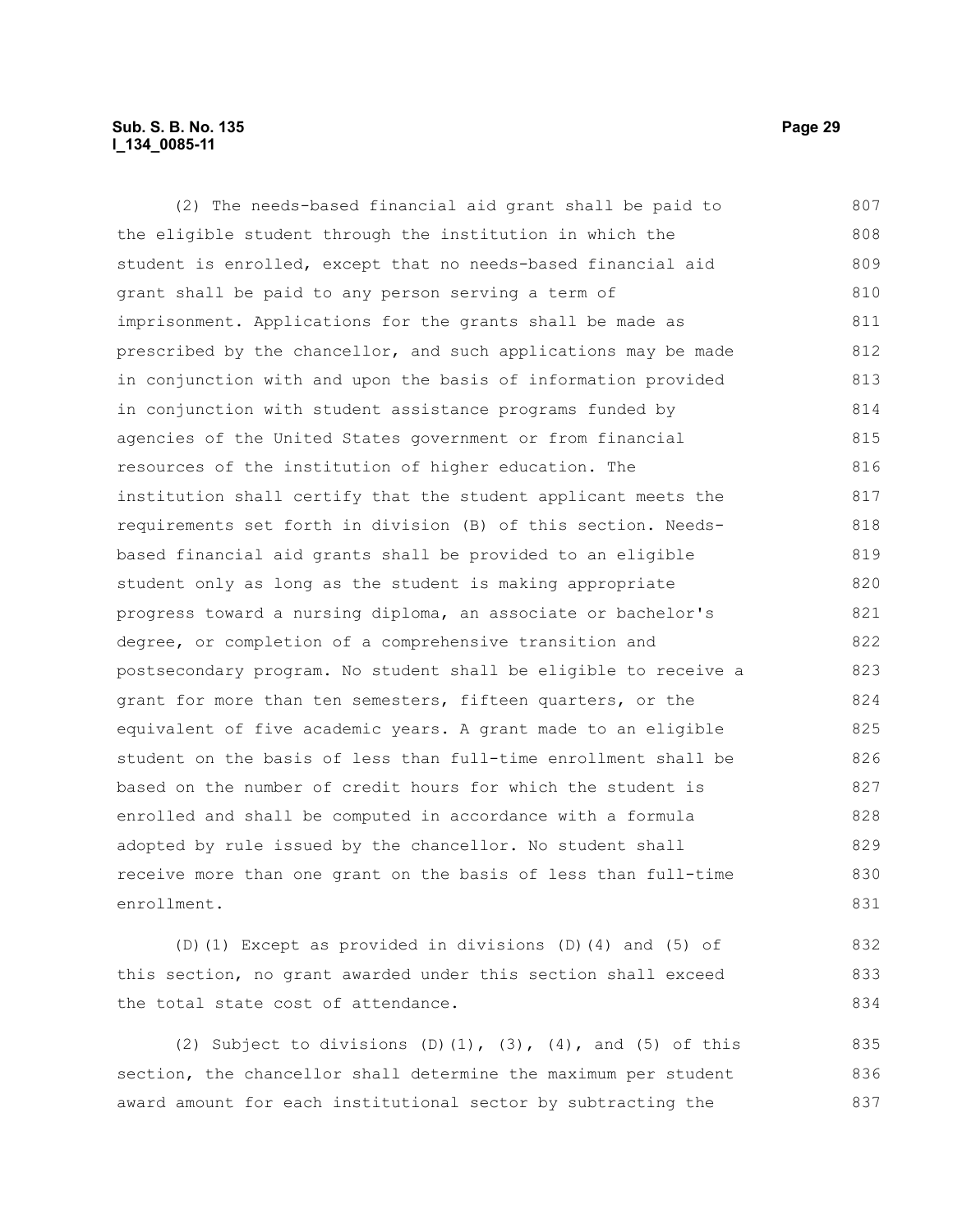sum of the maximum Pell grant and maximum expected family contribution amounts, as determined by the chancellor, from the average instructional and general fees charged by the institutional sector. The department of higher education shall publish on its web site an annual Ohio college opportunity award table. In Except as provided for in section 3333.126 of the Revised Code, in no case, shall the grant amount for such a student exceed any maximum that the chancellor may set by rule. 838 839 840 841 842 843 844 845

(3) For a student enrolled for a semester or quarter in addition to the portion of the academic year covered by a grant under this section, the maximum grant amount shall be a percentage of the maximum specified in any table established in rules adopted by the chancellor as provided in division (A) of this section. The maximum grant for a fourth quarter shall be one-third of the maximum amount so prescribed. The maximum grant for a third semester shall be one-half of the maximum amount so prescribed. 846 847 848 849 850 851 852 853 854

(4) If a student is enrolled in a two-year institution of higher education and is eligible for an education and training voucher through the Ohio education and training voucher program that receives federal funding under the John H. Chafee foster care independence program, 42 U.S.C. 677, the amount of a grant awarded under this section may exceed the total state cost of attendance to additionally cover housing costs. 855 856 857 858 859 860 861

(5) For a student who is receiving federal veterans' benefits under the "All-Volunteer Force Educational Assistance Program," 38 U.S.C. 3001 et seq., or "Post-9/11 Veterans Educational Assistance Program," 38 U.S.C. 3301 et seq., or any successor program, the amount of a grant awarded under this section shall be applied toward the total state cost of 862 863 864 865 866 867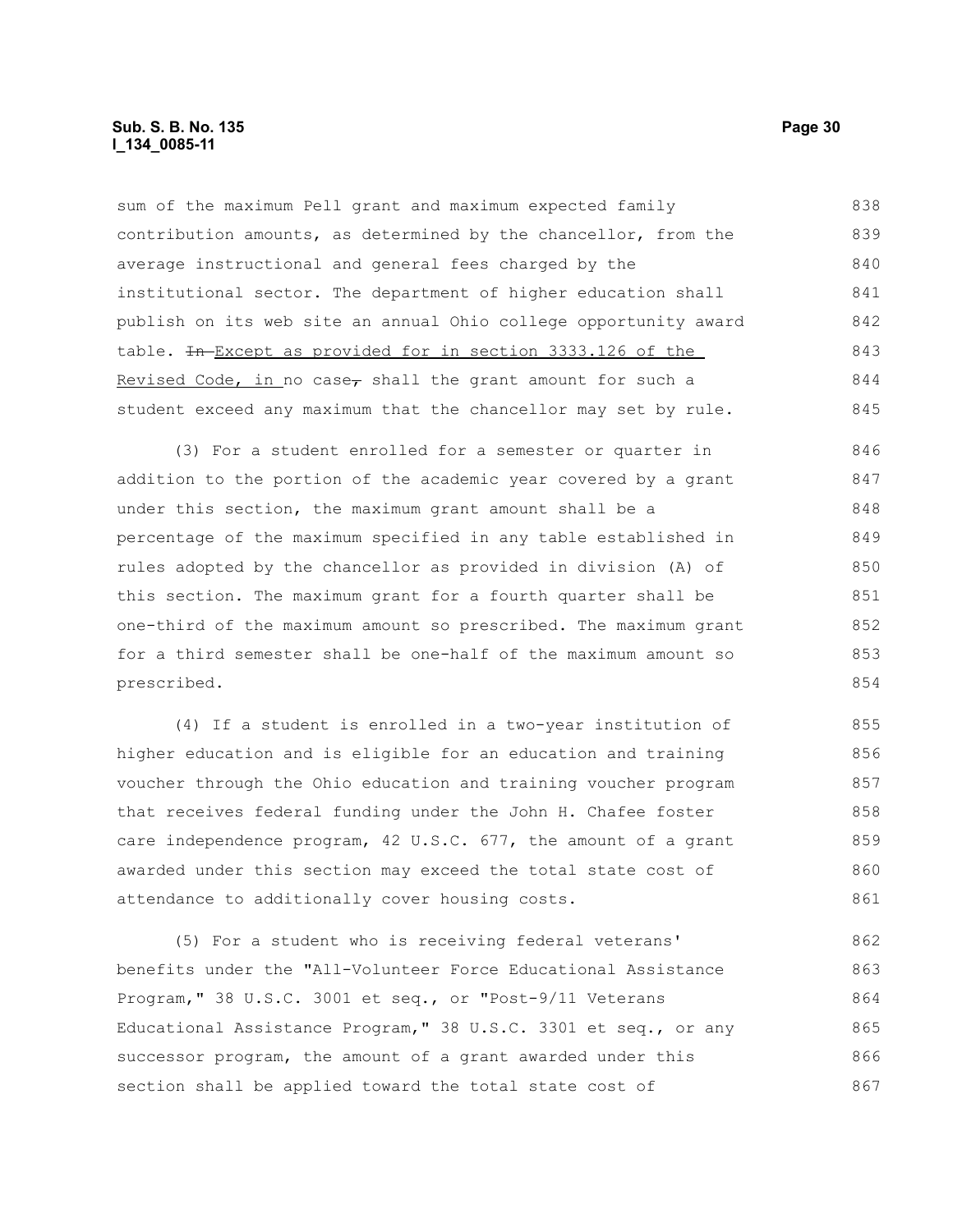attendance and the student's housing costs and living expenses. Living expenses shall include reasonable costs for room and board. 868 869 870

(E) No grant shall be made to any student in a course of study in theology, religion, or other field of preparation for a religious profession unless such course of study leads to an accredited bachelor of arts, bachelor of science, associate of arts, or associate of science degree. 871 872 873 874 875

(F)(1) Except as provided in division (F)(2) of this section, no grant shall be made to any student for enrollment during a fiscal year in an institution with a cohort default rate determined by the United States secretary of education pursuant to the "Higher Education Amendments of 1986," 100 Stat. 1278, 1408, 20 U.S.C.A. 1085, as amended, as of the fifteenth day of June preceding the fiscal year, equal to or greater than thirty per cent for each of the preceding two fiscal years. 876 877 878 879 880 881 882 883

(2) Division (F)(1) of this section does not apply in the case of either of the following:

(a) The institution pursuant to federal law appeals its loss of eligibility for federal financial aid and the United States secretary of education determines its cohort default rate after recalculation is lower than the rate specified in division (F)(1) of this section or the secretary determines due to mitigating circumstances that the institution may continue to participate in federal financial aid programs. The chancellor shall adopt rules requiring any such appellant to provide information to the chancellor regarding an appeal. 886 887 888 889 890 891 892 893 894

(b) Any student who has previously received a grant pursuant to any provision of this section, including prior to 895 896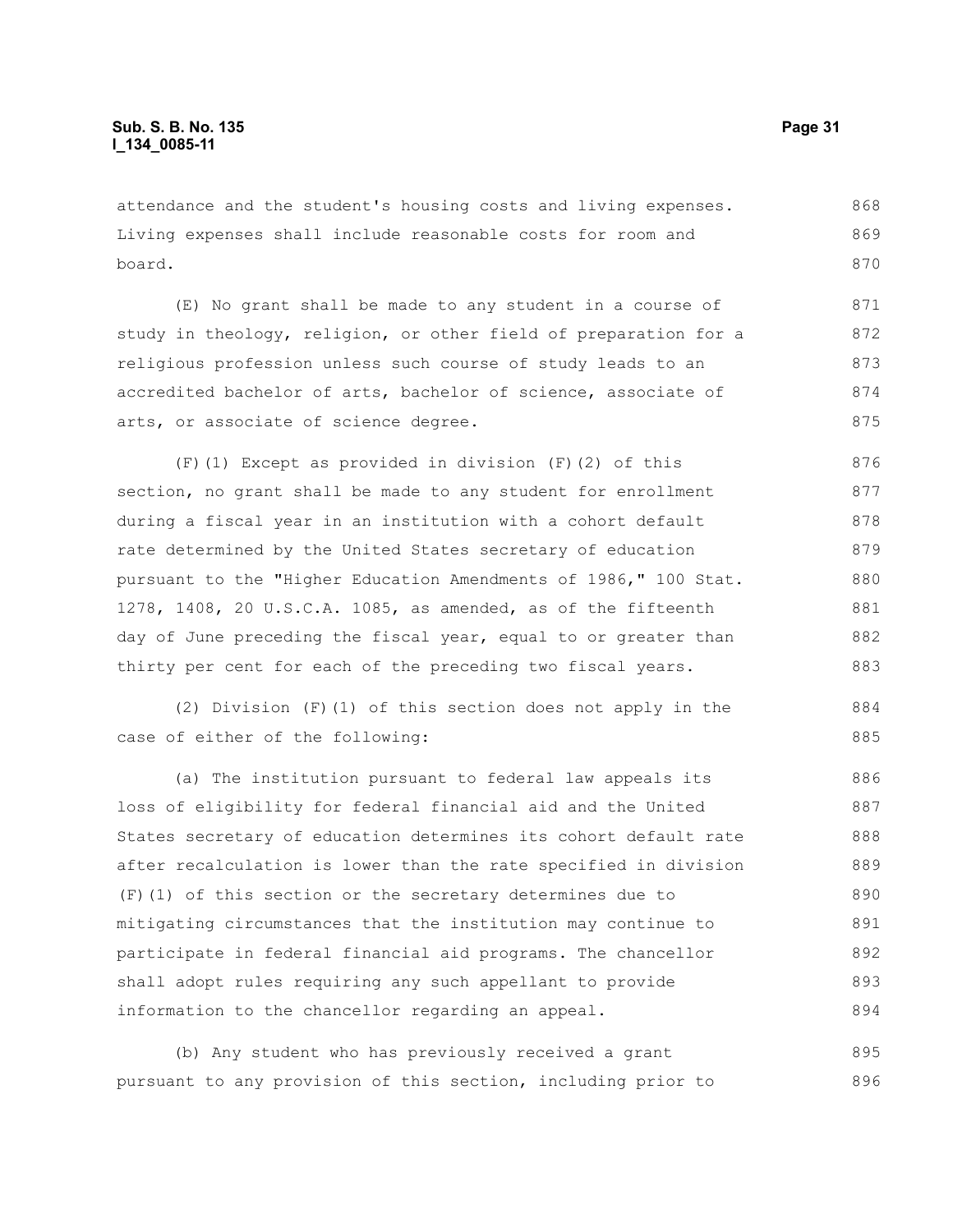the section's amendment by H.B. 1 of the 128th general assembly, effective July 17, 2009, and who meets all other eligibility requirements of this section. 897 898 899

(3) The chancellor shall adopt rules for the notification of all institutions whose students will be ineligible to participate in the grant program pursuant to division (F)(1) of this section. 900 901 902 903

(4) A student's attendance at any institution whose students are ineligible for grants due to division (F)(1) of this section shall not affect that student's eligibility to receive a grant when enrolled in another institution. 904 905 906 907

(G) Institutions of higher education that enroll students receiving needs-based financial aid grants under this section shall report to the chancellor all students who have received such needs-based financial aid grants but are no longer eligible for all or part of those grants and shall refund any moneys due the state within thirty days after the beginning of the quarter or term immediately following the quarter or term in which the student was no longer eligible to receive all or part of the student's grant. There shall be an interest charge of one per cent per month on all moneys due and payable after such thirtyday period. The chancellor shall immediately notify the office of budget and management and the legislative service commission of all refunds so received. 908 909 910 911 912 913 914 915 916 917 918 919 920

```
 Sec. 3333.126. (A) As used in this section, "eligible 
student" means a student to whom all of the following apply:
     (1) The student receives an Ohio college opportunity grant
under section 3333.122 of the Revised Code.
                                                                            921
                                                                            922
                                                                            923
                                                                            924
```
(2) The student has completed at least two years of a 925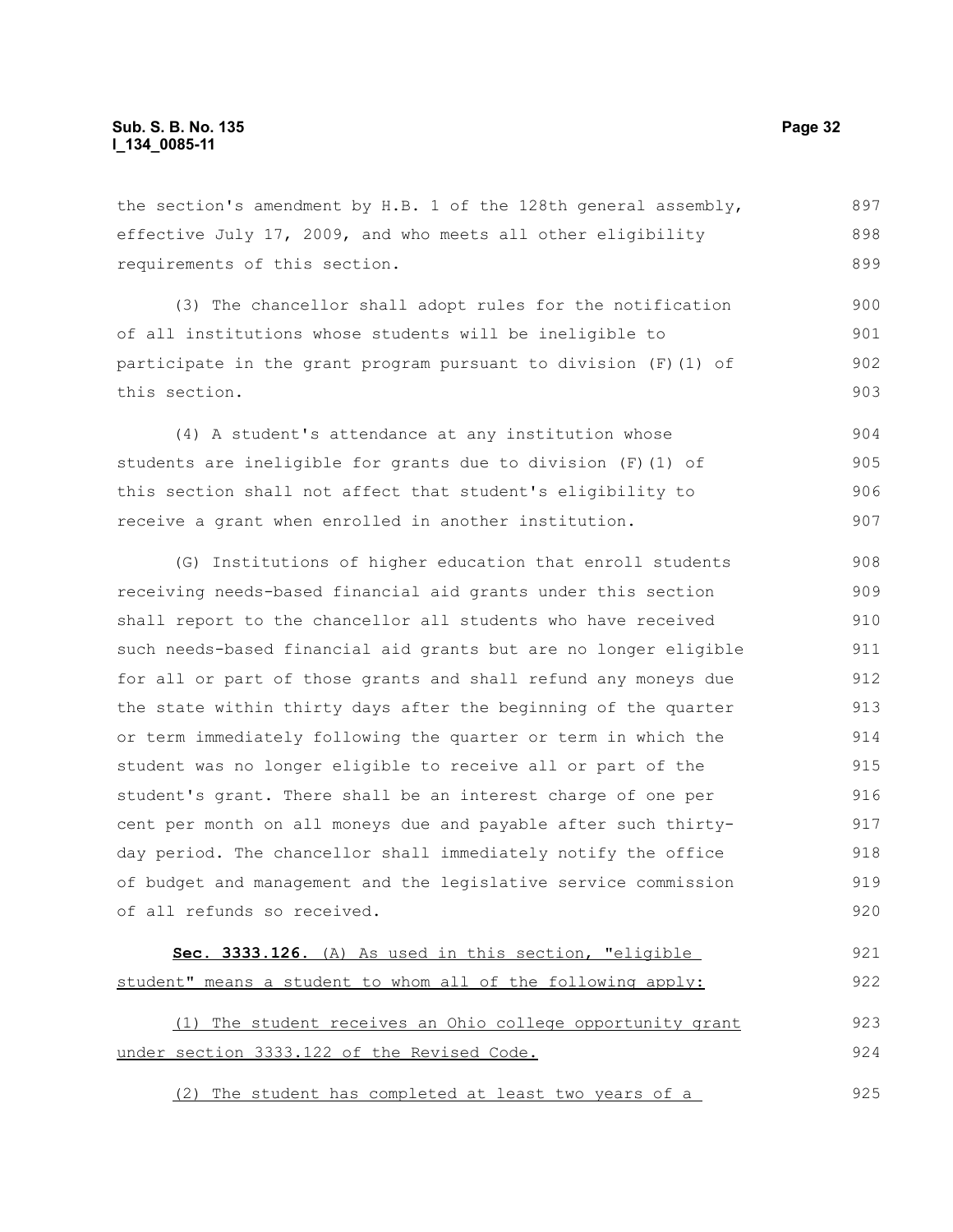| bachelor's degree program.                                       | 926 |
|------------------------------------------------------------------|-----|
| (3) The student is making progress toward completing the         | 927 |
| <u>student's bachelor's degree program.</u>                      | 928 |
| (B) In addition to the Ohio college opportunity grant a          | 929 |
| student is awarded under section 3333.122 of the Revised Code,   | 930 |
| the chancellor shall award an eligible student with a            | 931 |
| supplemental grant. Funding for this supplemental grant shall be | 932 |
| paid for from funds appropriated for grants awarded under        | 933 |
| section 3333.122 of the Revised Code. Supplemental grants        | 934 |
| <u>awarded under this section shall be subject to the same</u>   | 935 |
| requirements as a grant awarded under section 3333.122 of the    | 936 |
| Revised Code, including divisions (D) (1) and (E) of that        | 937 |
| section.                                                         | 938 |
| The chancellor shall award supplemental grants under this        | 939 |
| section only if the chancellor determines that sufficient funds  | 940 |
| remain for that purpose after the chancellor awards grants under | 941 |
| section 3333.122 of the Revised Code.                            | 942 |
| (C) The chancellor shall adopt rules to implement this           | 943 |
| section. The rules shall include a method to calculate           | 944 |
| supplemental grant amounts.                                      | 945 |
| Sec. 3333.127. (A) As used in this section:                      | 946 |
| (1) "Cost of attendance" has the same meaning as in 20           | 947 |
| U.S.C. 108711.                                                   | 948 |
| (2) "Eligible student" means a student to whom all of the        | 949 |
| following apply:                                                 | 950 |
| (a) The student is a resident of this state under rules          | 951 |
| adopted by the chancellor of higher education under section      | 952 |
| 3333.31 of the Revised Code.                                     | 953 |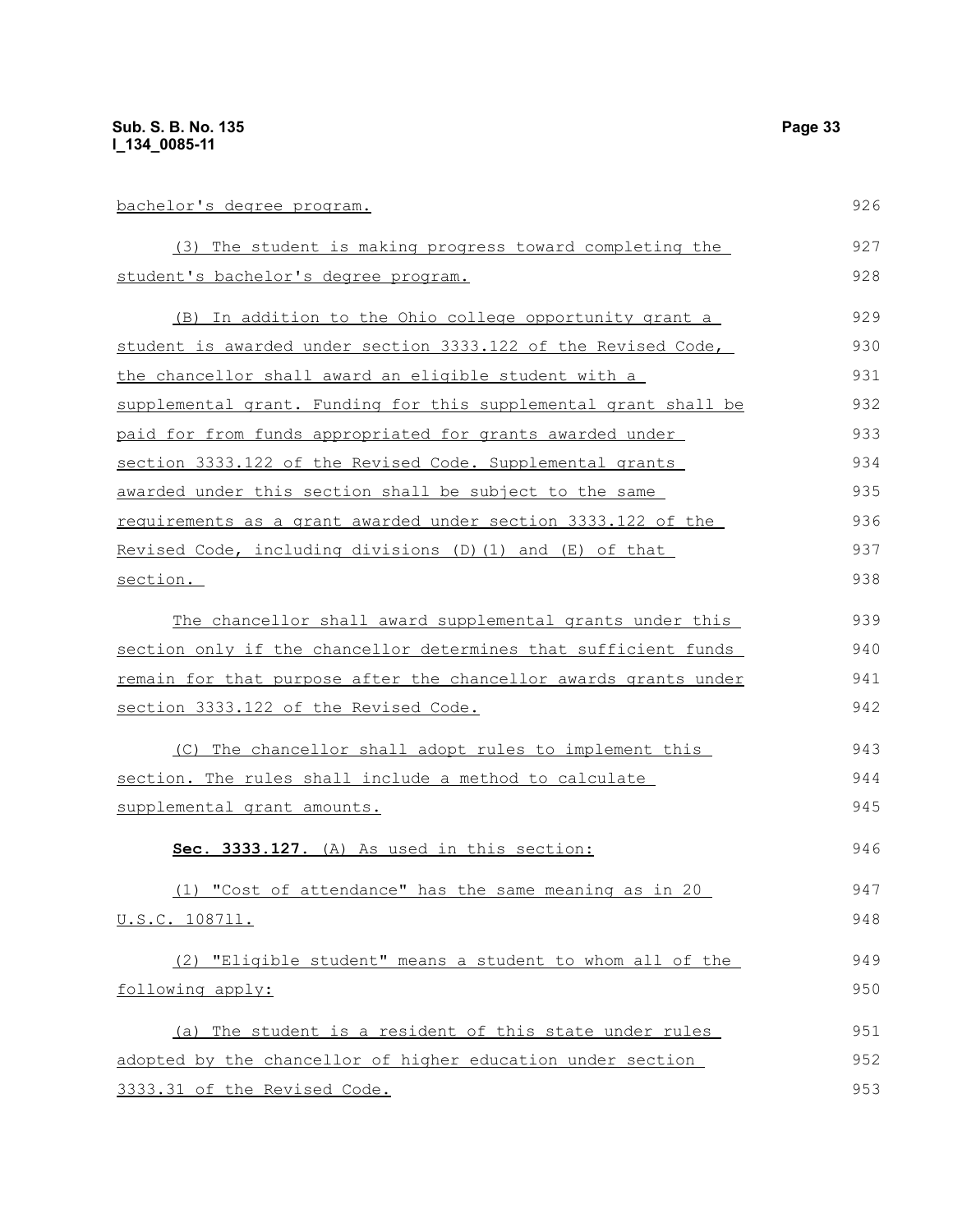| (b) The student has not attained a bachelor's degree from        | 954 |
|------------------------------------------------------------------|-----|
| a qualifying institution or an institution of higher education   | 955 |
| in another state prior to applying for a grant under this        | 956 |
| section.                                                         | 957 |
| (c) The student, while in good standing, disenrolled from        | 958 |
| a qualifying institution and did not transfer to a qualifying    | 959 |
| institution or an institution of higher education in another     | 960 |
| state in the two semesters immediately following the student's   | 961 |
| disenrollment. For the purposes of this division, "good          | 962 |
| standing" includes being in good academic standing and not       | 963 |
| having a record of disciplinary issues, including being          | 964 |
| suspended or expelled from the qualifying institution.           | 965 |
|                                                                  |     |
| (d) Subject to division (A)(2)(c) of this section, the           | 966 |
| student enrolls in a qualifying institution within five years of | 967 |
| disenrolling from the qualifying institution.                    | 968 |
| (e) The student is not enrolled in the college credit plus       | 969 |
| program established under Chapter 3365. of the Revised Code.     | 970 |
| (f) The student meets any other eligibility criteria             | 971 |
| determined necessary by the chancellor.                          | 972 |
| (3) "Qualifying institution" means any of the following:         | 973 |
| (a) A state institution of higher education, as defined in       | 974 |
| section 3345.011 of the Revised Code;                            | 975 |
| (b) A private nonprofit institution of higher education          | 976 |
| that holds a certificate of authorization pursuant to Chapter    | 977 |
| 1713. of the Revised Code;                                       | 978 |
| (c) An institution with a certificate of registration from       | 979 |
| the state board of career colleges and schools under Chapter     | 980 |
|                                                                  |     |
| 3332. of the Revised Code;                                       | 981 |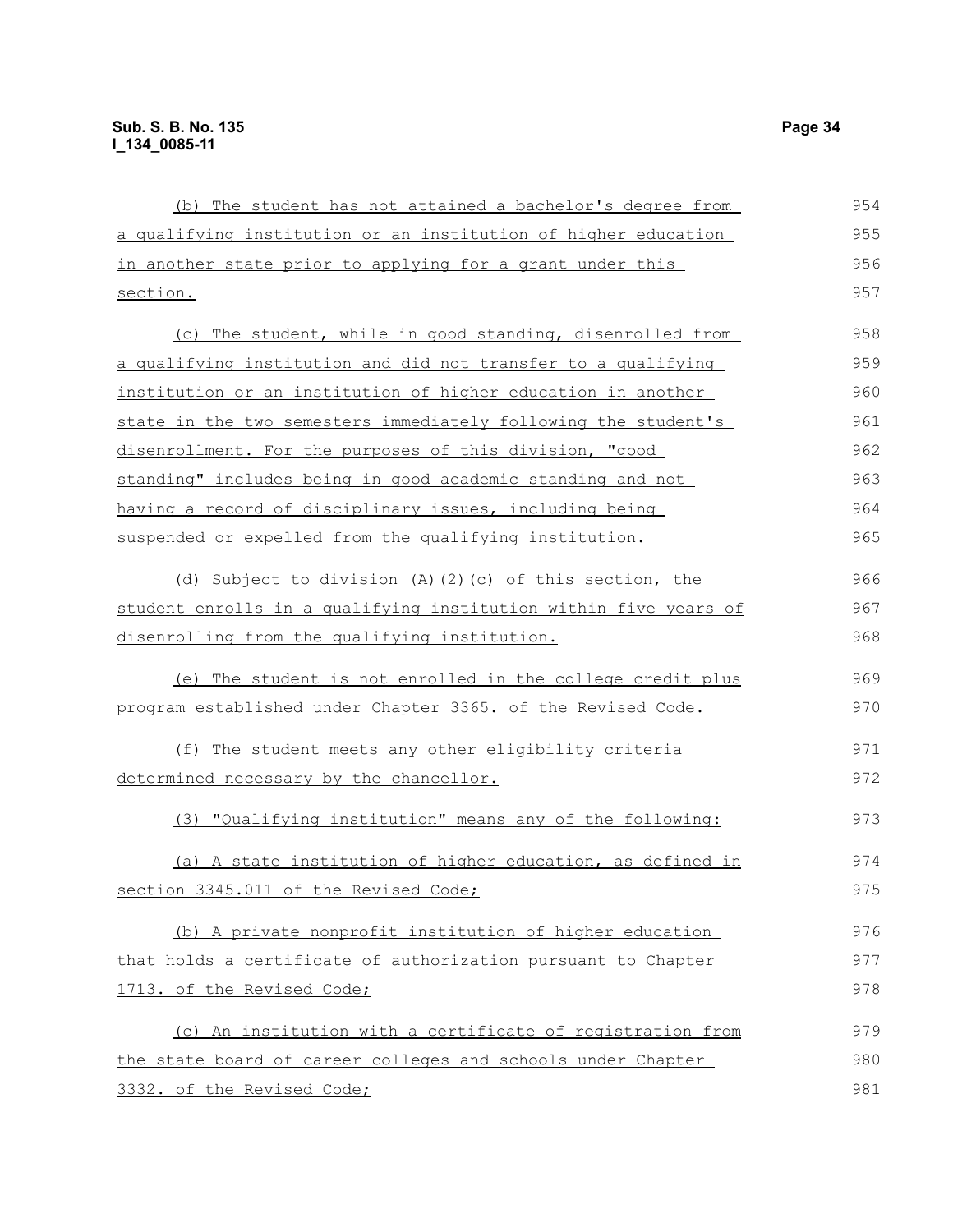| (d) A private institution exempt from regulation under           | 982  |
|------------------------------------------------------------------|------|
| Chapter 3332. of the Revised Code as prescribed in section       | 983  |
| 3333.046 of the Revised Code;                                    | 984  |
| (e) An Ohio technical center, as defined in section              | 985  |
| 3333.94 of the Revised Code.                                     | 986  |
| (B) The chancellor shall establish the second chance grant       | 987  |
| program. Under the program, the chancellor shall award a one-    | 988  |
| time grant of not more than two thousand dollars to each         | 989  |
| eligible student approved to participate in the program.         | 990  |
| (C) Eligible students shall apply to participate in the          | 991  |
| program in a form and manner prescribed by the chancellor. The   | 992  |
| chancellor shall approve each applicant who is enrolled in a     | 993  |
| qualifying institution and who has a cost of attendance          | 994  |
| remaining for the academic year in which the application is      | 995  |
| approved after all other financial aid for which that applicant  | 996  |
| qualifies has been applied to the applicant's account at the     | 997  |
| institution. The chancellor shall approve applications in the    | 998  |
| order in which they are received.                                | 999  |
| (D) The chancellor shall pay grants to the qualifying            | 1000 |
| institution in which a participant is enrolled in the academic   | 1001 |
| year in which the participant's application is approved. The     | 1002 |
| qualifying institution shall apply the grant to a participant's  | 1003 |
| cost of attendance for that academic year. If any amount of the  | 1004 |
| grant remains after it is applied to the participant's cost of   | 1005 |
| attendance for that year, the qualifying institution shall apply | 1006 |
| that remaining amount to the participant's cost of attendance    | 1007 |
| for any other academic year in which the student is enrolled in  | 1008 |
| the institution. The qualifying institution shall return to the  | 1009 |
| chancellor any grant amount remaining after a participant        | 1010 |
| graduates or disenrolls from the institution.                    | 1011 |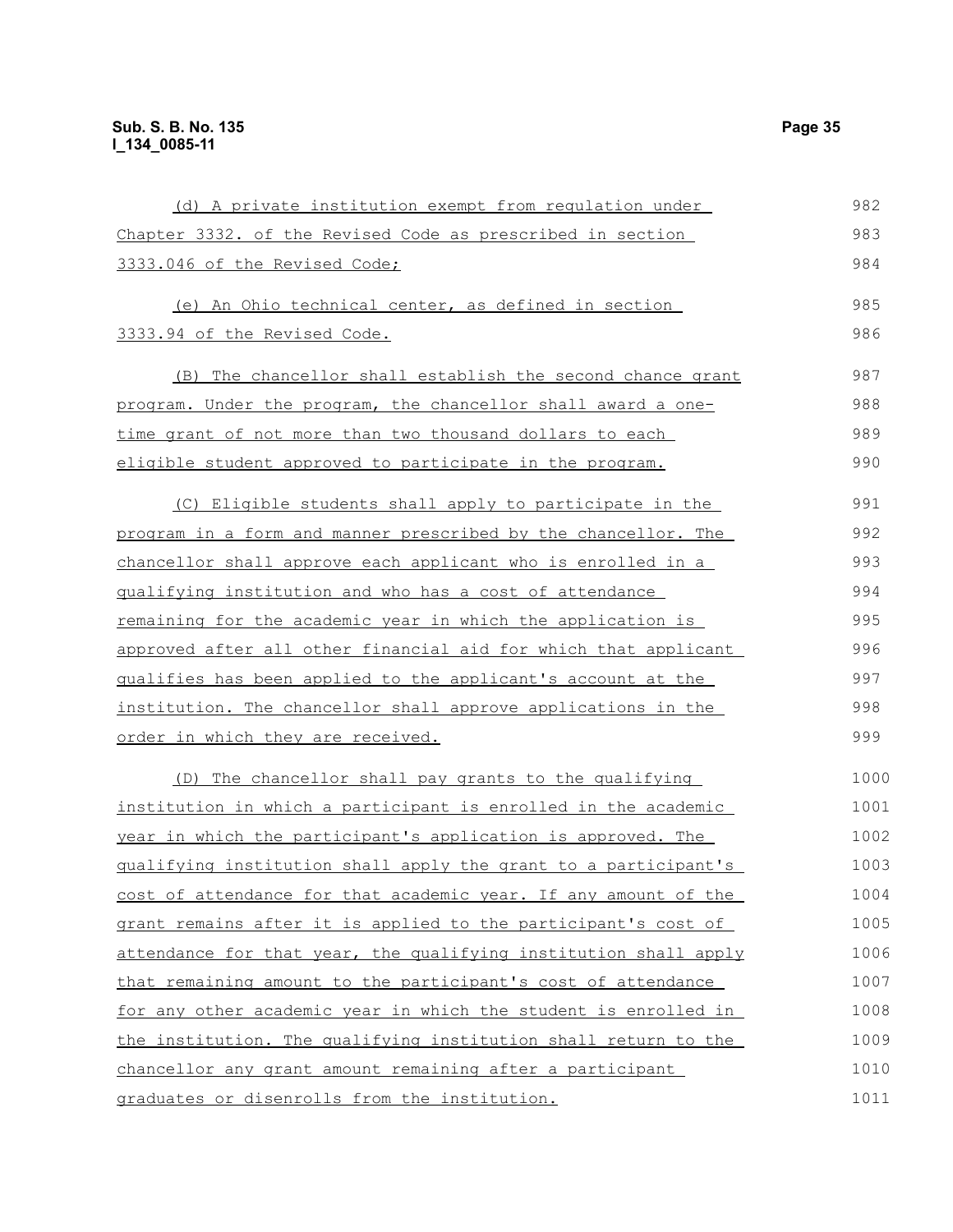| (E) In each academic year, the chancellor shall submit to        | 1012 |
|------------------------------------------------------------------|------|
| the general assembly, in accordance with section 101.68 of the   | 1013 |
| Revised Code, a report that contains all of the following:       | 1014 |
| (1) The number of eligible students participating in the         | 1015 |
| program who received a grant in that academic year;              | 1016 |
| (2) The qualifying institutions from which the                   | 1017 |
| participants disenrolled, as described in division (A)(2)(c) of  | 1018 |
| this section;                                                    | 1019 |
| (3) The types of academic programs in which the                  | 1020 |
| participants were enrolled prior to disenrolling from qualifying | 1021 |
| institutions;                                                    | 1022 |
| (4) The types of academic programs in which participants         | 1023 |
| were enrolled when they received grants under the program;       | 1024 |
| (5) Information regarding how the grants were used;              | 1025 |
| (6) If the participant completed a degree program with the       | 1026 |
| grant.                                                           | 1027 |
| (F) The second chance grant program fund is hereby created       | 1028 |
| in the state treasury, to consist of such amounts designated for | 1029 |
| the purposes of the fund by the general assembly. The fund shall | 1030 |
| be administered by the chancellor and shall be used to pay       | 1031 |
| grants under the program established under this section. The     | 1032 |
| fund also may be used by the chancellor to implement and         | 1033 |
| administer the second chance grant program.                      | 1034 |
| The chancellor shall adopt rules to administer the<br>(G)        | 1035 |
| program.                                                         | 1036 |
| Sec. 3333.168. (A) As used in this section:                      | 1037 |
| (1) "Community college" means a community college                | 1038 |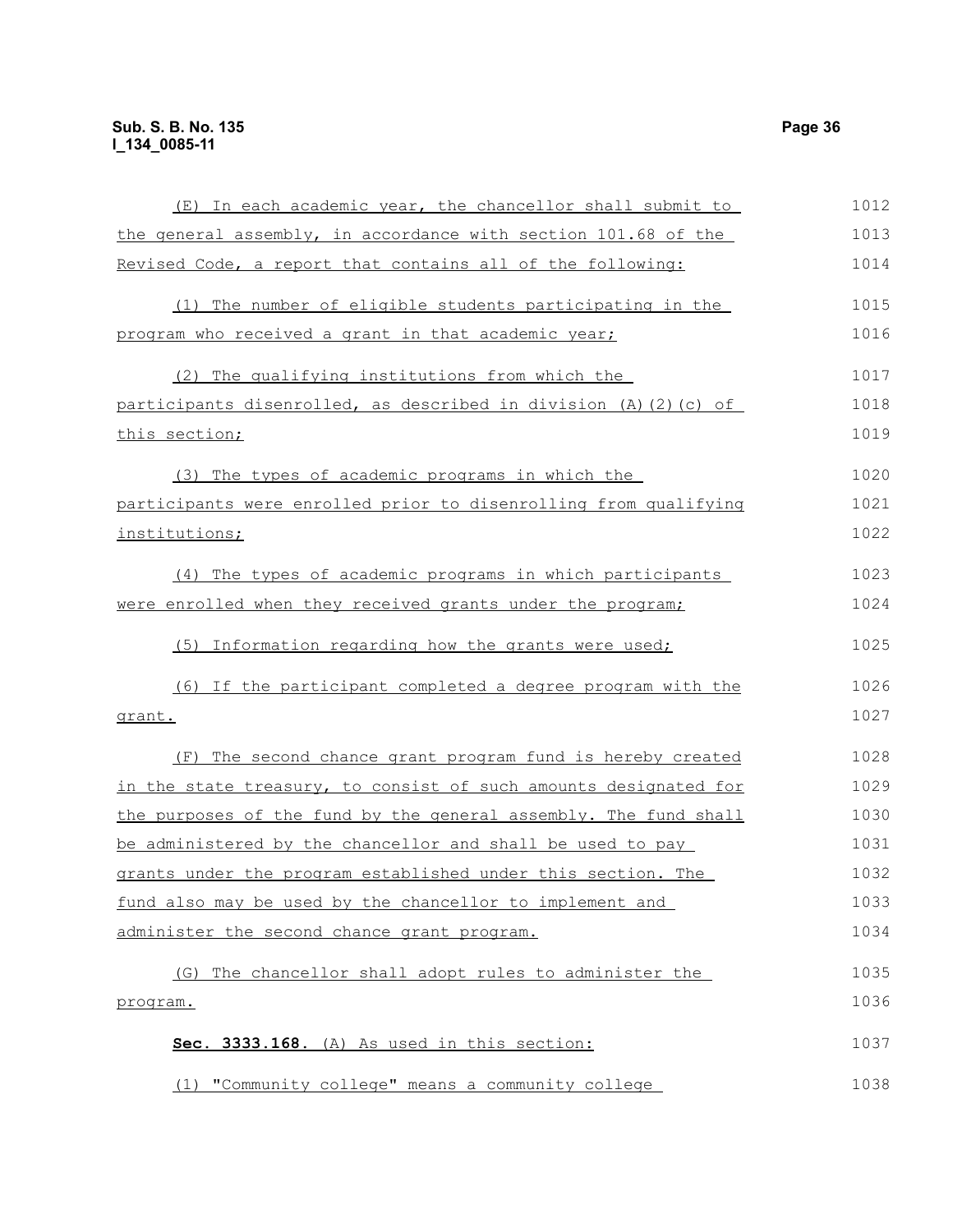| established under Chapter 3354., a technical college established | 1039 |
|------------------------------------------------------------------|------|
| under Chapter 3357., or a state community college established    | 1040 |
| under Chapter 3358. of the Revised Code.                         | 1041 |
| (2) "Dual enrollment" means concurrent enrollment by an          | 1042 |
| individual at both a state university and a community college.   | 1043 |
| (3) "Guaranteed pathway" means an articulation or transfer       | 1044 |
| agreement included in the initiative established under this      | 1045 |
| section that a state university and community college enter into | 1046 |
| in accordance with the policies and procedures adopted under     | 1047 |
| section 3333.16 of the Revised Code.                             | 1048 |
| (4) "Joint academic programming" means a structured              | 1049 |
| pathway curriculum agreement that permits an individual to       | 1050 |
| attain a specific degree that has been jointly developed by at   | 1051 |
| least one community college and at least one state university.   | 1052 |
| (5) "State university" has the same meaning as in section        | 1053 |
| 3345.011 of the Revised Code.                                    | 1054 |
| (B) Pursuant to section 3333.16 of the Revised Code, the         | 1055 |
| chancellor of higher education shall establish the Ohio          | 1056 |
| guaranteed transfer pathways initiative. Each state university   | 1057 |
| shall participate in the initiative. Under the initiative, a     | 1058 |
| student shall be permitted to do both of the following:          | 1059 |
| (1) Complete an associate's degree at a community college        | 1060 |
| and transfer those credits to a state university to continue     | 1061 |
| making progress toward a bachelor's degree;                      | 1062 |
| (2) Transfer credits from a community college to a state         | 1063 |
| university, regardless of the geographic proximity between the   | 1064 |
| college and university.                                          | 1065 |
| (C) Each state university shall enter into agreements with       | 1066 |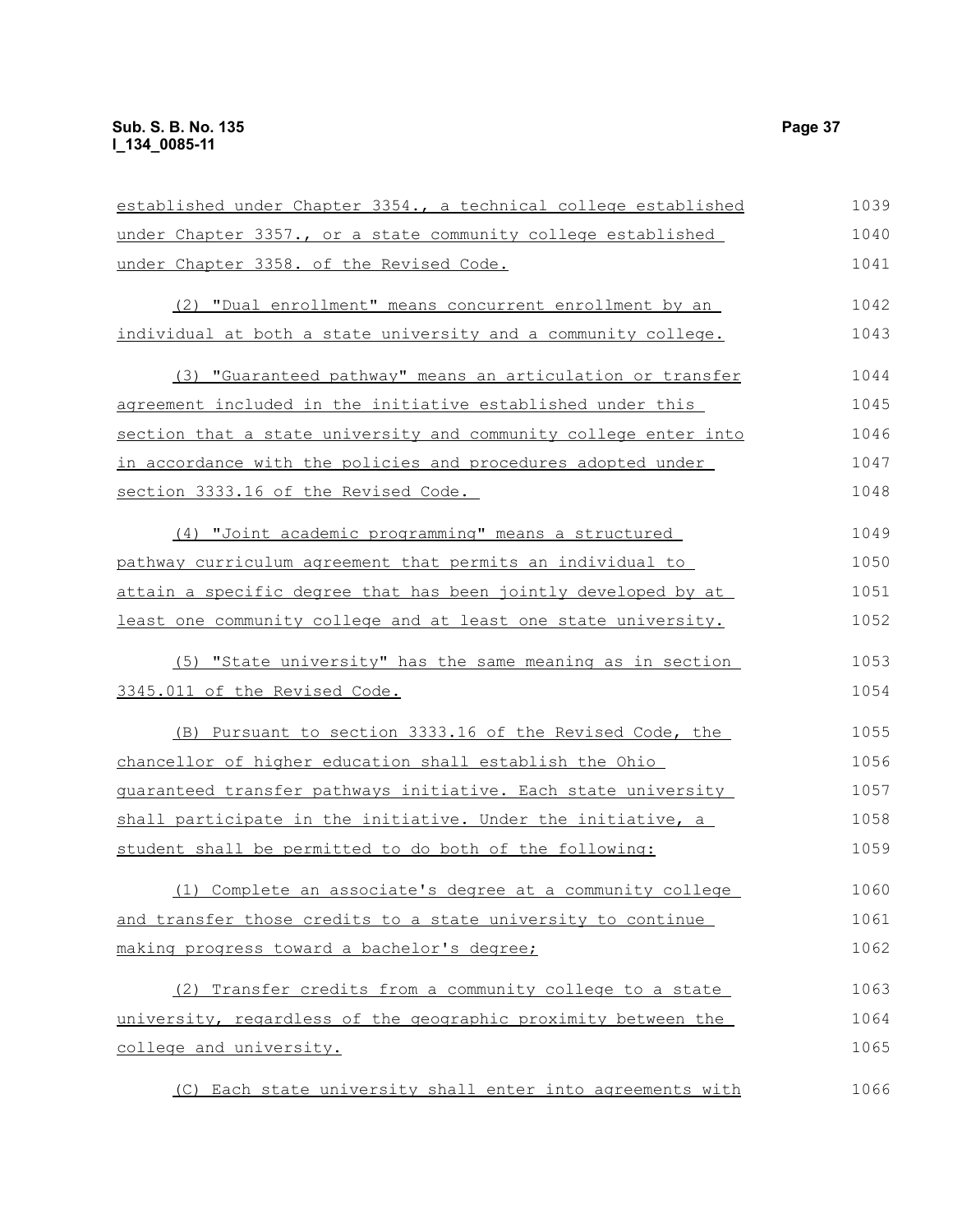| multiple community colleges to establish both joint academic        | 1067 |
|---------------------------------------------------------------------|------|
| programming and dual enrollment opportunities to assist students    | 1068 |
| in completing their degrees in a timely and cost-effective          | 1069 |
| manner.                                                             | 1070 |
| (D) Each community college and state university annually            | 1071 |
| shall report to the Ohio articulation and transfer network          | 1072 |
| oversight board established by the chancellor the number of         | 1073 |
| guaranteed pathways and joint academic programming or dual          | 1074 |
| enrollment opportunities the college or university offers. The      | 1075 |
| oversight board shall compile that reported information and         | 1076 |
| provide a summary of it to the chancellor. That summary shall       | 1077 |
| include both of the following:                                      | 1078 |
| (1) Confirmation that each community college and state              | 1079 |
| <u>university is in compliance with the requirements prescribed</u> | 1080 |
| under this section;                                                 | 1081 |
| (2) Any recommendations necessary to enhance and                    | 1082 |
| strengthen the quaranteed pathways and joint academic               | 1083 |
| programming or dual enrollment opportunities offered by             | 1084 |
| community colleges and state universities.                          | 1085 |
| (E) The chancellor shall adopt rules to implement this              | 1086 |
| section.                                                            | 1087 |
| Sec. 3345.024. (A) Beginning in the academic year that              | 1088 |
| follows the effective date of this section, each state              | 1089 |
| institution of higher education, as defined in section 3345.011     | 1090 |
| of the Revised Code, annually shall prepare and post on its         | 1091 |
| publicly accessible web site a report that includes at least all    | 1092 |
| of the following information, to the extent practicable:            | 1093 |
| (1) An itemized list of the estimated or actual charges of          | 1094 |
| the instructional fees, general fees, special purpose fees,         | 1095 |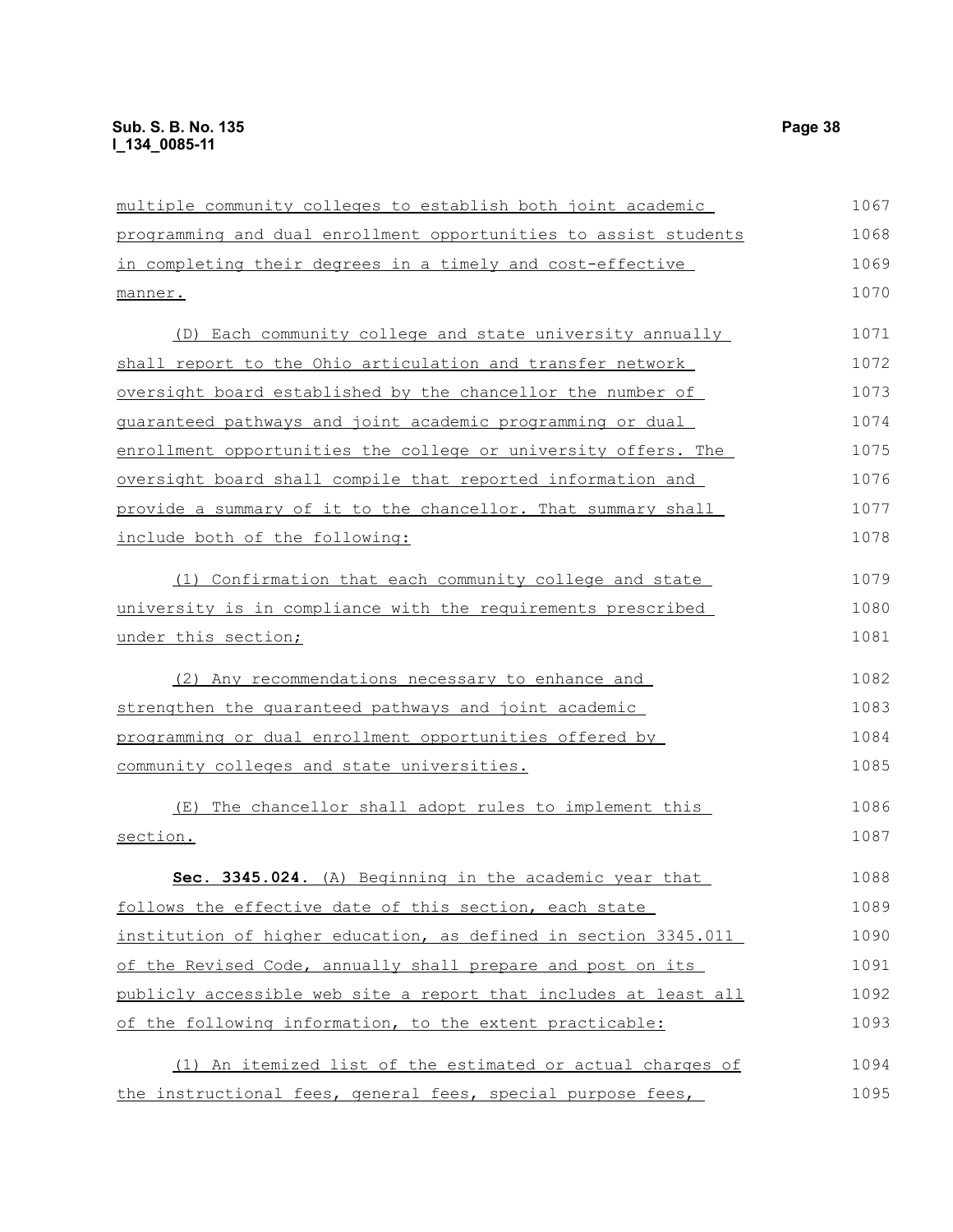| service charges, fines, and other fees or surcharges applicable       | 1096 |
|-----------------------------------------------------------------------|------|
| to enrolled students;                                                 | 1097 |
| (2) The estimated or actual average cost of attendance;               | 1098 |
| (3) Student degree completion rates;                                  | 1099 |
| (4) Post-graduation student debt rates;                               | 1100 |
| (5) Post-graduation student loan default rates;                       | 1101 |
| (6) Post-graduation employment rates of students.                     | 1102 |
| (B) Each state institution of higher education annually               | 1103 |
| shall submit to the chancellor of higher education, in a form         | 1104 |
| <u>and manner prescribed by the chancellor, the report prescribed</u> | 1105 |
| under division (A) of this section. The chancellor shall post         | 1106 |
| each report on the chancellor's web site.                             | 1107 |
| (C) The chancellor may adopt rules to implement this                  | 1108 |
| section.                                                              | 1109 |
| Sec. 3345.028. No state institution of higher education,              | 1110 |
| as defined in section 3345.011 of the Revised Code, shall charge      | 1111 |
| an additional fee to a student for an employee of the                 | 1112 |
| university, or an entity contracting with the institution, to         | 1113 |
| complete any academic activity associated with regular                | 1114 |
| coursework, including grading student assignments.                    | 1115 |
| Sec. 3345.0212. (A) Except as permitted by this section               | 1116 |
| and sections 3345.0213 and 3345.12 of the Revised Code, no state      | 1117 |
| institution of higher education, or any of its administrators         | 1118 |
| acting in their official capacity, shall prohibit any individual      | 1119 |
| from engaging in noncommercial expressive activity on campus, so      | 1120 |
| long as the individual's conduct is lawful and does not               | 1121 |
| materially and substantially disrupt the functioning of the           | 1122 |
| institution.                                                          | 1123 |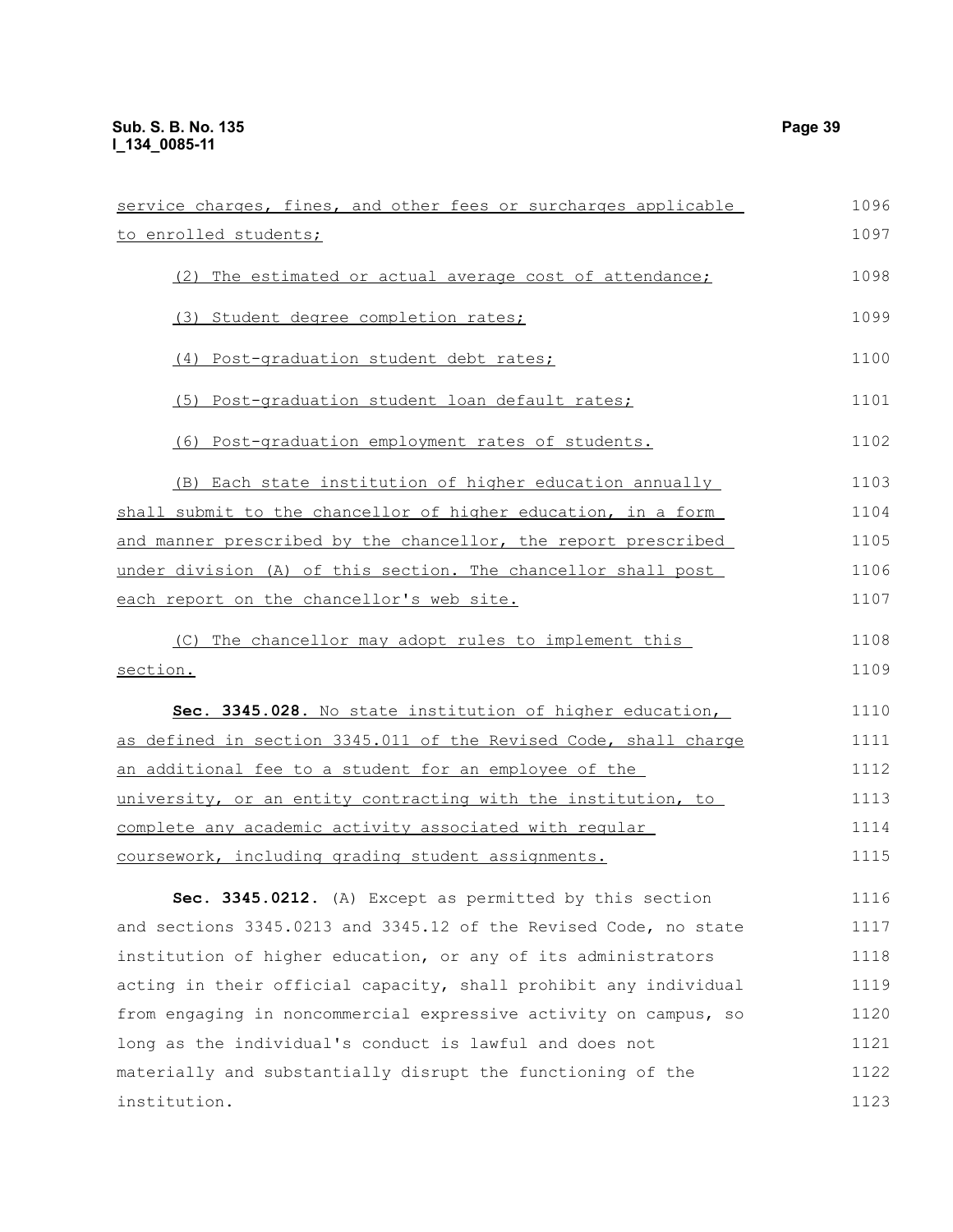(B) No state institution of higher education shall charge security fees to a student or a student group based on the content of their expression, the content of the expression of their invited guest, or the anticipated reaction to an invited guest's expression. (C) Each state institution of higher education shall do all of the following: (1) Adopt a policy on harassment that is consistent with and adheres strictly to its definition in section 3345.0211 of the Revised Code; (2) Make public in its handbook, on its web site, and in its orientation programs for students the policies, regulations, and expectations of students regarding free expression on campus, including the state institution's policy adopted under section 3345.0215 of the Revised Code; (3) Develop and distribute materials, programs, and procedures to individuals responsible for the education or discipline of students, such as administrators, campus police officers, residence life officials, and professors, to inform them of the policies, regulations, and duties of the institution regarding free expression on campus. (D)(1) Nothing in this section shall be interpreted as preventing state institutions of higher education from restricting expressive activities that the First Amendment to 1124 1125 1126 1127 1128 1129 1130 1131 1132 1133 1134 1135 1136 1137 1138 1139 1140 1141 1142 1143 1144 1145 1146 1147

(2) Nothing in this section shall enable individuals to engage in conduct that intentionally, materially, and substantially disrupts another individual's expressive activity 1150 1151 1152

the United States Constitution or Article I, Sections 3 and 11

of the Ohio Constitution does not protect.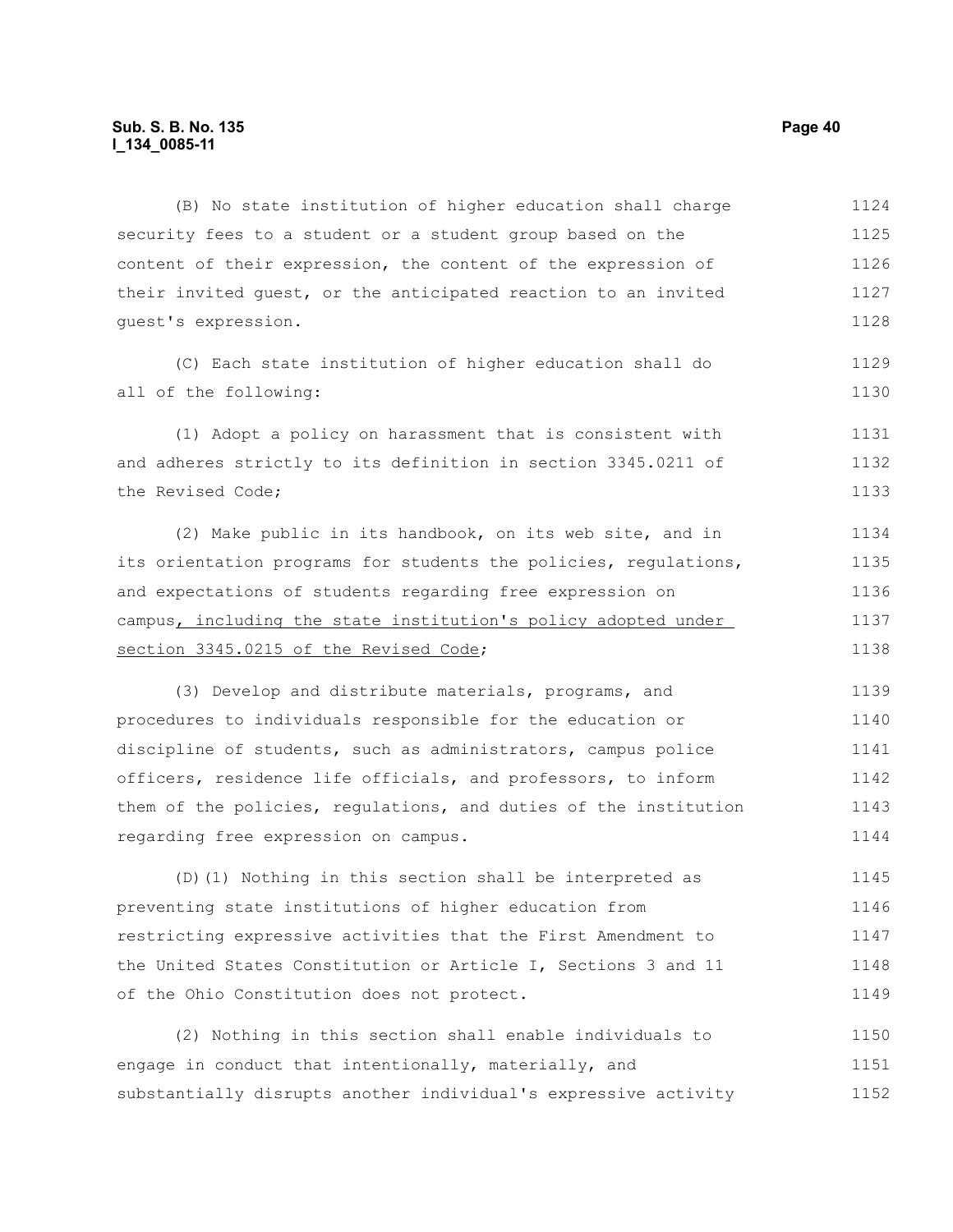# **Sub. S. B. No. 135** Page 41 **l\_134\_0085-11**

| if it occurs in a campus space reserved for exclusive use or     | 1153 |
|------------------------------------------------------------------|------|
| control of a particular individual or group.                     | 1154 |
| Sec. 3345.0215. (A) As used in this section:                     | 1155 |
| (1) "Constitutional time, place, and manner restrictions"        | 1156 |
| means restrictions on the time, place, and manner of free speech | 1157 |
| that do not violate the First Amendment to the United States     | 1158 |
| <u>Constitution or Article I, Sections 3 and 11 of the Ohio </u> | 1159 |
| Constitution that are reasonable, content- and viewpoint-        | 1160 |
| neutral, narrowly tailored to satisfy a significant              | 1161 |
| institutional interest, and leave open ample alternative         | 1162 |
| channels for the communication of the information or message to  | 1163 |
| <u>its intended audience.</u>                                    | 1164 |
| (2) "Faculty" or "faculty member" means any person,              | 1165 |
| whether or not the person is compensated by a state institution  | 1166 |
| of higher education, and regardless of political affiliation,    | 1167 |
| who is tasked with providing scholarship, academic research, or  | 1168 |
| teaching. For purposes of this part, the term "faculty" includes | 1169 |
| tenured and nontenured professors, adjunct professors, visiting  | 1170 |
| professors, lecturers, graduate student instructors, and those   | 1171 |
| in comparable positions, however titled. For purposes of this    | 1172 |
| section, the term "faculty" does not include persons whose       | 1173 |
| primary responsibilities are administrative or managerial.       | 1174 |
| (3) "Free speech" means speech, expression, or assemblies        | 1175 |
| protected by the First Amendment to the United States            | 1176 |
| Constitution or Article I, Sections 3 and 11 of the Ohio         | 1177 |
| Constitution, verbal or written, including, but not limited to,  | 1178 |
| all forms of peaceful assembly, protests, demonstrations,        | 1179 |
|                                                                  |      |

rallies, vigils, marches, public speaking, distribution of printed materials, carrying signs, displays, or circulating petitions. "Free speech" does not include the promotion, sale, 1180 1181 1182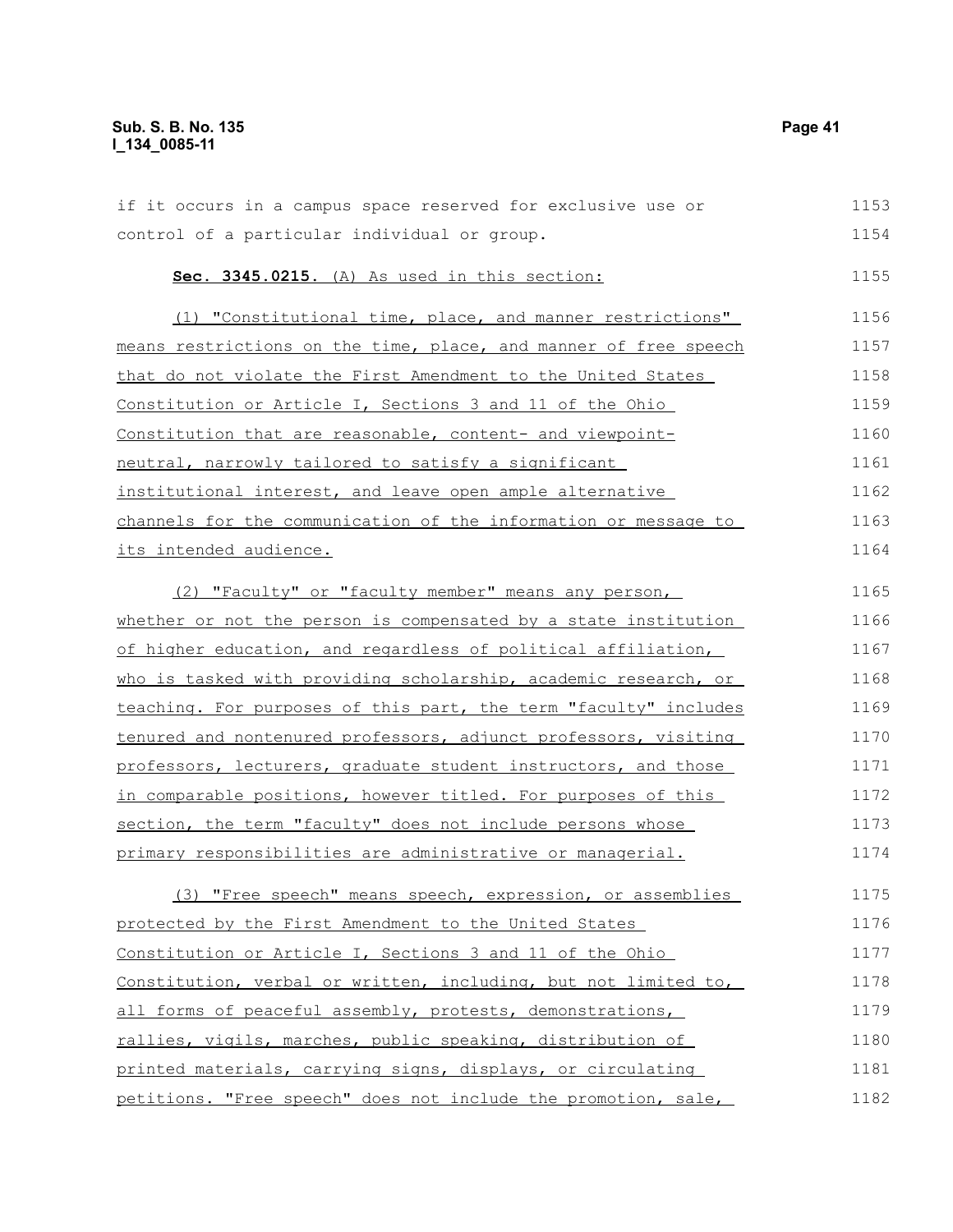| or distribution of any product or service.                       | 1183 |
|------------------------------------------------------------------|------|
| (4) "State institution of higher education" has the same         | 1184 |
| meaning as in section 3345.011 of the Revised Code.              | 1185 |
| (5) "Student" has the same meaning as in section 3345.0211       | 1186 |
| of the Revised Code, except that "student" also includes         | 1187 |
| "student group."                                                 | 1188 |
| (6) "Student group" has the same meaning as in section           | 1189 |
| 3345.0211 of the Revised Code.                                   | 1190 |
| (B) In addition to complying with sections 3345.0212 to          | 1191 |
| 3345.0214 of the Revised Code, each state institution of higher  | 1192 |
| education board of trustees shall adopt a policy that affirms    | 1193 |
| the following principles, which are the public policy of this    | 1194 |
| state:                                                           | 1195 |
| (1) Students have a fundamental constitutional right to          | 1196 |
| free speech.                                                     | 1197 |
| (2) A state institution of higher education shall be             | 1198 |
| committed to giving students broad latitude to speak, write,     | 1199 |
| listen, challenge, learn, and discuss any issue, subject to      | 1200 |
| division (E) of this section.                                    | 1201 |
| (3) A state institution of higher education shall be             | 1202 |
| committed to maintaining a campus as a marketplace of ideas for  | 1203 |
| all students and all faculty in which the free exchange of ideas | 1204 |
| is not to be suppressed because the ideas put forth are thought  | 1205 |
| by some or even by most members of the institution's community   | 1206 |
| to be offensive, unwise, immoral, indecent, disagreeable,        | 1207 |
| conservative, liberal, traditional, radical, or wrong-headed.    | 1208 |
| (4) It is for a state institution of higher education's          | 1209 |
| individual students and faculty to make judgments about ideas    | 1210 |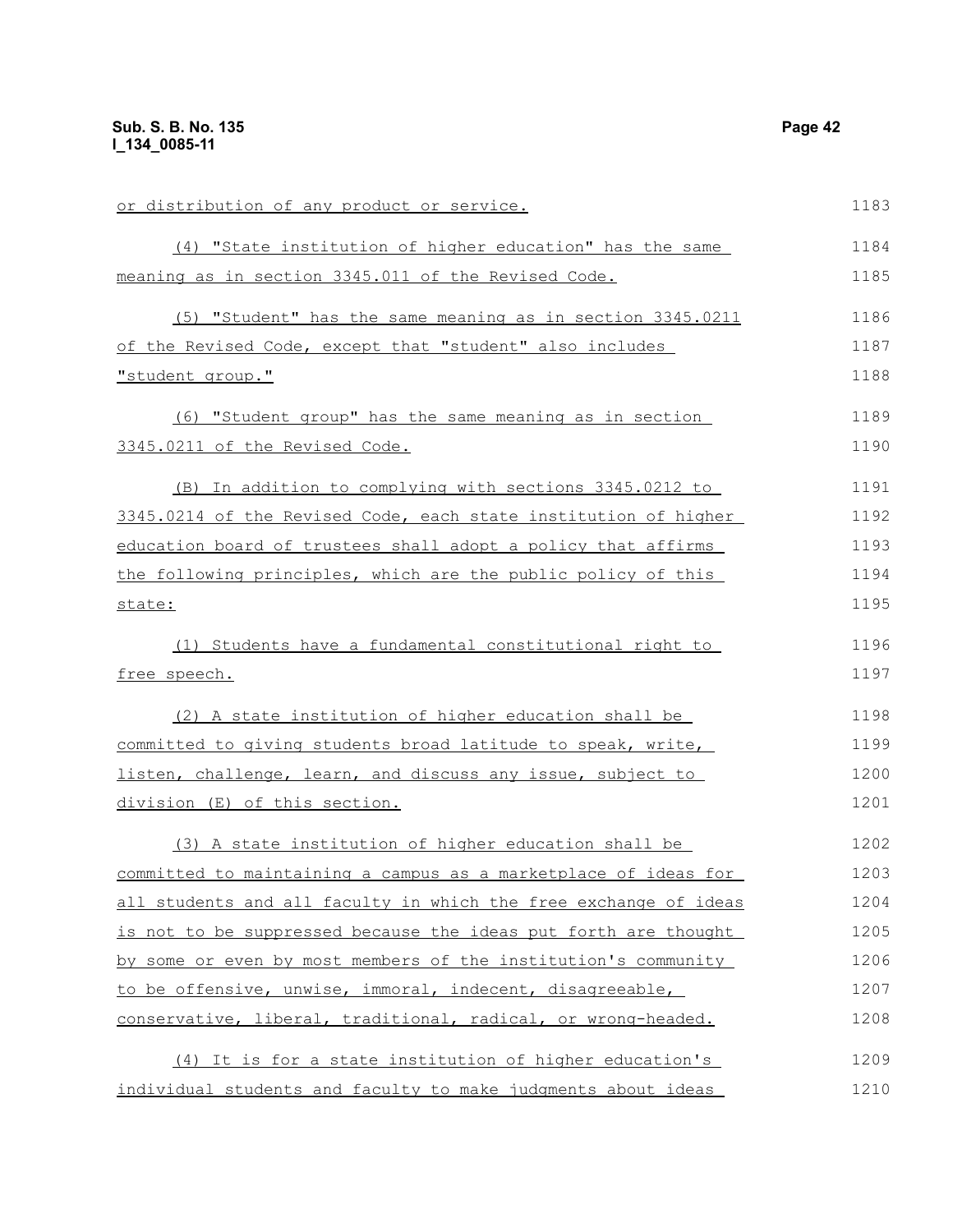| for themselves, and to act on those judgments not by seeking to  | 1211 |
|------------------------------------------------------------------|------|
| suppress free speech, but by openly and vigorously contesting    | 1212 |
| the ideas that they oppose.                                      | 1213 |
| (5) It is not the proper role of a state institution of          | 1214 |
| higher education to attempt to shield individuals from free      | 1215 |
| speech, including ideas and opinions they find offensive,        | 1216 |
| unwise, immoral, indecent, disagreeable, conservative, liberal,  | 1217 |
| traditional, radical, or wrong-headed.                           | 1218 |
| (6) Although a state institution of higher education             | 1219 |
| should greatly value civility and mutual respect, concerns about | 1220 |
| <u>civility and mutual respect shall never be used by an</u>     | 1221 |
| institution as a justification for closing off the discussion of | 1222 |
| ideas, however offensive, unwise, immoral, indecent,             | 1223 |
| disagreeable, conservative, liberal, traditional, radical, or    | 1224 |
| wrong-headed those ideas may be to some students or faculty.     | 1225 |
| (7) Although all students and all faculty are free to            | 1226 |
| state their own views about and contest the views expressed on   | 1227 |
| campus, and to state their own views about and contest speakers  | 1228 |
| who are invited to express their views on the campus of a state  | 1229 |
| institution of higher education, they may not substantially      | 1230 |
| obstruct or otherwise substantially interfere with the freedom   | 1231 |
| of others to express views they reject or even loathe. To this   | 1232 |
| end, a state institution of higher education has a               | 1233 |
| responsibility to promote a lively and fearless freedom of       | 1234 |
| debate and deliberation and protect that freedom.                | 1235 |
| (8) A state institution of higher education shall be             | 1236 |
| committed to providing an atmosphere that is most conducive to   | 1237 |
| speculation, experimentation, and creation by all students and   | 1238 |
| all faculty, who shall always remain free to inquire, to study   | 1239 |
| and to evaluate, and to gain new understanding.                  | 1240 |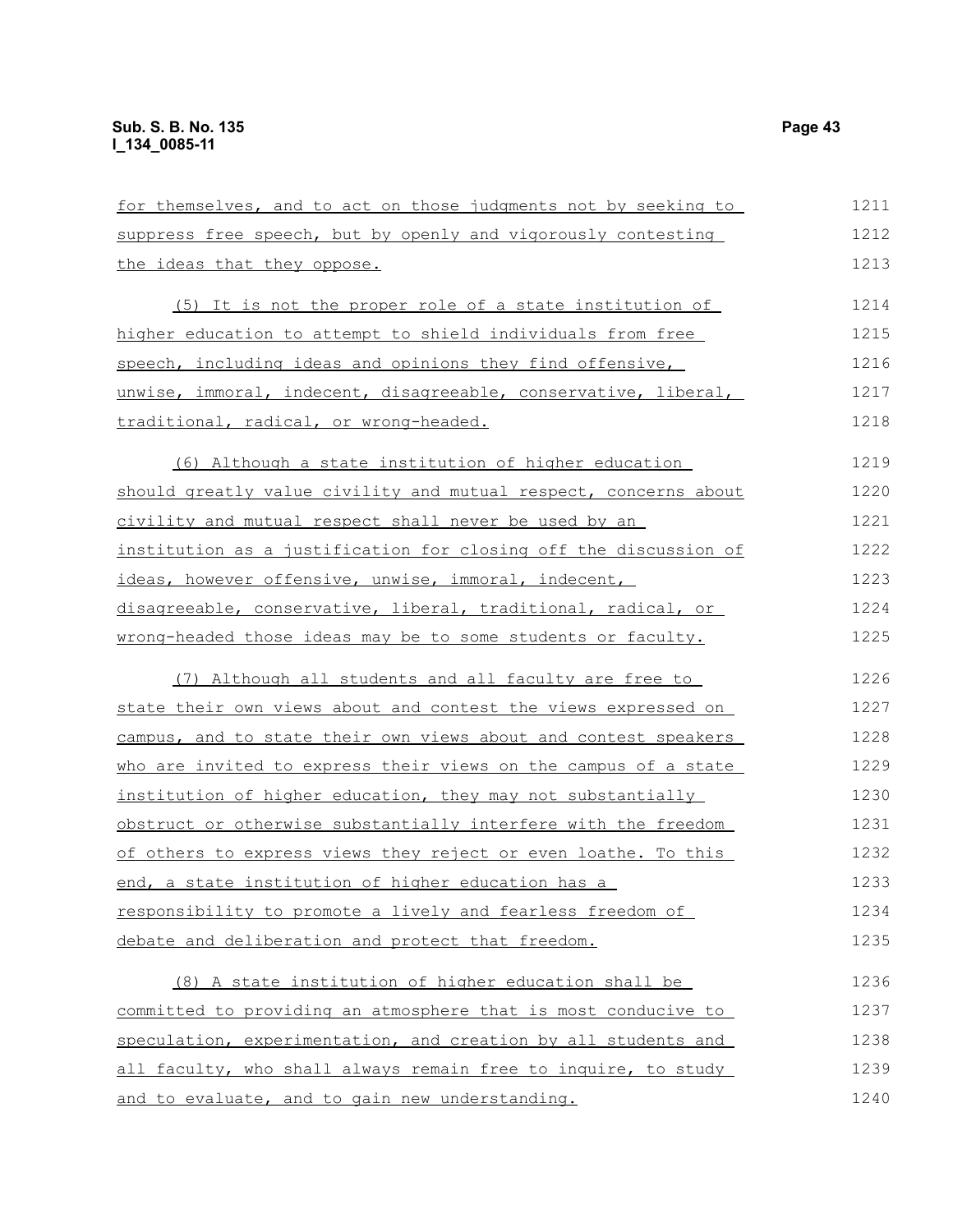| (9) The primary responsibility of faculty is to engage an        | 1241 |
|------------------------------------------------------------------|------|
| honest, courageous, and persistent effort to search out and      | 1242 |
| communicate the truth that lies in the areas of their            | 1243 |
| competence.                                                      | 1244 |
| (C) Each board of trustees shall establish a process under       | 1245 |
| which a student, student group, or faculty member may submit a   | 1246 |
| complaint about an alleged violation by an employee of the state | 1247 |
| institution of higher education of the policy established under  | 1248 |
| this section, including any penalty imposed on a student's grade | 1249 |
| for an assignment or coursework that is unrelated to ordinary    | 1250 |
| academic standards of substance and relevance, including any     | 1251 |
| legitimate pedagogical concerns, and is instead based on the     | 1252 |
| contents of student's free speech. The process shall comply with | 1253 |
| standards adopted by the chancellor of higher education.         | 1254 |
| Under the process, the state institution of higher               | 1255 |
| education shall investigate the alleged violation and conduct a  | 1256 |
| fair and impartial hearing regarding the alleged violation. If   | 1257 |
| the hearing determines the state institution of higher           | 1258 |
| education's policy was violated, the board of trustees shall     | 1259 |
| determine a resolution to address the violation and prevent any  | 1260 |
| further violation of the state institution of higher education's | 1261 |
| <u>policy.</u>                                                   | 1262 |
| (D) Each state institution of higher education annually          | 1263 |
| shall report to the chancellor, in a form and manner prescribed  | 1264 |
| by the chancellor, both of the following regarding complaints    | 1265 |
| submitted in the academic year under the process prescribed      | 1266 |
| under division (C) of this section:                              | 1267 |
| (1) The total number of submitted complaints;                    | 1268 |
| (2) For each submitted complaint, a description of all of        | 1269 |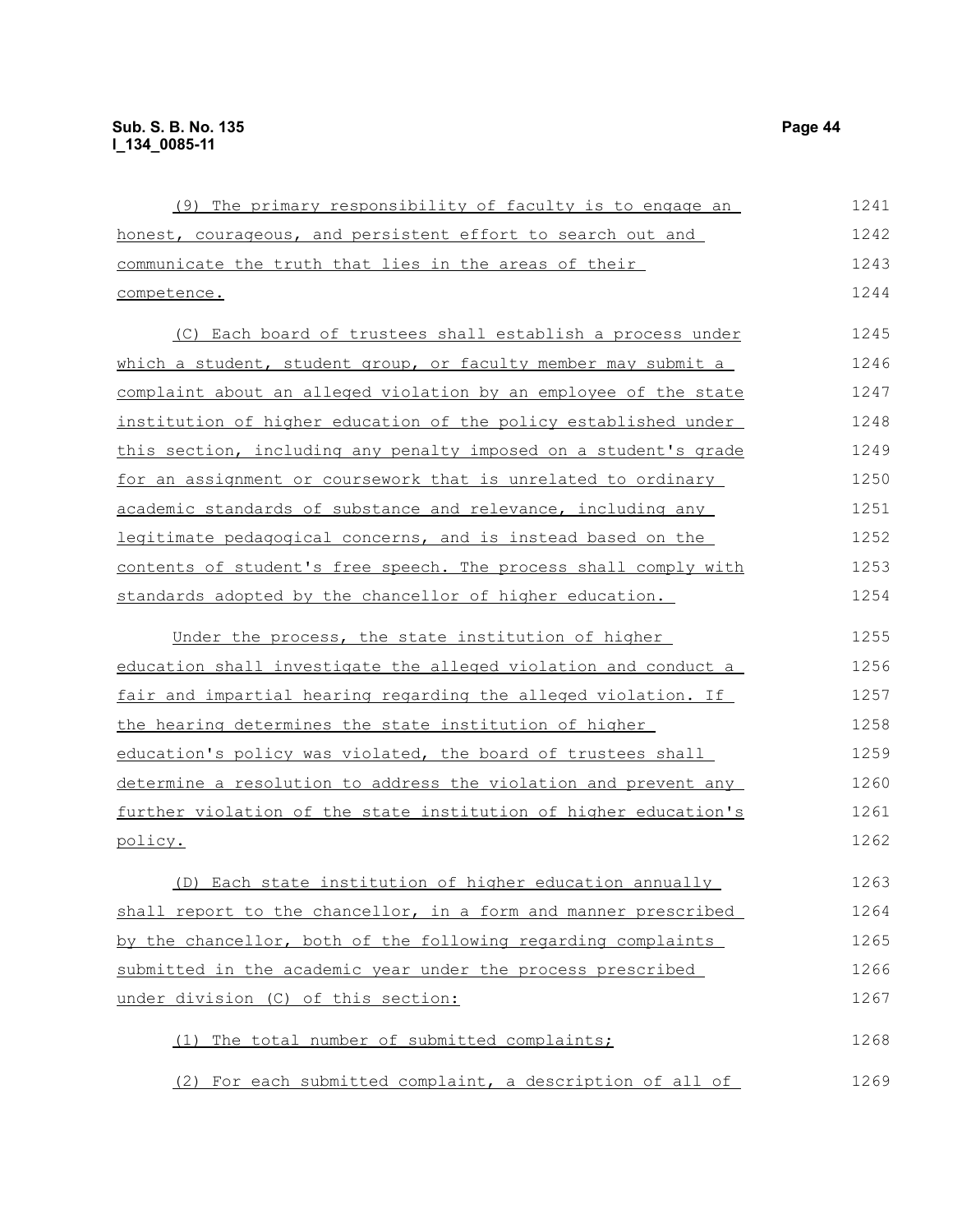the following: (a) The state institution's investigation regarding the complaint; (b) The outcome of the hearing conducted by the state institution regarding the complaint; (c) If the hearing determines the state institution's policy was violated, the resolution determined by the board of trustees to address that violation. (E) Nothing contained in this section shall be construed as prohibiting a state institution of higher education from imposing measures that do not violate the First Amendment to the United States Constitution or Article I, Sections 3 and 11 of the Ohio Constitution such as: (1) Constitutional time, place, and manner restrictions; (2) Reasonable and viewpoint-neutral restrictions in nonpublic forums; (3) Restricting the use of the state institution's property to protect the free speech rights of students and teachers and preserve the use of the property for the advancement of the institution's mission; (4) Prohibiting or limiting speech, expression, or assemblies that are not protected by the First Amendment to the United States Constitution or Article I, Sections 3 and 11 of the Ohio Constitution; (5) Content restrictions on speech that are reasonably related to a legitimate pedagogical purpose, such as classroom 1270 1271 1272 1273 1274 1275 1276 1277 1278 1279 1280 1281 1282 1283 1284 1285 1286 1287 1288 1289 1290 1291 1292 1293 1294 1295

rules enacted by teachers.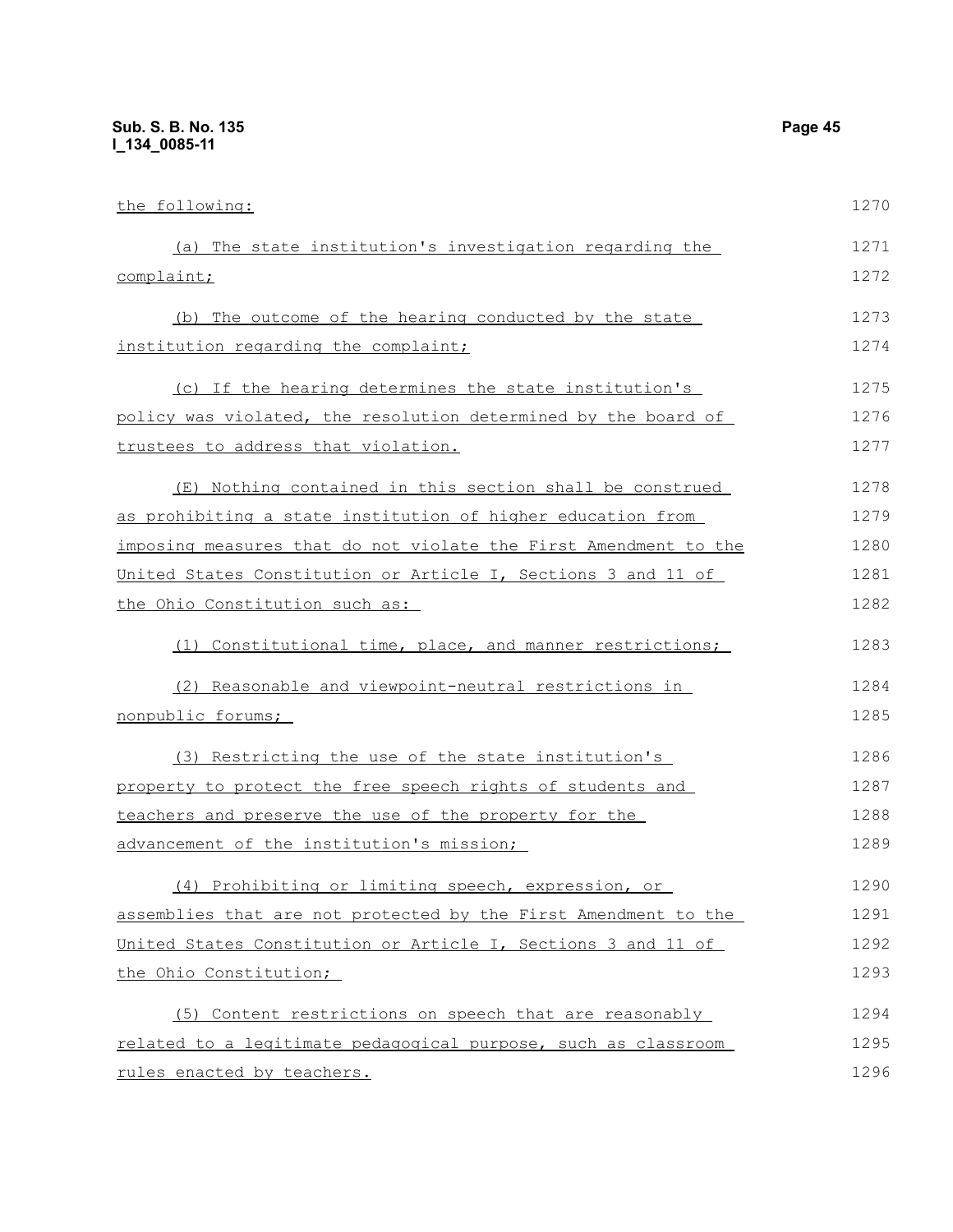| (F) Nothing in this section shall be construed to grant          | 1297 |
|------------------------------------------------------------------|------|
| students the right to disrupt previously scheduled or reserved   | 1298 |
| activities occurring in a traditional public forum.              | 1299 |
| Sec. 3345.064. (A) As used in this section:                      | 1300 |
| (1) "Ohio resident" means a resident of this state under         | 1301 |
| rules adopted by the chancellor of higher education under        | 1302 |
| section 3333.31 of the Revised Code.                             | 1303 |
| (2) "State university" has the same meaning as in section        | 1304 |
| 3345.011 of the Revised Code.                                    | 1305 |
| (B) Each state university shall endeavor to avoid                | 1306 |
| prioritizing the admission of an applicant who is not an Ohio    | 1307 |
| resident over an applicant who is an Ohio resident if both       | 1308 |
| applicants apply in the same general timeframe, as determined by | 1309 |
| the university, and have substantially similar qualifications    | 1310 |
| that satisfy the university's admissions criteria. To the extent | 1311 |
| practicable, a state university shall ensure that Ohio resident  | 1312 |
| applicants are given ample and sufficient opportunity to be      | 1313 |
| admitted, as compared to applicants who are not Ohio residents,  | 1314 |
| if the Ohio resident applicants satisfy the university's         | 1315 |
| admissions criteria.                                             | 1316 |
| Sec. 3345.21. The board of trustees of any college or            | 1317 |
| university which receives any state funds in support thereof,    | 1318 |
| shall regulate the use of the grounds, buildings, equipment, and | 1319 |
| facilities of such college or university and the conduct of the  | 1320 |
| students, staff, faculty, and visitors to the campus so that law | 1321 |
| and order are maintained and the college or university may       | 1322 |
| pursue its educational objectives and programs in an orderly     | 1323 |
| manner.                                                          | 1324 |

The board of trustees of each such college or university 1325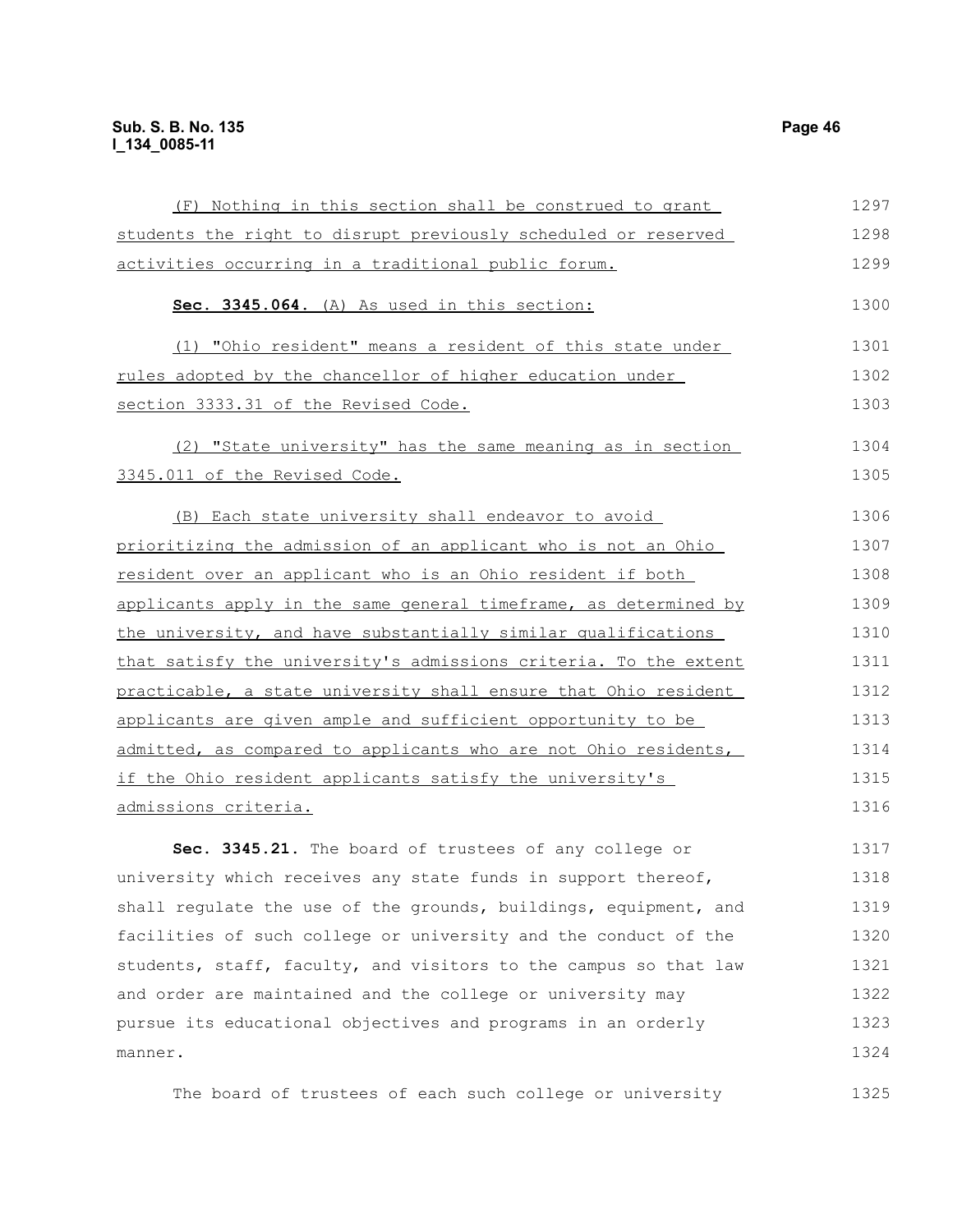#### **Sub. S. B. No. 135 Page 47 l\_134\_0085-11**

shall adopt rules for the conduct of the students, faculty, visitors, and staff, and may provide for the ejection from college or university property, suspension or expulsion of a person who violates such regulations. All such rules shall be published in a manner reasonably designed to come to the attention of, and be available to, all faculty, staff, visitors, and students. 1326 1327 1328 1329 1330 1331 1332

The board of trustees shall provide for the administration and enforcement of its rules and may authorize the use of state university law enforcement officers provided for in section 3345.04 of the Revised Code to assist in enforcing the rules and the law on the campus of the college or university. The board of trustees, or appropriate officials of such college or university when the authority to do so has been delegated by the board of trustees, may seek the assistance of other appropriate law enforcement officers to enforce the rules and to enforce laws for the preservation of good order on the campus, and to prevent the disruption of the educational functions of the college or university. 1333 1334 1335 1336 1337 1338 1339 1340 1341 1342 1343 1344

In accordance with section-sections 3345.0213 and 3345.0215 of the Revised Code, the rules of the board of trustees shall not restrict freedom of speech nor the right of persons on the campus to assemble peacefully. 1345 1346 1347 1348

 **Sec. 3345.241.** Except as provided in sections 3345.22 to 3345.24 of the Revised Code, a state university, as defined in section 3345.011 of the Revised Code, shall provide a student who is subject to a disciplinary action by the university with a notice of the disciplinary action, the reasons for that disciplinary action, and the student's right to appeal the disciplinary action under this section. If the student elects to 1349 1350 1351 1352 1353 1354 1355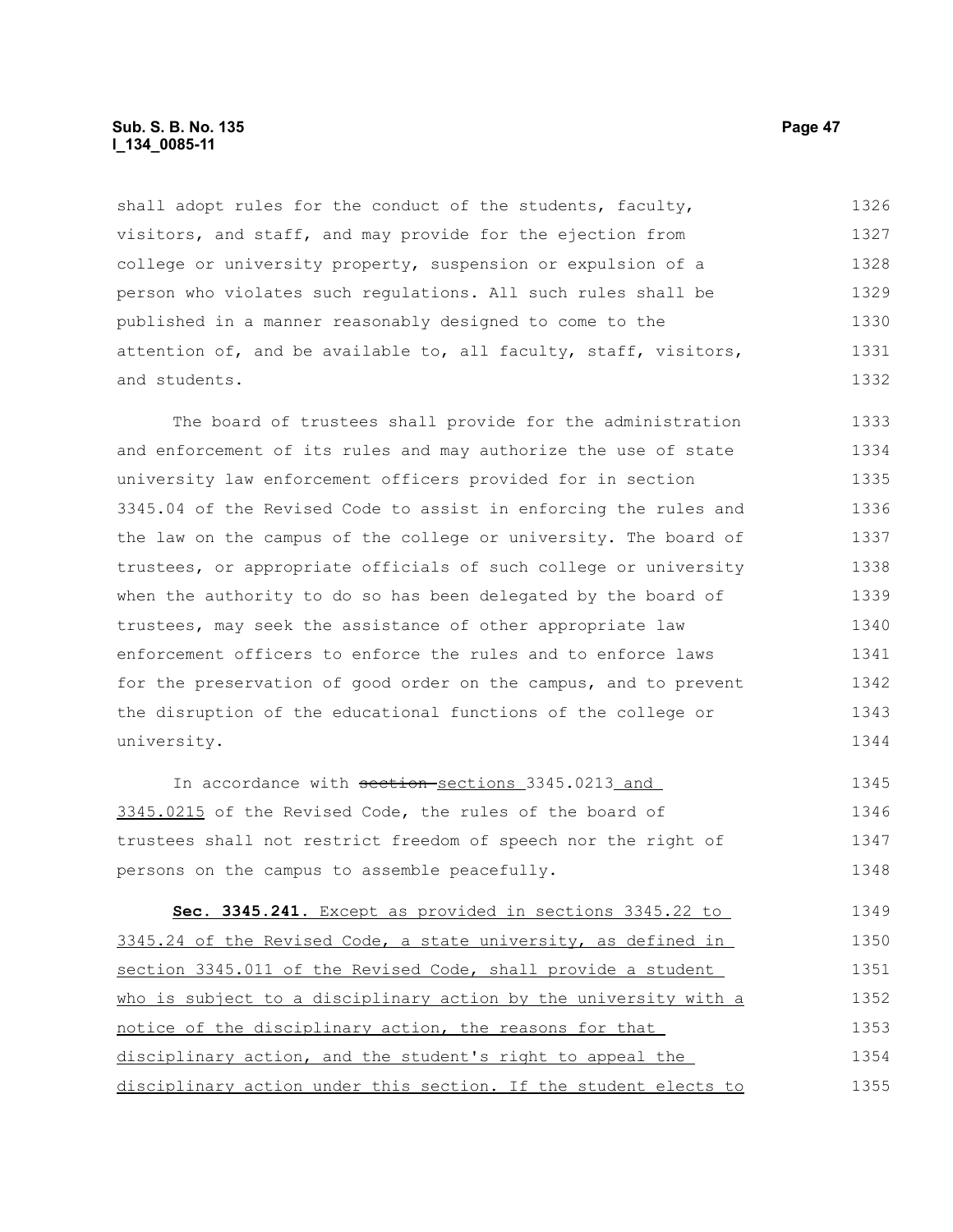| appeal the disciplinary action, the state university shall       | 1356 |
|------------------------------------------------------------------|------|
| afford the student with a fair and impartial hearing within a    | 1357 |
| reasonable time thereafter under reqular procedures of the state | 1358 |
| <u>university.</u>                                               | 1359 |
| Sec. 3345.35. Not later than-December 31, 2017 September         | 1360 |
| 1, 2022, and by the first day of September of every fifth-third  | 1361 |
| year thereafter, the board of trustees of each state institution | 1362 |
| of higher education, as defined in section 3345.011 of the       | 1363 |
| Revised Code, shall evaluate all courses and programs the        | 1364 |
| institution offers based on enrollment and duplication of its    | 1365 |
| courses and programs with those of other state institutions of   | 1366 |
| higher education within a geographic region, as determined by    | 1367 |
| the chancellor of higher education. For courses and programs     | 1368 |
| with low enrollment, as defined by the chancellor, the board of  | 1369 |
| trustees shall provide a summary of recommended actions,         | 1370 |
| including consideration of collaboration with other state        | 1371 |
| institutions of higher education. For duplicative programs, as   | 1372 |
| defined by the chancellor, the board of trustees shall evaluate  | 1373 |
| the benefits of collaboration with other institutions of higher  | 1374 |
| education to deliver the program.                                | 1375 |
| Each board of trustees shall submit its findings under           | 1376 |
| this section to the chancellor not later than thirty days after  | 1377 |

this section to the chancellor not later than thirty days after the completion of the evaluations or as part of submitting the annual efficiency report required pursuant to section 3333.95 of the Revised Code. For the findings required to be submitted by December 31, 2017, a board of trustees may submit the additional information required under this section as amended by this act, as an addendum to the findings the board submitted prior to January 1, 2016, under former law. 1377 1378 1379 1380 1381 1382 1383 1384

**Sec. 3345.381.** A state institution of higher education, as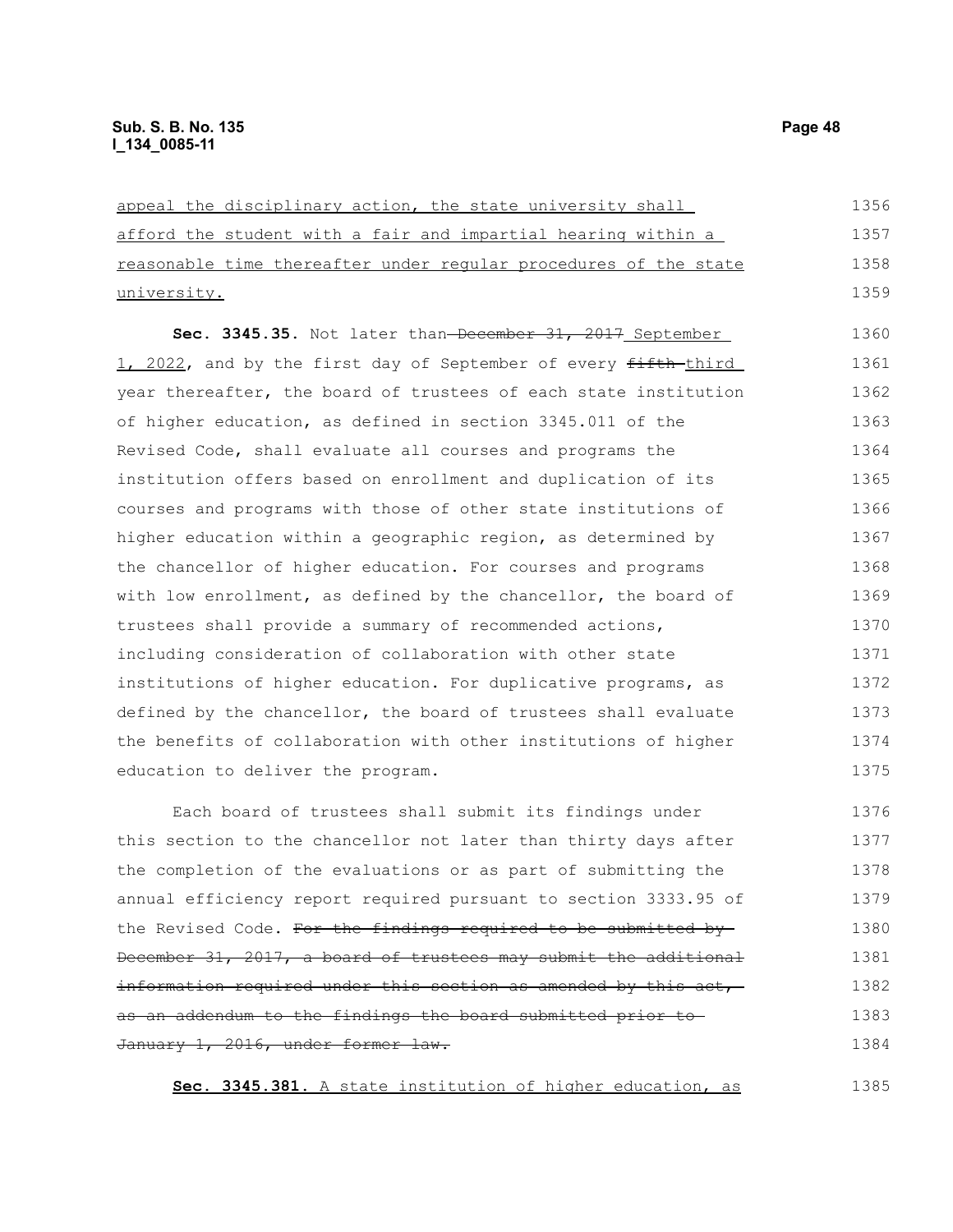# **Sub. S. B. No. 135** Page 49 **l\_134\_0085-11**

| defined in section 3345.011 of the Revised Code, shall accept    | 1386 |
|------------------------------------------------------------------|------|
| and provide credit for coursework in the same manner across all  | 1387 |
| instructional models, except in the case of courses that require | 1388 |
| in-person observations and experiences, such as laboratories and | 1389 |
| clinicals, which may necessitate instruction through an in-      | 1390 |
| person component rather than online instruction.                 | 1391 |
| Sec. 3345.461. A state institution of higher education, as       | 1392 |
| defined in section 3345.011 of the Revised Code, shall not       | 1393 |
| charge more in general and instructional fees for an online      | 1394 |
| course than for a course taught in an in-person, classroom       | 1395 |
| setting. Special fees charged for an online course at a state    | 1396 |
| institution of higher education, if applicable, shall be based   | 1397 |
| on the actual demonstrated cost incurred by the institution to   | 1398 |
| provide those courses.                                           | 1399 |
| Sec. 3345.481. (A) As used in this section:                      | 1400 |
| (1) "Eligible student" means an undergraduate student            | 1401 |
| enrolled in a bachelor's degree program at a state institution   | 1402 |
| of higher education.                                             | 1403 |
| (2) "Final-year" two academic years" means the last two          | 1404 |
| academic year-years of full-time study that a bachelor's degree  | 1405 |
| program is typically designed to require, as determined by the   | 1406 |
| chancellor of higher education.                                  | 1407 |
| (3) "Requisite course" means a course that is necessary to       | 1408 |
| complete an eligible student's bachelor's degree program, but    | 1409 |
| that is not a general elective.                                  | 1410 |
| $(3)$ $(4)$ "State institution of higher education" has the      | 1411 |
| same meaning as in section 3345.011 of the Revised Code.         | 1412 |
| (B) The board of trustees of a state institution of higher       | 1413 |
| education shall waive an eligible student's general and          | 1414 |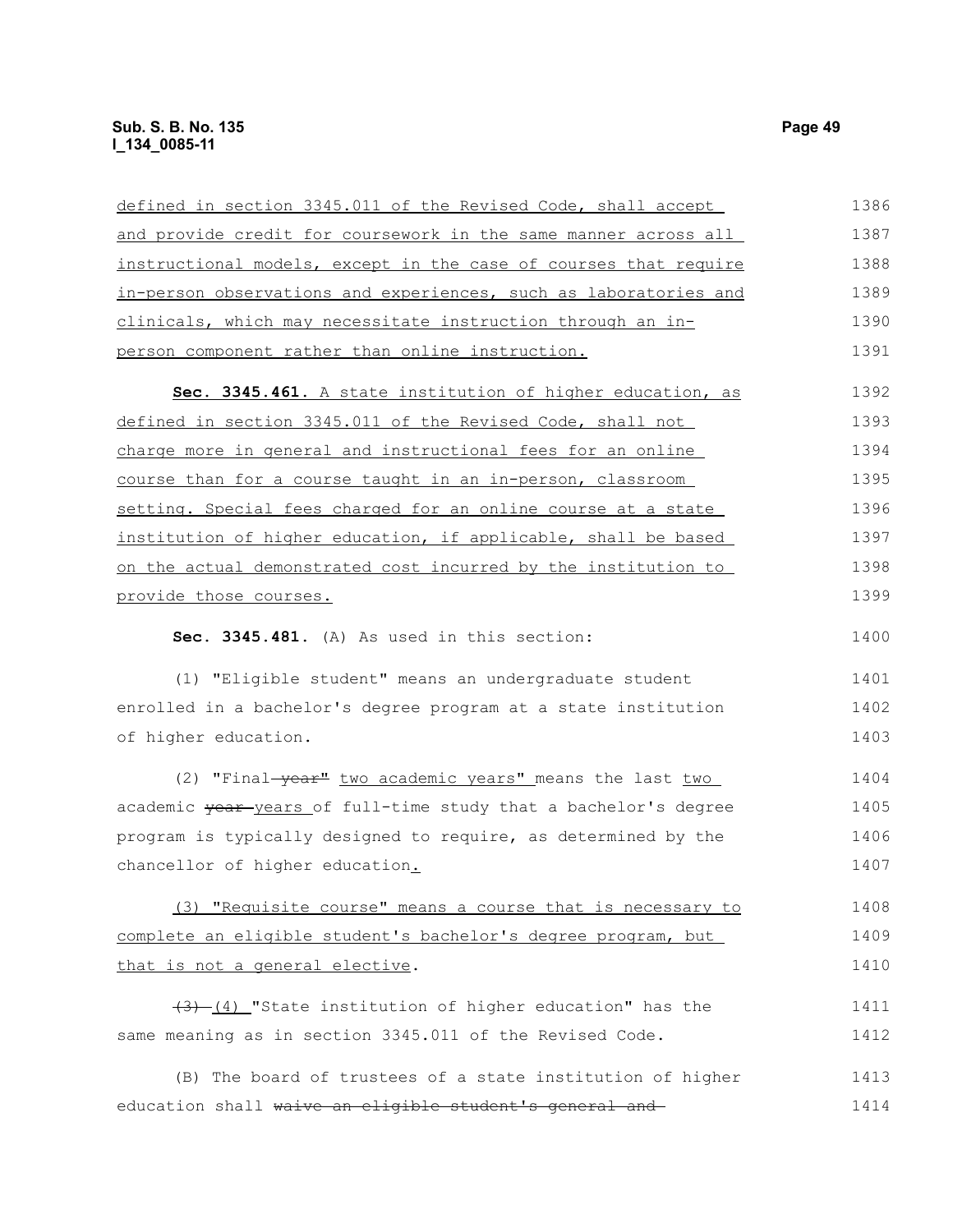| instructional fees for a course necessary to complete the        | 1415 |
|------------------------------------------------------------------|------|
| student's bachelor's degree program if provide an eligible       | 1416 |
| student with an accommodation prescribed under division (C) of   | 1417 |
| this section if that student was unable to register for a        | 1418 |
| requisite course in one of the student's final two academic      | 1419 |
| years and all of the following apply:                            | 1420 |
| (1) The necessary course is not a general elective               | 1421 |
| eligible student has not completed the requisite course prior to | 1422 |
| that academic year.                                              | 1423 |
| (2) The eligible student was enrolled full time, as              | 1424 |
| defined by the chancellor, in the student's final yearthat       | 1425 |
| academic year.                                                   | 1426 |
| (3) The eligible student was unable to register for the          | 1427 |
| necessary requisite course in the student's final that academic  | 1428 |
| year because of either of the following:                         | 1429 |
| (a) The course was not offered by the state institution of       | 1430 |
| higher education-in the eligible student's final year.           | 1431 |
| (b) Circumstances beyond the eligible student's control          | 1432 |
| made registration for the necessary course unfeasible, as        | 1433 |
| determined by the chancellor.                                    | 1434 |
| (4) The eligible student successfully paid all general and       | 1435 |
| instructional fees and did not receive a refund for the courses  | 1436 |
| for which the student registered in the student's final that     | 1437 |
| academic year at the start of that year.                         | 1438 |
| (5) The eligible student successfully registers for the          | 1439 |
| necessary course in the next academic year in which the course   | 1440 |
| <del>is offered.</del>                                           | 1441 |
| $(6)$ -The eligible student did not enroll in the maximum        | 1442 |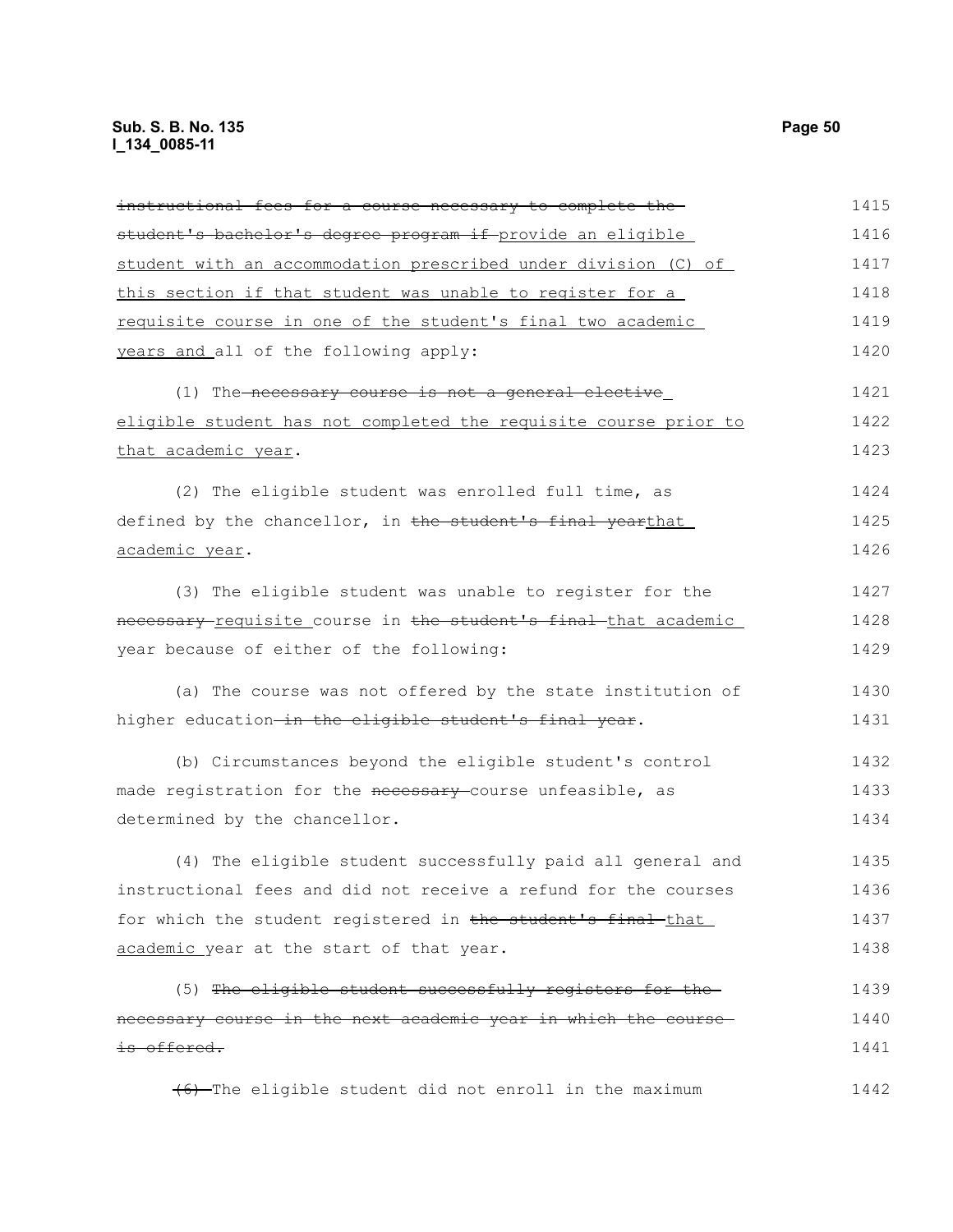amount of credit hours in the student's final that academic year, as determined by the state institution of higher education. (C) Qualifying for A board of trustees shall offer an eligible student described in division (B) of this section one of the following accommodations: (1) The board of trustees shall waive the eligible student's general and instructional fees for the requisite course if the student successfully registers for that course in the next academic year in which the course is offered. However, a waiver of fees under division (B) of this section shall not grant an eligible student guaranteed or priority registration for the necessary that course described in that division. (2) The board of trustees shall reimburse the eligible student for any general and instructional fees the student paid in order to register for a course equivalent to the requisite course that is offered by an institution of higher education with a similar accreditation. To qualify for a reimbursement, the student must have registered for the equivalent course in the academic year in which the student was unable to register for the requisite course. (3) The board of trustees shall permit the eligible student to complete an independent study that meets specified guidelines in lieu of the requisite course in order to meet the requirements of the student's bachelor's degree program. (D) The chancellor shall establish rules to implement this section. **Sec. 5727.75.** (A) For purposes of this section: 1443 1444 1445 1446 1447 1448 1449 1450 1451 1452 1453 1454 1455 1456 1457 1458 1459 1460 1461 1462 1463 1464 1465 1466 1467 1468 1469 1470

(1) "Qualified energy project" means an energy project 1471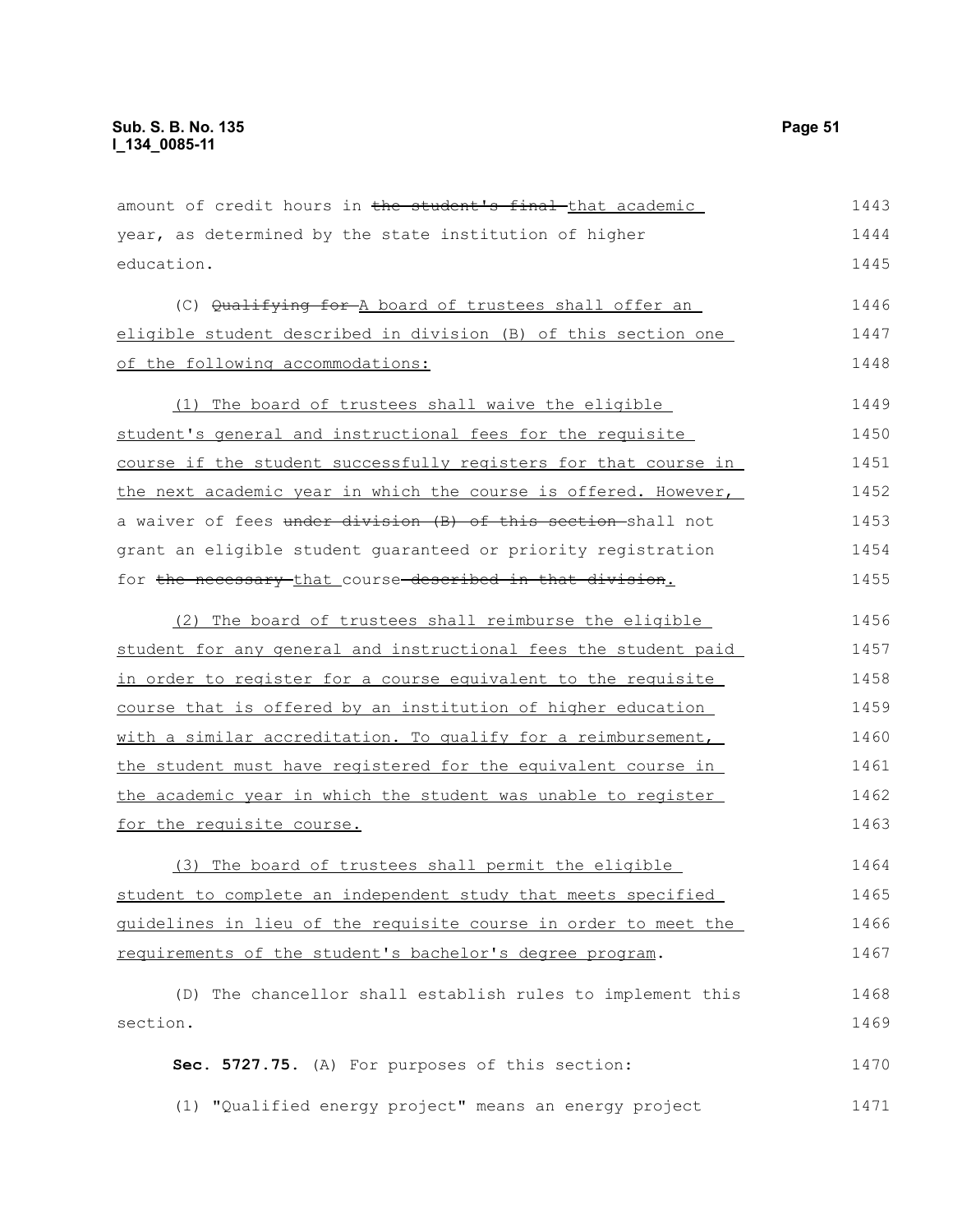section.

(2) "Energy project" means a project to provide electric power through the construction, installation, and use of an energy facility. 1474 1475 1476

(3) "Alternative energy zone" means a county declared as such by the board of county commissioners under division (E)(1) (b) or (c) of this section. 1477 1478 1479

(4) "Full-time equivalent employee" means the total number of employee-hours for which compensation was paid to individuals employed at a qualified energy project for services performed at the project during the calendar year divided by two thousand eighty hours. 1480 1481 1482 1483 1484

(5) "Solar energy project" means an energy project composed of an energy facility using solar panels to generate electricity. 1485 1486 1487

(6) "Internet identifier of record" has the same meaning as in section 9.312 of the Revised Code. 1488 1489

(B)(1) Tangible personal property of a qualified energy project using renewable energy resources is exempt from taxation for tax years 2011 through 2025 if all of the following conditions are satisfied: 1490 1491 1492 1493

(a) On or before December 31, 2024, the owner or a lessee pursuant to a sale and leaseback transaction of the project submits an application to the power siting board for a certificate under section 4906.20 of the Revised Code, or if that section does not apply, submits an application for any approval, consent, permit, or certificate or satisfies any condition required by a public agency or political subdivision 1494 1495 1496 1497 1498 1499 1500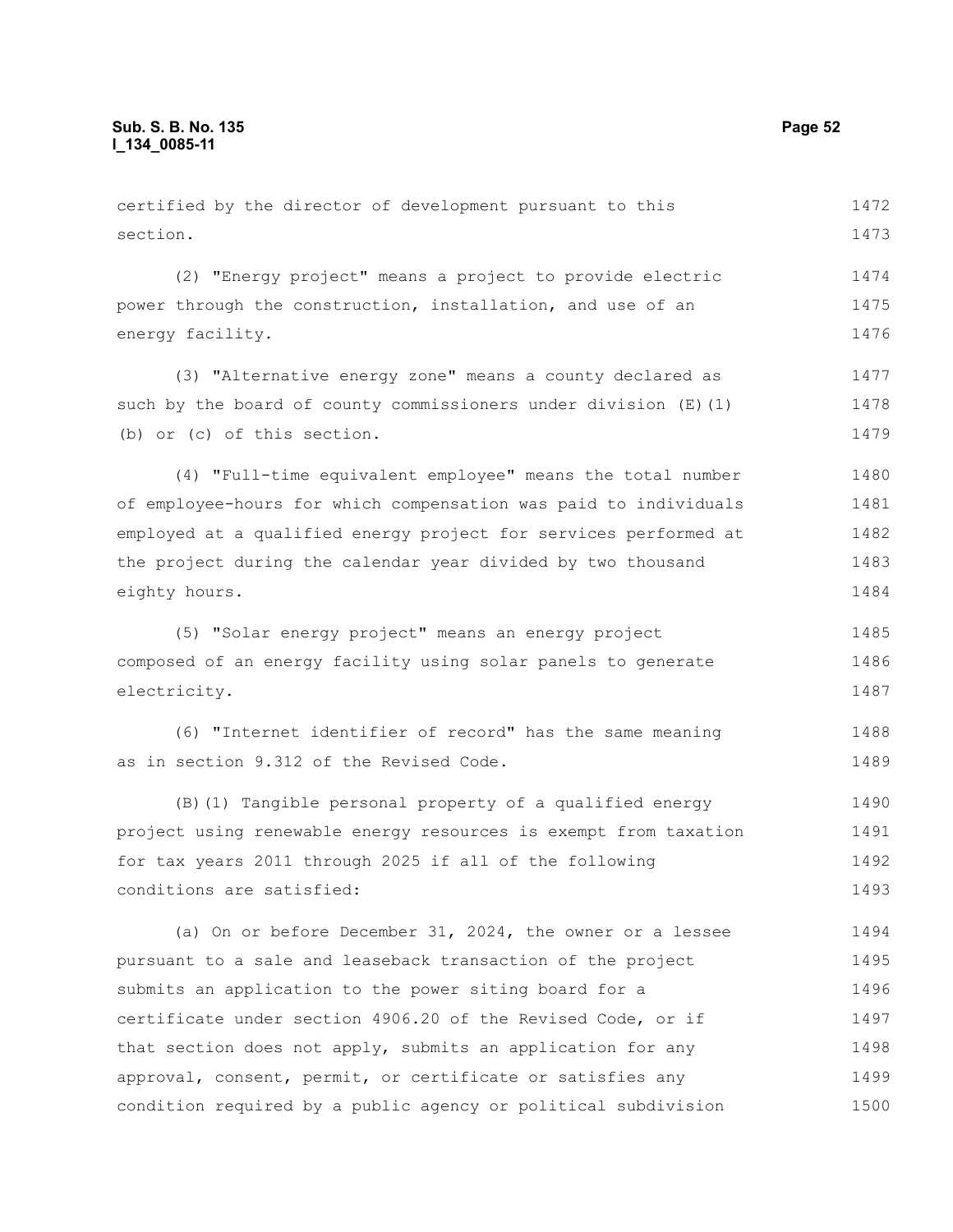of this state for the construction or initial operation of an energy project. 1501 1502

(b) Construction or installation of the energy facility begins on or after January 1, 2009, and before January 1, 2025. For the purposes of this division, construction begins on the earlier of the date of application for a certificate or other approval or permit described in division (B)(1)(a) of this section, or the date the contract for the construction or installation of the energy facility is entered into. 1503 1504 1505 1506 1507 1508 1509

(c) For a qualified energy project with a nameplate capacity of twenty megawatts or greater, a board of county commissioners of a county in which property of the project is located has adopted a resolution under division  $(E)$  (1)(b) or (c) of this section to approve the application submitted under division (E) of this section to exempt the property located in that county from taxation. A board's adoption of a resolution rejecting an application or its failure to adopt a resolution approving the application does not affect the tax-exempt status of the qualified energy project's property that is located in another county. 1510 1511 1512 1513 1514 1515 1516 1517 1518 1519 1520

(2) If tangible personal property of a qualified energy project using renewable energy resources was exempt from taxation under this section beginning in any of tax years 2011 through 2025, and the certification under division (E)(2) of this section has not been revoked, the tangible personal property of the qualified energy project is exempt from taxation for tax year 2026 and all ensuing tax years if the property was placed into service before January 1, 2026, as certified in the construction progress report required under division (F)(2) of this section. Tangible personal property that has not been 1521 1522 1523 1524 1525 1526 1527 1528 1529 1530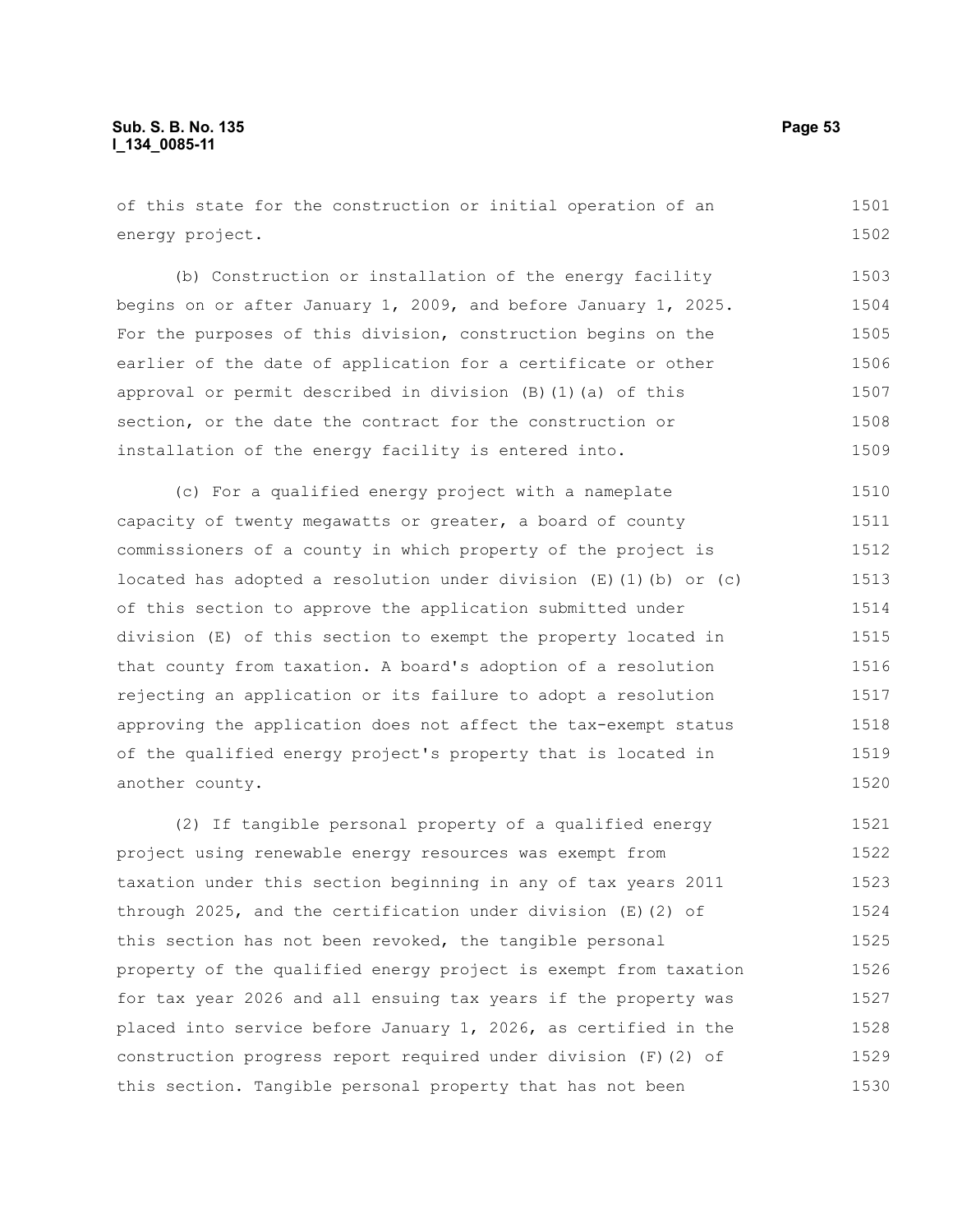#### **Sub. S. B. No. 135 Page 54 l\_134\_0085-11**

placed into service before that date is taxable property subject to taxation. An energy project for which certification has been revoked is ineligible for further exemption under this section. Revocation does not affect the tax-exempt status of the project's tangible personal property for the tax year in which revocation occurs or any prior tax year. 1531 1532 1533 1534 1535 1536

(C) Tangible personal property of a qualified energy project using clean coal technology, advanced nuclear technology, or cogeneration technology is exempt from taxation for the first tax year that the property would be listed for taxation and all subsequent years if all of the following circumstances are met: 1537 1538 1539 1540 1541 1542

(1) The property was placed into service before January 1, 2021. Tangible personal property that has not been placed into service before that date is taxable property subject to taxation. 1543 1544 1545 1546

(2) For such a qualified energy project with a nameplate capacity of twenty megawatts or greater, a board of county commissioners of a county in which property of the qualified energy project is located has adopted a resolution under division  $(E)(1)(b)$  or (c) of this section to approve the application submitted under division (E) of this section to exempt the property located in that county from taxation. A board's adoption of a resolution rejecting the application or its failure to adopt a resolution approving the application does not affect the tax-exempt status of the qualified energy project's property that is located in another county. 1547 1548 1549 1550 1551 1552 1553 1554 1555 1556 1557

(3) The certification for the qualified energy project issued under division (E)(2) of this section has not been revoked. An energy project for which certification has been 1558 1559 1560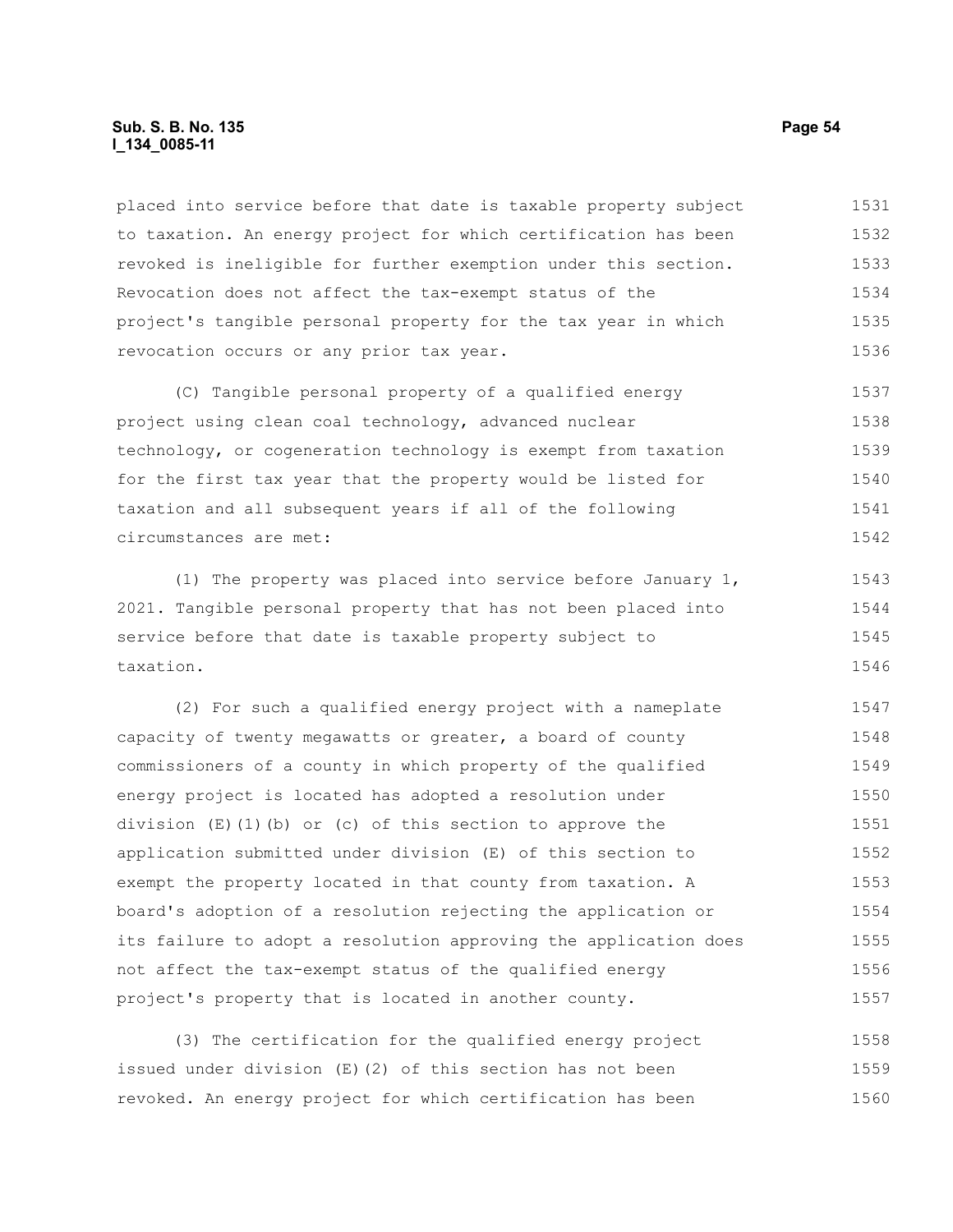#### **Sub. S. B. No. 135 Page 55 l\_134\_0085-11**

revoked is ineligible for exemption under this section. Revocation does not affect the tax-exempt status of the project's tangible personal property for the tax year in which revocation occurs or any prior tax year. 1561 1562 1563 1564

(D) Except as otherwise provided in this section, real property of a qualified energy project is exempt from taxation for any tax year for which the tangible personal property of the qualified energy project is exempted under this section. 1565 1566 1567 1568

(E)(1)(a) A person may apply to the director of development for certification of an energy project as a qualified energy project on or before the following dates: 1569 1570 1571

(i) December 31, 2024, for an energy project using renewable energy resources; 1572 1573

(ii) December 31, 2017, for an energy project using clean coal technology, advanced nuclear technology, or cogeneration technology. 1574 1575 1576

(b) The director shall forward a copy of each application for certification of an energy project with a nameplate capacity of twenty megawatts or greater to the board of county commissioners of each county in which the project is located and to each taxing unit with territory located in each of the affected counties. Any board that receives from the director a copy of an application submitted under this division shall adopt a resolution approving or rejecting the application unless it has adopted a resolution under division (E)(1)(c) of this section. A resolution adopted under division  $(E)$  (1)(b) or (c) of this section may require an annual service payment to be made in addition to the service payment required under division (G) of this section. The sum of the service payment required in the 1577 1578 1579 1580 1581 1582 1583 1584 1585 1586 1587 1588 1589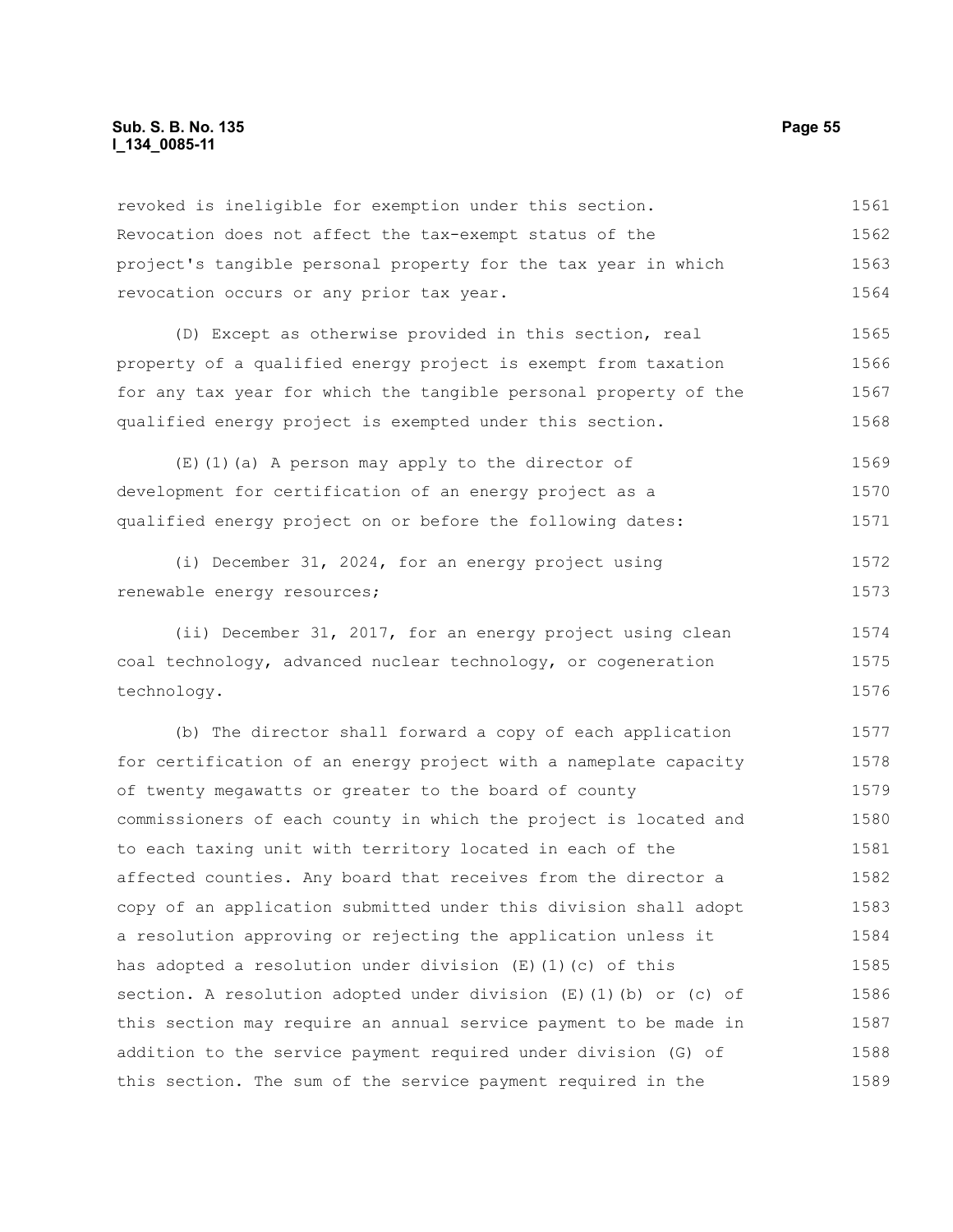#### **Sub. S. B. No. 135 Page 56 l\_134\_0085-11**

resolution and the service payment required under division (G) of this section shall not exceed nine thousand dollars per megawatt of nameplate capacity located in the county. The resolution shall specify the time and manner in which the payments required by the resolution shall be paid to the county treasurer. The county treasurer shall deposit the payment to the credit of the county's general fund to be used for any purpose for which money credited to that fund may be used. 1590 1591 1592 1593 1594 1595 1596 1597

The board shall send copies of the resolution to the owner of the facility and the director by certified mail or, if the board has record of an internet identifier of record associated with the owner or director, by ordinary mail and by that internet identifier of record. The board shall send such notice within thirty days after receipt of the application, or a longer period of time if authorized by the director. 1598 1599 1600 1601 1602 1603 1604

(c) A board of county commissioners may adopt a resolution declaring the county to be an alternative energy zone and declaring all applications submitted to the director of development under this division after the adoption of the resolution, and prior to its repeal, to be approved by the board. 1605 1606 1607 1608 1609 1610

All tangible personal property and real property of an energy project with a nameplate capacity of twenty megawatts or greater is taxable if it is located in a county in which the board of county commissioners adopted a resolution rejecting the application submitted under this division or failed to adopt a resolution approving the application under division  $(E)$  (1)(b) or (c) of this section. 1611 1612 1613 1614 1615 1616 1617

(2) The director shall certify an energy project if all of the following circumstances exist: 1618 1619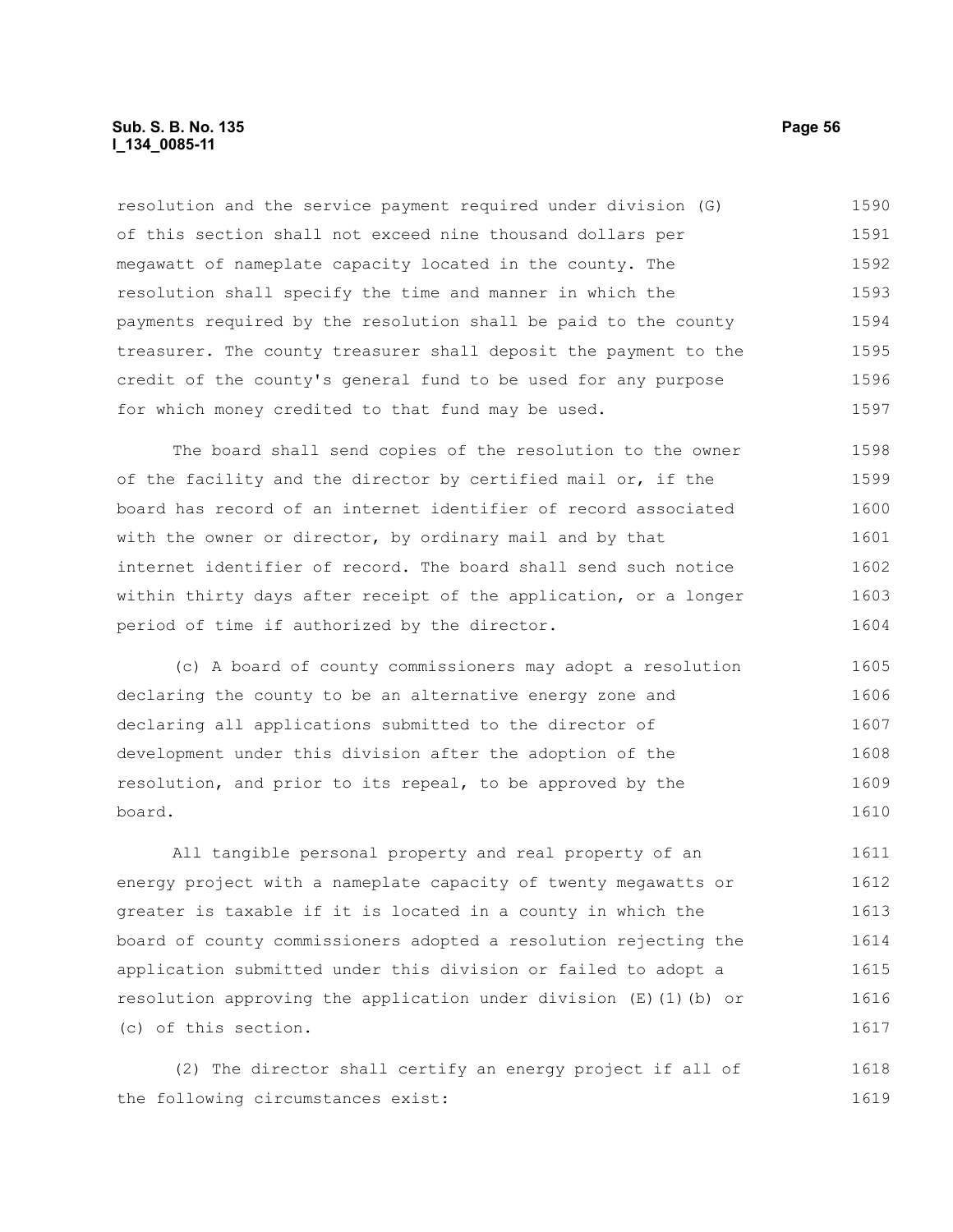(a) The application was timely submitted.

1620

(b) For an energy project with a nameplate capacity of twenty megawatts or greater, a board of county commissioners of at least one county in which the project is located has adopted a resolution approving the application under division  $(E)$  (1)(b) or (c) of this section. 1621 1622 1623 1624 1625

(c) No portion of the project's facility was used to supply electricity before December 31, 2009. 1626 1627

(3) The director shall deny a certification application if the director determines the person has failed to comply with any requirement under this section. The director may revoke a certification if the director determines the person, or subsequent owner or lessee pursuant to a sale and leaseback transaction of the qualified energy project, has failed to comply with any requirement under this section. Upon certification or revocation, the director shall notify the person, owner, or lessee, the tax commissioner, and the county auditor of a county in which the project is located of the certification or revocation. Notice shall be provided in a manner convenient to the director. 1628 1629 1630 1631 1632 1633 1634 1635 1636 1637 1638 1639

(F) The owner or a lessee pursuant to a sale and leaseback transaction of a qualified energy project shall do each of the following: 1640 1641 1642

(1) Comply with all applicable regulations; 1643

(2) File with the director of development a certified construction progress report before the first day of March of each year during the energy facility's construction or installation indicating the percentage of the project completed, and the project's nameplate capacity, as of the preceding 1644 1645 1646 1647 1648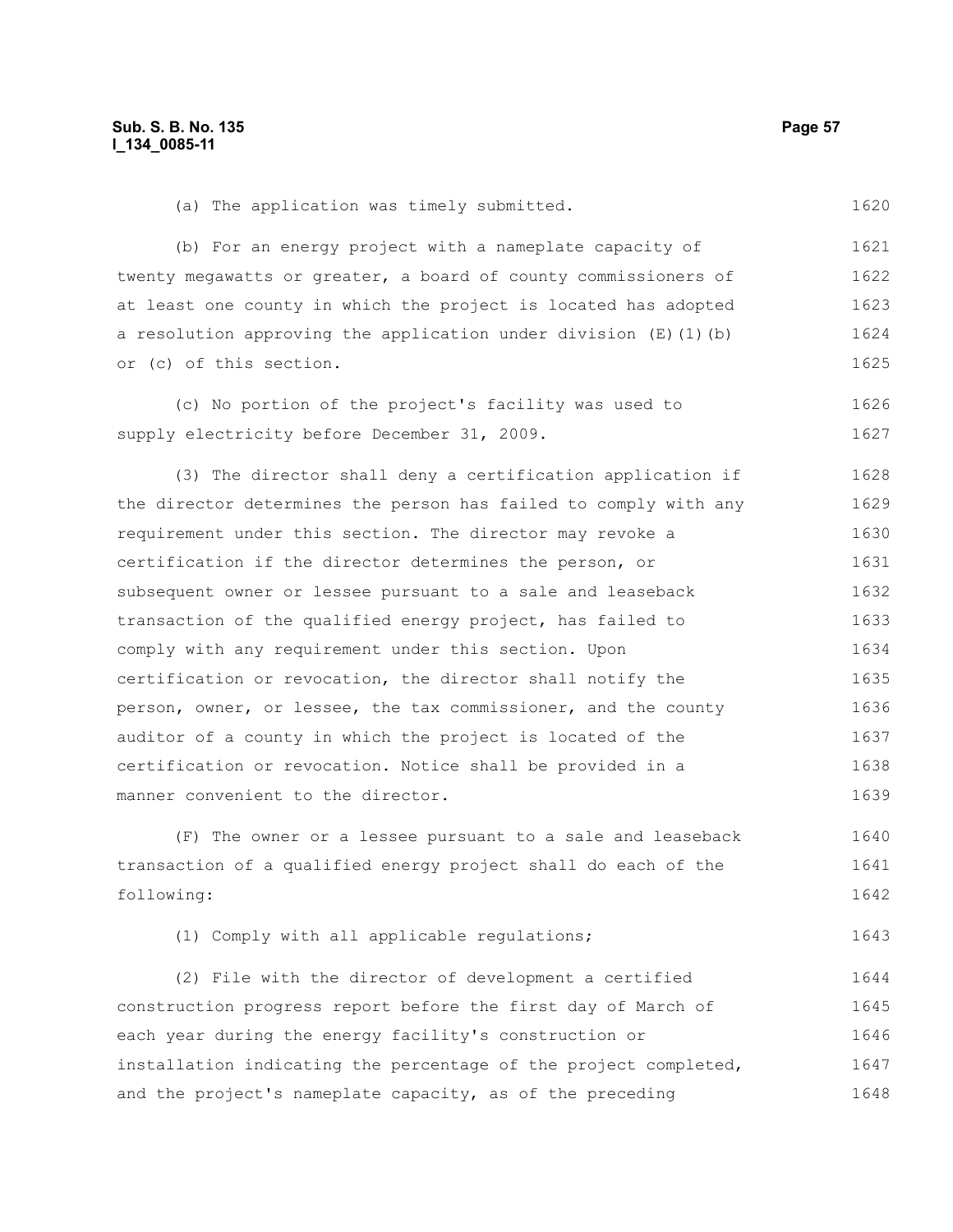#### **Sub. S. B. No. 135 Page 58 l\_134\_0085-11**

thirty-first day of December. Unless otherwise instructed by the director of development, the owner or lessee of an energy project shall file a report with the director on or before the first day of March each year after completion of the energy facility's construction or installation indicating the project's nameplate capacity as of the preceding thirty-first day of December. Not later than sixty days after June 17, 2010, the owner or lessee of an energy project, the construction of which was completed before June 17, 2010, shall file a certificate indicating the project's nameplate capacity. 1649 1650 1651 1652 1653 1654 1655 1656 1657 1658

(3) File with the director of development, in a manner prescribed by the director, a report of the total number of full-time equivalent employees, and the total number of fulltime equivalent employees domiciled in Ohio, who are employed in the construction or installation of the energy facility; 1659 1660 1661 1662 1663

(4) For energy projects with a nameplate capacity of twenty megawatts or greater, repair all roads, bridges, and culverts affected by construction as reasonably required to restore them to their preconstruction condition, as determined by the county engineer in consultation with the local jurisdiction responsible for the roads, bridges, and culverts. In the event that the county engineer deems any road, bridge, or culvert to be inadequate to support the construction or decommissioning of the energy facility, the road, bridge, or culvert shall be rebuilt or reinforced to the specifications established by the county engineer prior to the construction or decommissioning of the facility. The owner or lessee of the facility shall post a bond in an amount established by the county engineer and to be held by the board of county commissioners to ensure funding for repairs of roads, bridges, and culverts affected during the construction. The bond shall be 1664 1665 1666 1667 1668 1669 1670 1671 1672 1673 1674 1675 1676 1677 1678 1679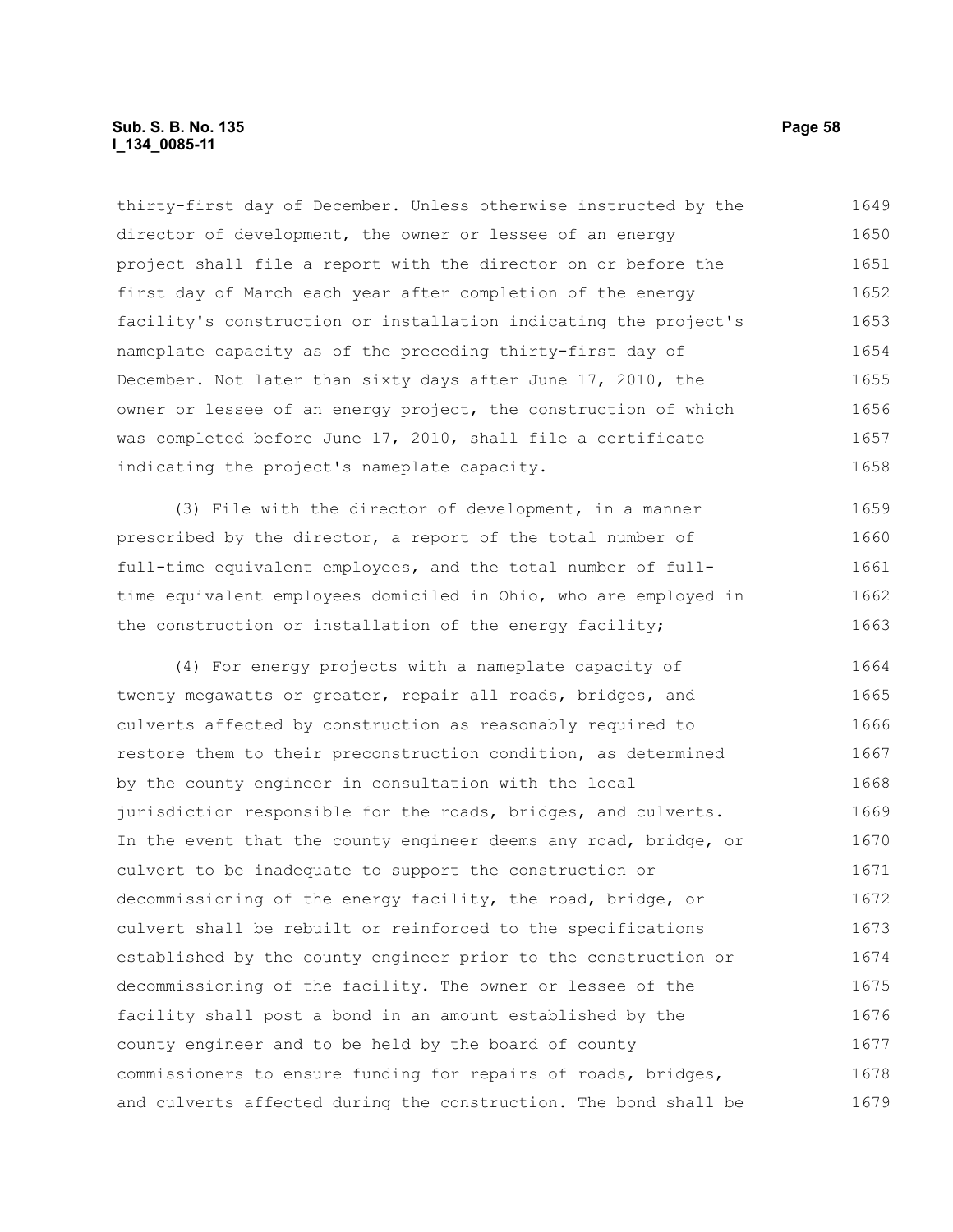#### **Sub. S. B. No. 135 Page 59 l\_134\_0085-11**

released by the board not later than one year after the date the repairs are completed. The energy facility owner or lessee pursuant to a sale and leaseback transaction shall post a bond, as may be required by the Ohio power siting board in the certificate authorizing commencement of construction issued pursuant to section 4906.10 of the Revised Code, to ensure funding for repairs to roads, bridges, and culverts resulting from decommissioning of the facility. The energy facility owner or lessee and the county engineer may enter into an agreement regarding specific transportation plans, reinforcements, modifications, use and repair of roads, financial security to be provided, and any other relevant issue. 1680 1681 1682 1683 1684 1685 1686 1687 1688 1689 1690 1691

(5) Provide or facilitate training for fire and emergency responders for response to emergency situations related to the energy project and, for energy projects with a nameplate capacity of twenty megawatts or greater, at the person's expense, equip the fire and emergency responders with proper equipment as reasonably required to enable them to respond to such emergency situations; 1692 1693 1694 1695 1696 1697 1698

(6) Maintain a ratio of Ohio-domiciled full-time equivalent employees employed in the construction or installation of the energy project to total full-time equivalent employees employed in the construction or installation of the energy project of not less than eighty per cent in the case of a solar energy project, and not less than fifty per cent in the case of any other energy project. In the case of an energy project for which certification from the power siting board is required under section 4906.20 of the Revised Code, the number of full-time equivalent employees employed in the construction or installation of the energy project equals the number actually employed or the number projected to be employed in the 1699 1700 1701 1702 1703 1704 1705 1706 1707 1708 1709 1710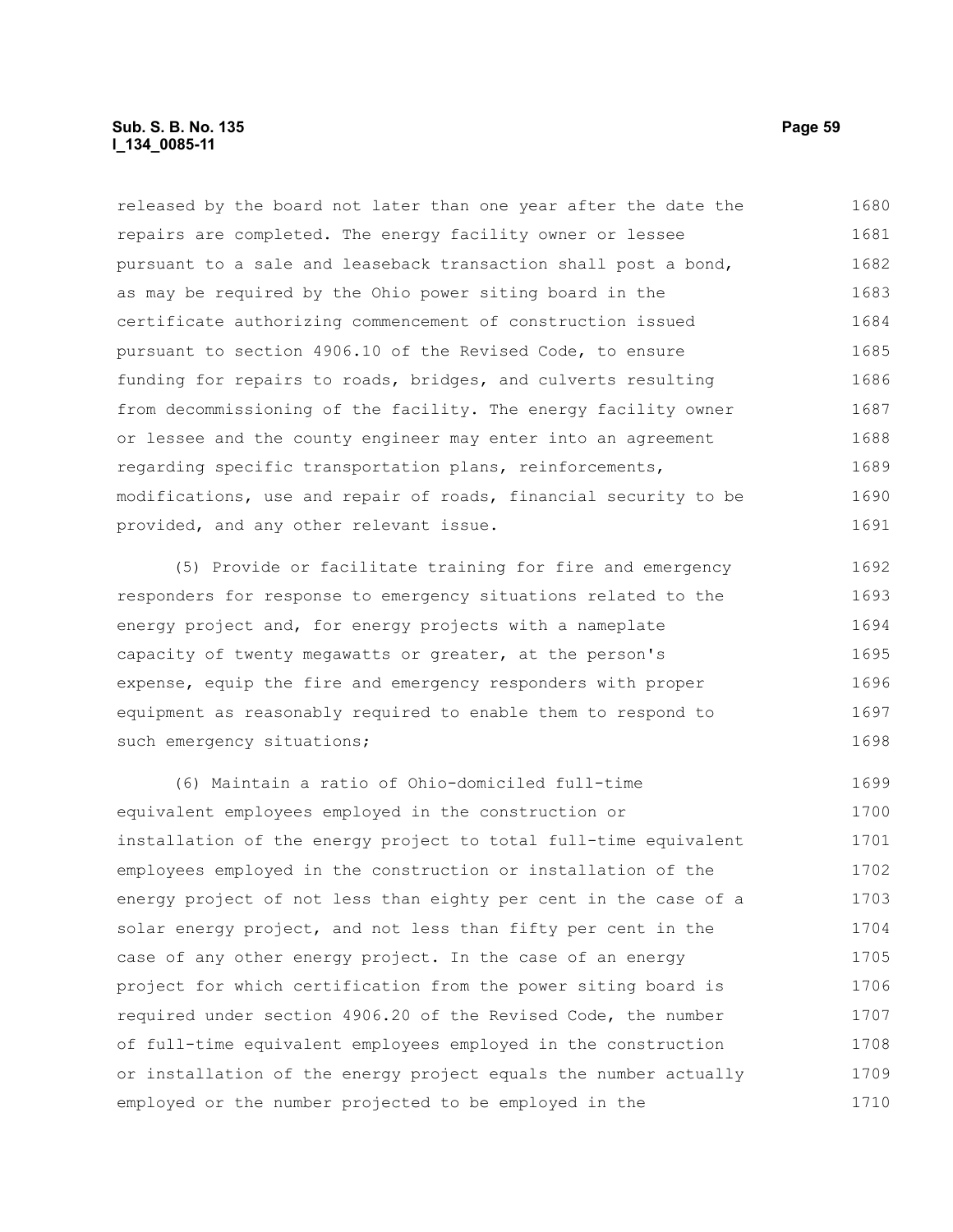### **Sub. S. B. No. 135 Page 60 l\_134\_0085-11**

certificate application, if such projection is required under regulations adopted pursuant to section 4906.03 of the Revised Code, whichever is greater. For all other energy projects, the number of full-time equivalent employees employed in the construction or installation of the energy project equals the number actually employed or the number projected to be employed by the director of development, whichever is greater. To estimate the number of employees to be employed in the construction or installation of an energy project, the director shall use a generally accepted job-estimating model in use for renewable energy projects, including but not limited to the job and economic development impact model. The director may adjust an estimate produced by a model to account for variables not accounted for by the model. (7) For energy projects with a nameplate capacity in 1711 1712 1713 1714 1715 1716 1717 1718 1719 1720 1721 1722 1723 1724 1725

excess of twenty megawatts, establish a relationship with  $\triangleleft$ member of the university system of Ohio as defined in section 3345.011 of the Revised Code or with a person offering an apprenticeship program registered with the employment and training administration within the United States department of labor or with the apprenticeship council created by section 4139.02 of the Revised Code, any of the following to educate and train individuals for careers in the wind or solar energy industry<del>. The</del>: 1726 1727 1728 1729 1730 1731 1732 1733 1734

(a) A member of the university system of Ohio as defined in section 3345.011 of the Revised Code; 1735 1736

(b) A person offering an apprenticeship program registered with the employment and training administration within the United States department of labor or with the apprenticeship council created by section 4139.02 of the Revised Code; 1737 1738 1739 1740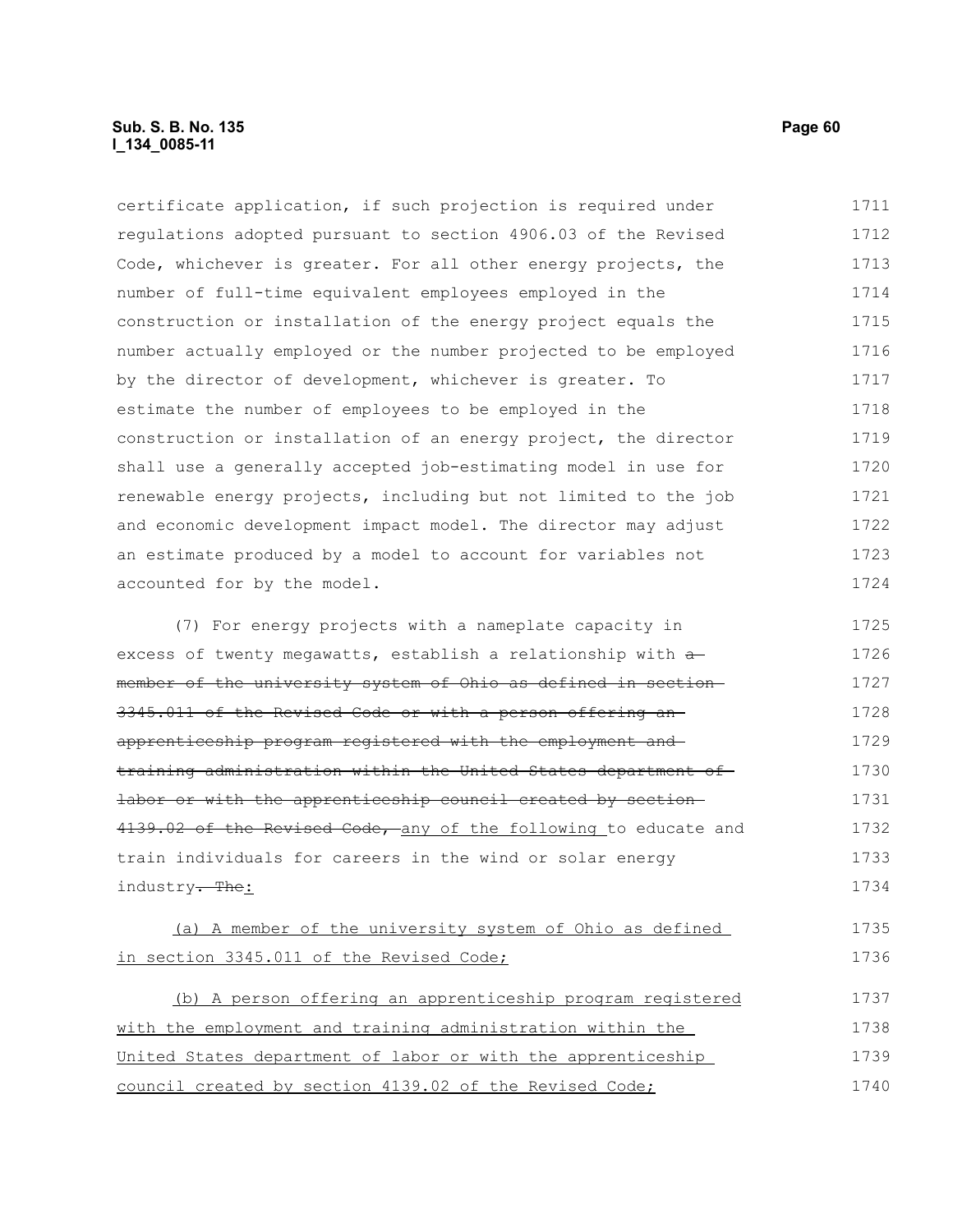| (c) A career-technical center, joint vocational school           | 1741 |
|------------------------------------------------------------------|------|
| district, comprehensive career-technical center, or compact      | 1742 |
| career-technical center;                                         | 1743 |
| (d) A training center operated by a labor organization, or       | 1744 |
| with a training center operated by a for-profit or nonprofit     | 1745 |
| organization.                                                    | 1746 |
| The relationship may include endowments, cooperative             | 1747 |
| programs, internships, apprenticeships, research and development | 1748 |
| projects, and curriculum development.                            | 1749 |
| (8) Offer to sell power or renewable energy credits from         | 1750 |
| the energy project to electric distribution utilities or         | 1751 |
| electric service companies subject to renewable energy resource  | 1752 |
| requirements under section 4928.64 of the Revised Code that have | 1753 |
| issued requests for proposal for such power or renewable energy  | 1754 |
| credits. If no electric distribution utility or electric service | 1755 |
| company issues a request for proposal on or before December 31,  | 1756 |
| 2010, or accepts an offer for power or renewable energy credits  | 1757 |
| within forty-five days after the offer is submitted, power or    | 1758 |
| renewable energy credits from the energy project may be sold to  | 1759 |
| other persons. Division (F) (8) of this section does not apply   | 1760 |
| if:                                                              | 1761 |
| (a) The owner or lessee is a rural electric company or a         | 1762 |
| municipal power agency as defined in section 3734.058 of the     | 1763 |
| Revised Code.                                                    | 1764 |
| (b) The owner or lessee is a person that, before                 | 1765 |
| completion of the energy project, contracted for the sale of     | 1766 |

power or renewable energy credits with a rural electric company or a municipal power agency. 1767 1768

(c) The owner or lessee contracts for the sale of power or 1769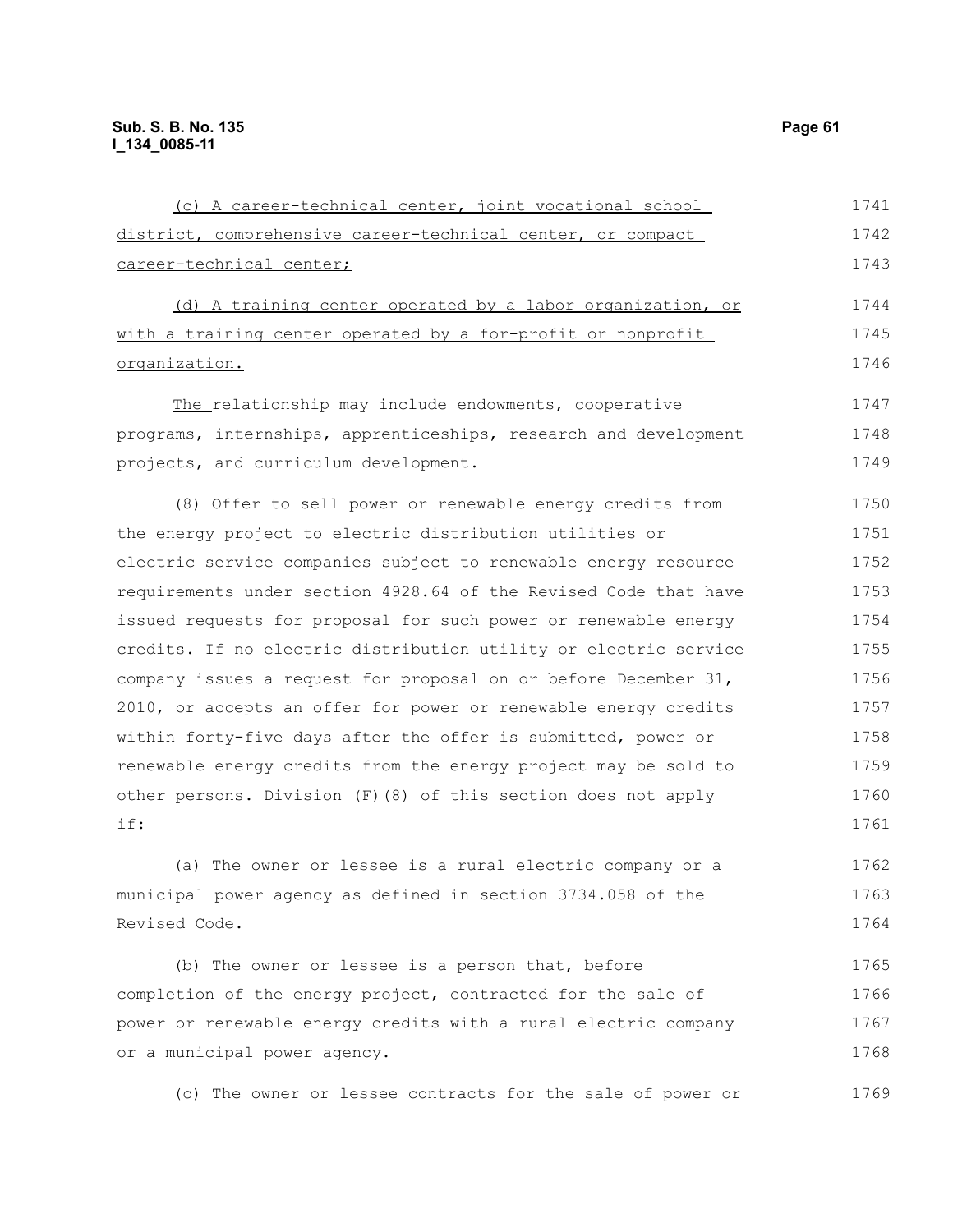renewable energy credits from the energy project before June 17, 2010. 1770 1771

(9) Make annual service payments as required by division (G) of this section and as may be required in a resolution adopted by a board of county commissioners under division (E) of this section. 1772 1773 1774 1775

(G) The owner or a lessee pursuant to a sale and leaseback transaction of a qualified energy project shall make annual service payments in lieu of taxes to the county treasurer on or before the final dates for payments of taxes on public utility personal property on the real and public utility personal property tax list for each tax year for which property of the energy project is exempt from taxation under this section. The county treasurer shall allocate the payment on the basis of the project's physical location. Upon receipt of a payment, or if timely payment has not been received, the county treasurer shall certify such receipt or non-receipt to the director of development and tax commissioner in a form determined by the director and commissioner, respectively. Each payment shall be in the following amount: 1776 1777 1778 1779 1780 1781 1782 1783 1784 1785 1786 1787 1788 1789

(1) In the case of a solar energy project, seven thousand dollars per megawatt of nameplate capacity located in the county as of the thirty-first-day of December of the preceding tax year; 1790 1791 1792 1793

|  | (2) In the case of any other energy project using |  |  | 1794 |
|--|---------------------------------------------------|--|--|------|
|  | renewable energy resources, the following:        |  |  | 1795 |

(a) If the project maintains during the construction or installation of the energy facility a ratio of Ohio-domiciled full-time equivalent employees to total full-time equivalent 1796 1797 1798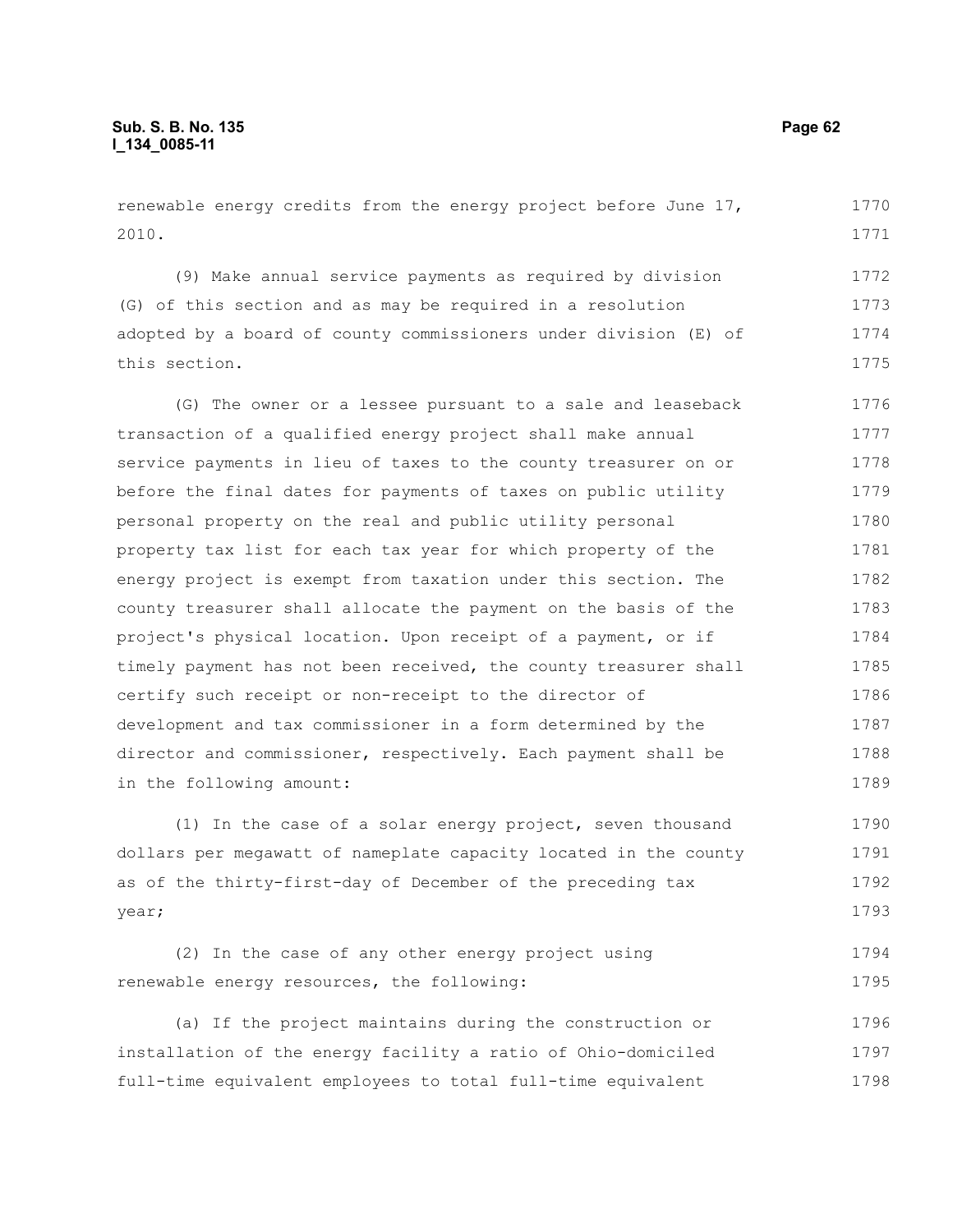employees of not less than seventy-five per cent, six thousand dollars per megawatt of nameplate capacity located in the county as of the thirty-first day of December of the preceding tax year; 1799 1800 1801 1802

(b) If the project maintains during the construction or installation of the energy facility a ratio of Ohio-domiciled full-time equivalent employees to total full-time equivalent employees of less than seventy-five per cent but not less than sixty per cent, seven thousand dollars per megawatt of nameplate capacity located in the county as of the thirty-first day of December of the preceding tax year; 1803 1804 1805 1806 1807 1808 1809

(c) If the project maintains during the construction or installation of the energy facility a ratio of Ohio-domiciled full-time equivalent employees to total full-time equivalent employees of less than sixty per cent but not less than fifty per cent, eight thousand dollars per megawatt of nameplate capacity located in the county as of the thirty-first day of December of the preceding tax year. 1810 1811 1812 1813 1814 1815 1816

(3) In the case of an energy project using clean coal technology, advanced nuclear technology, or cogeneration technology, the following: 1817 1818 1819

(a) If the project maintains during the construction or installation of the energy facility a ratio of Ohio-domiciled full-time equivalent employees to total full-time equivalent employees of not less than seventy-five per cent, six thousand dollars per megawatt of nameplate capacity located in the county as of the thirty-first day of December of the preceding tax year; 1820 1821 1822 1823 1824 1825 1826

(b) If the project maintains during the construction or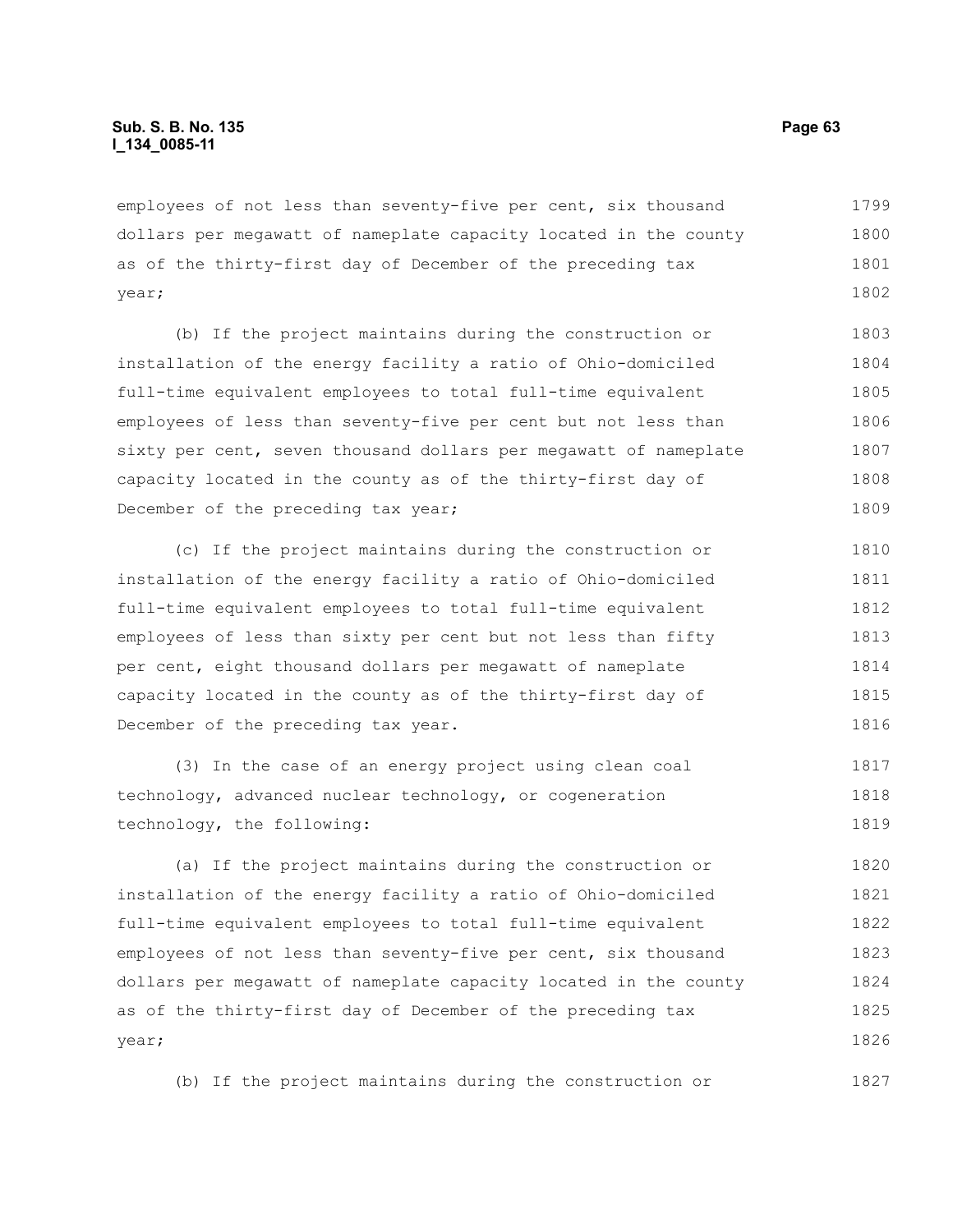#### **Sub. S. B. No. 135 Page 64 l\_134\_0085-11**

installation of the energy facility a ratio of Ohio-domiciled full-time equivalent employees to total full-time equivalent employees of less than seventy-five per cent but not less than sixty per cent, seven thousand dollars per megawatt of nameplate capacity located in the county as of the thirty-first day of December of the preceding tax year; 1828 1829 1830 1831 1832 1833

(c) If the project maintains during the construction or installation of the energy facility a ratio of Ohio-domiciled full-time equivalent employees to total full-time equivalent employees of less than sixty per cent but not less than fifty per cent, eight thousand dollars per megawatt of nameplate capacity located in the county as of the thirty-first day of December of the preceding tax year. 1834 1835 1836 1837 1838 1839 1840

(H) The director of development in consultation with the tax commissioner shall adopt rules pursuant to Chapter 119. of the Revised Code to implement and enforce this section. 1841 1842 1843

**Section 2.** That existing sections 9.76, 123.01, 3313.6020, 3333.04, 3333.122, 3345.0212, 3345.21, 3345.35, 3345.481, and 5727.75 of the Revised Code are hereby repealed. 1844 1845 1846

**Section 3.** (A) The Superintendent of Public Instruction, in consultation with the Chancellor of Higher Education and the Director of Jobs and Family Services, shall develop a proposal to implement a statewide apprenticeship program for high school students on a pathway to either employment upon graduation or enrollment in a postsecondary educational institution. 1847 1848 1849 1850 1851 1852

The state Superintendent, in consultation with the Chancellor and the Director, may include appropriate stakeholders in the development of the proposal. 1853 1854 1855

(B) The state Superintendent, the Chancellor, the 1856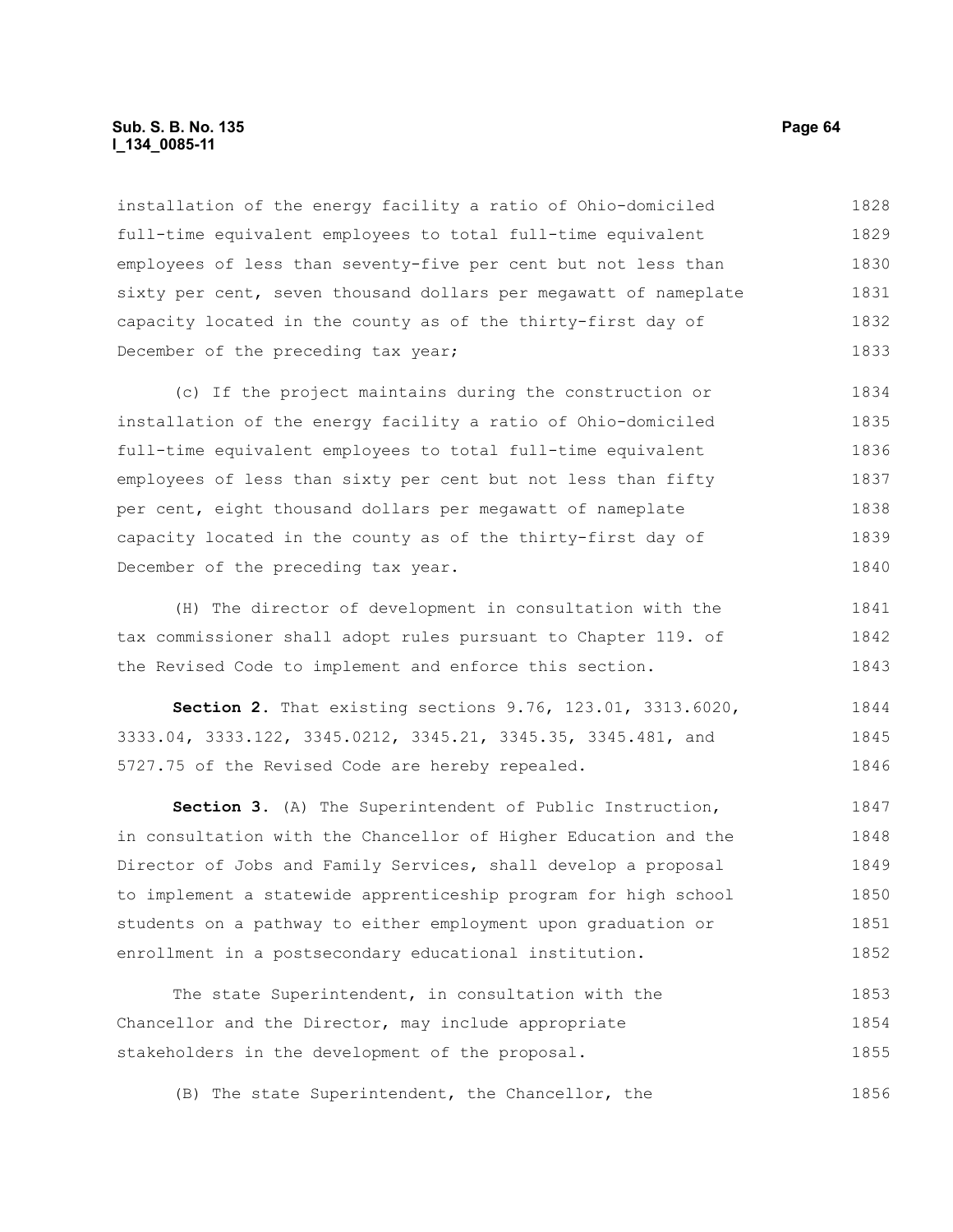| Director, and any other participating stakeholders shall         | 1857 |
|------------------------------------------------------------------|------|
| consider at least all of the following in developing the         | 1858 |
| proposal:                                                        | 1859 |
| (1) Eligibility requirements for a student to participate        | 1860 |
| in an apprenticeship, including a minimum grade point average or | 1861 |
| its equivalent;                                                  | 1862 |
| (2) A process by which a student may secure an                   | 1863 |
| apprenticeship;                                                  | 1864 |
| (3) A process for approval of each student's                     | 1865 |
| apprenticeship, including a method for evaluating the            | 1866 |
| educational benefits of an apprenticeship;                       | 1867 |
| (4) A limitation on the number of hours per week a student       | 1868 |
| may work in an apprenticeship;                                   | 1869 |
| (5) A method for determining actual costs to a business          | 1870 |
| participating in an apprenticeship, including workers'           | 1871 |
| compensation and other insurance costs and training costs;       | 1872 |
| (6) A funding formula for students enrolled in a public          | 1873 |
| high school, including a maximum amount, to pay businesses for   | 1874 |
| costs associated with employing students under an                | 1875 |
| apprenticeship;                                                  | 1876 |
| (7) A funding formula for students enrolled in a chartered       | 1877 |
| nonpublic high school, including a maximum amount, to pay        | 1878 |
| businesses for costs associated with employing students under an | 1879 |
| apprenticeship;                                                  | 1880 |
| (8) A method for making payments to participating                | 1881 |
| businesses;                                                      | 1882 |
| (9) A method by which any college credit for a certificate       | 1883 |
| or certificates earned in an apprenticeship may transfer to an   | 1884 |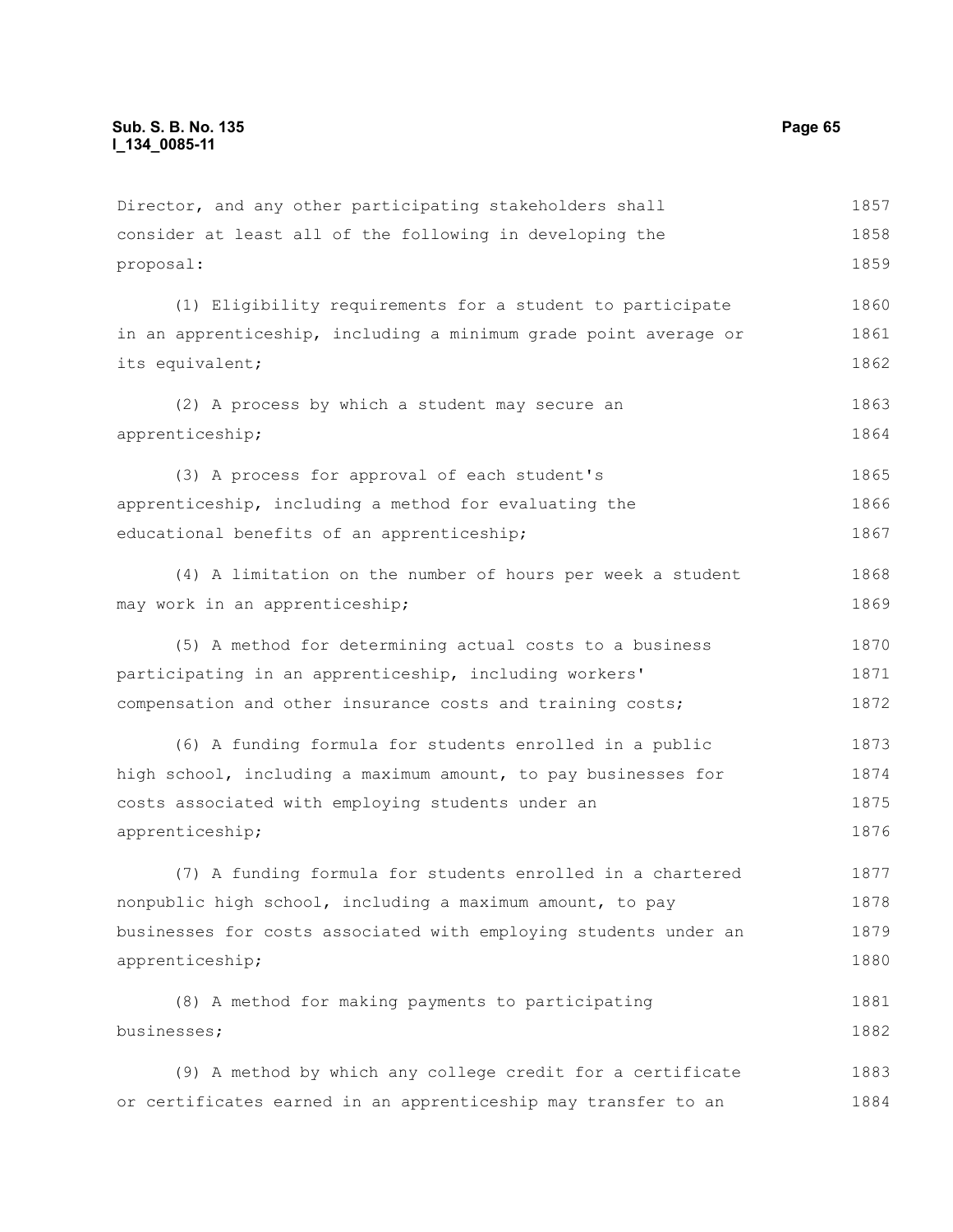institution of higher education. Under the method, each institution shall determine whether to accept work after completing an apprenticeship as eligible college credit for admission purposes. 1885 1886 1887 1888

(C) Not later than November 1, 2022, the state Superintendent, the Chancellor, and the Director shall submit the proposal to the State Board of Education for consideration. 1889 1890 1891

**Section 4.** That Sections 381.10 and 381.480 of H.B. 110 of the 134th General Assembly be amended to read as follows: 1892 1893

$$
{\tt Sec.}\ 381.10.
$$

1895

|              | $\mathbf{1}$ | 2      | 3                                               | 4           | 5           |
|--------------|--------------|--------|-------------------------------------------------|-------------|-------------|
| Α            |              |        | BOR DEPARTMENT OF HIGHER EDUCATION              |             |             |
| B            |              |        | GENERAL REVENUE FUND                            |             |             |
| $\mathsf{C}$ | GRF          |        | 235321 Operating Expenses                       | \$5,742,147 | \$5,914,411 |
| D            | GRF          |        | 235402 Sea Grants                               | \$299, 250  | \$299, 250  |
| E            | GRF          |        | 235406 Articulation and Transfer                | \$1,818,947 | \$1,873,515 |
| F            | <b>GRF</b>   | 235408 | Midwest Higher Education<br>Compact             | \$116, 725  | \$118,476   |
| G            | GRF          |        | 235414 Grants and Scholarship<br>Administration | \$850,729   | \$876,251   |
| H            | GRF          | 235417 | Technology Maintenance                          | \$3,530,641 | \$3,636,561 |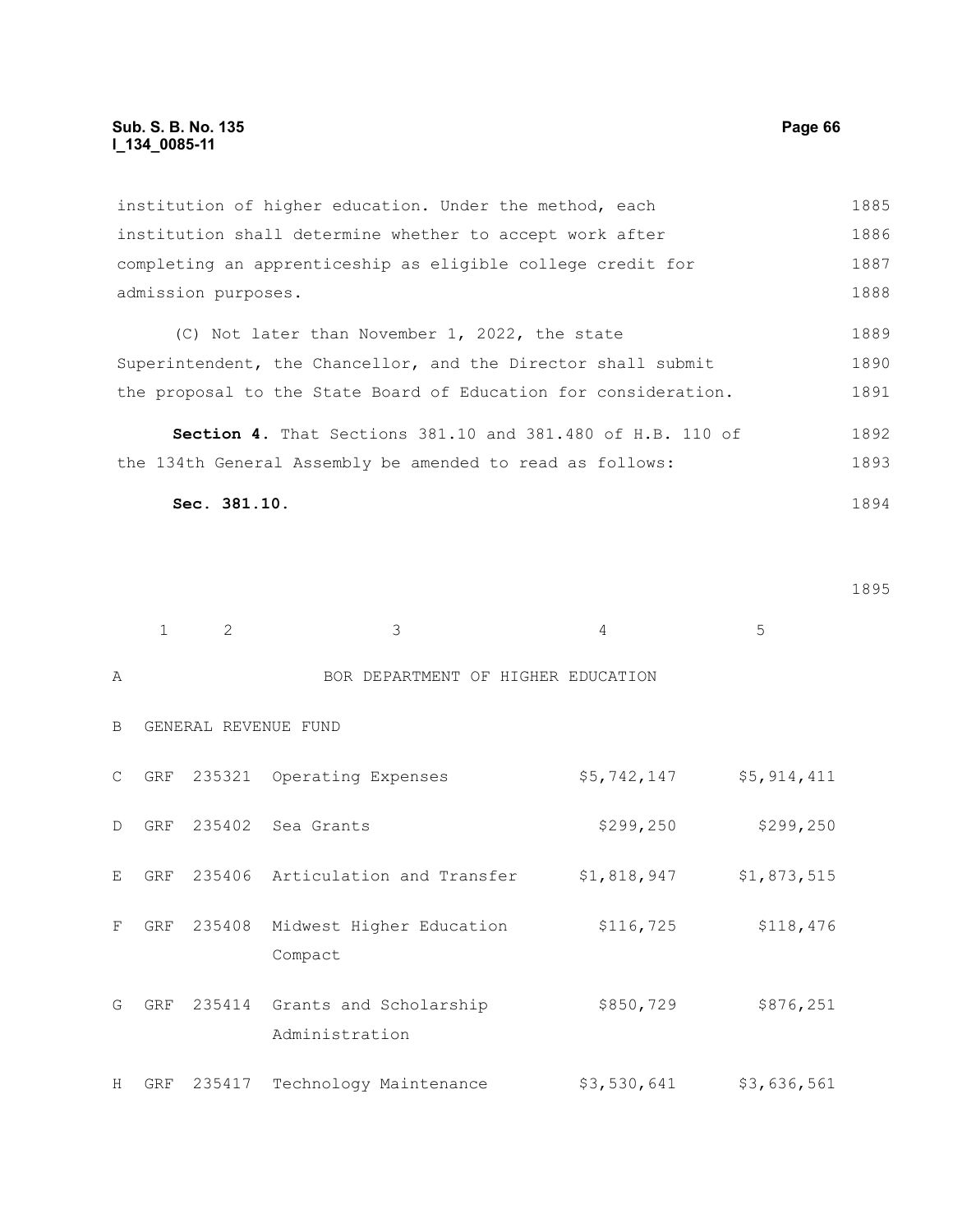| I.           | GRF        |        | 235428 Appalachian New Economy<br>Workforce Partnership                              | \$4,041,600                     | \$4,041,600  |
|--------------|------------|--------|--------------------------------------------------------------------------------------|---------------------------------|--------------|
| J            | GRF        |        | 235438 Choose Ohio First<br>Scholarship                                              | \$25,000,000                    | \$28,000,000 |
| Κ            | GRF        | 235443 | Adult Basic and Literacy<br>Education - State                                        | \$7,083,344                     | \$7,083,344  |
| L            |            |        | GRF 235444 Ohio Technical Centers                                                    | \$21,310,120                    | \$21,810,120 |
| М            |            |        | GRF 235474 Area Health Education<br>Centers Program Support                          | \$873,000                       | \$873,000    |
| Ν            | GRF        | 235492 | Campus Safety and<br>Training                                                        | \$612,000                       | \$630,360    |
| O            | GRF        |        | 235495 Northeast Ohio Medical<br>University Dental School                            | \$0\$                           | \$1,000,000  |
| $\, {\bf P}$ | GRF        |        | 235501 State Share of<br>Instruction                                                 | \$2,056,678,116 \$2,075,761,402 |              |
| Q            | <b>GRF</b> | 235504 | War Orphans and Severely \$14,000,000<br>Disabled Veterans'<br>Children Scholarships |                                 | \$15,500,000 |
| R            | GRF        | 235507 | OhioLINK                                                                             | \$5,654,164                     | \$5,752,427  |
| S            | GRF        | 235508 | Air Force Institute of<br>Technology                                                 | \$1,824,219                     | \$1,863,387  |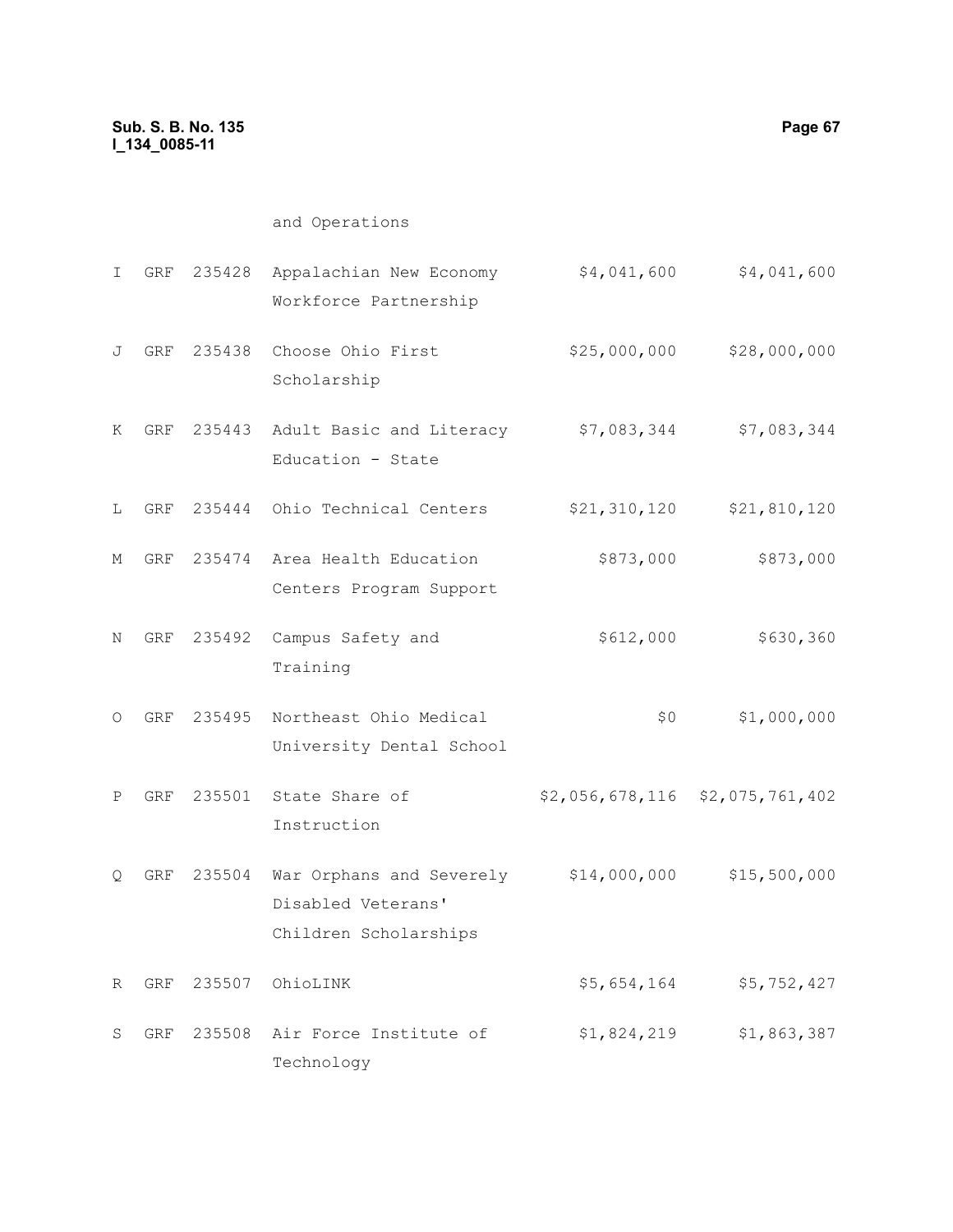# **Sub. S. B. No. 135 Page 68 l\_134\_0085-11**

| Т | GRF    | 235510 | Ohio Supercomputer Center                                              | \$4,294,160  | \$4,422,984  |
|---|--------|--------|------------------------------------------------------------------------|--------------|--------------|
| U |        |        | GRF 235511 The Ohio State University \$24,563,453<br>Extension Service |              | \$24,761,619 |
| V | GRF    | 235514 | Central State Supplement                                               | \$11,551,202 | \$11,685,515 |
| W | GRF    | 235515 | Case Western Reserve<br>University School of<br>Medicine               | \$2,038,940  | \$2,038,940  |
| X | GRF    |        | 235519 Family Practice                                                 | \$3,007,876  | \$3,007,876  |
| Y | GRF    | 235520 | Shawnee State Supplement                                               | \$4,636,500  | \$5,409,250  |
| Ζ | GRF    |        | 235525 Geriatric Medicine                                              | \$496,043    | \$496,043    |
|   | AA GRF |        | 235526 Primary Care Residencies                                        | \$1,425,000  | \$1,425,000  |
|   | AB GRF | 235533 | Program and Project<br>Support                                         | \$1,540,925  | \$853,000    |
|   | AC GRF | 235535 | Ohio Agricultural<br>Research and Development<br>Center                | \$35,785,072 | \$36,086,454 |

AD GRF 235536 The Ohio State University \$9,185,494 \$9,185,494 Clinical Teaching

AE GRF 235537 University of Cincinnati \$8,334,944 \$8,334,944 Clinical Teaching

AF GRF 235538 University of Toledo \$5,888,670 \$5,888,670Clinical Teaching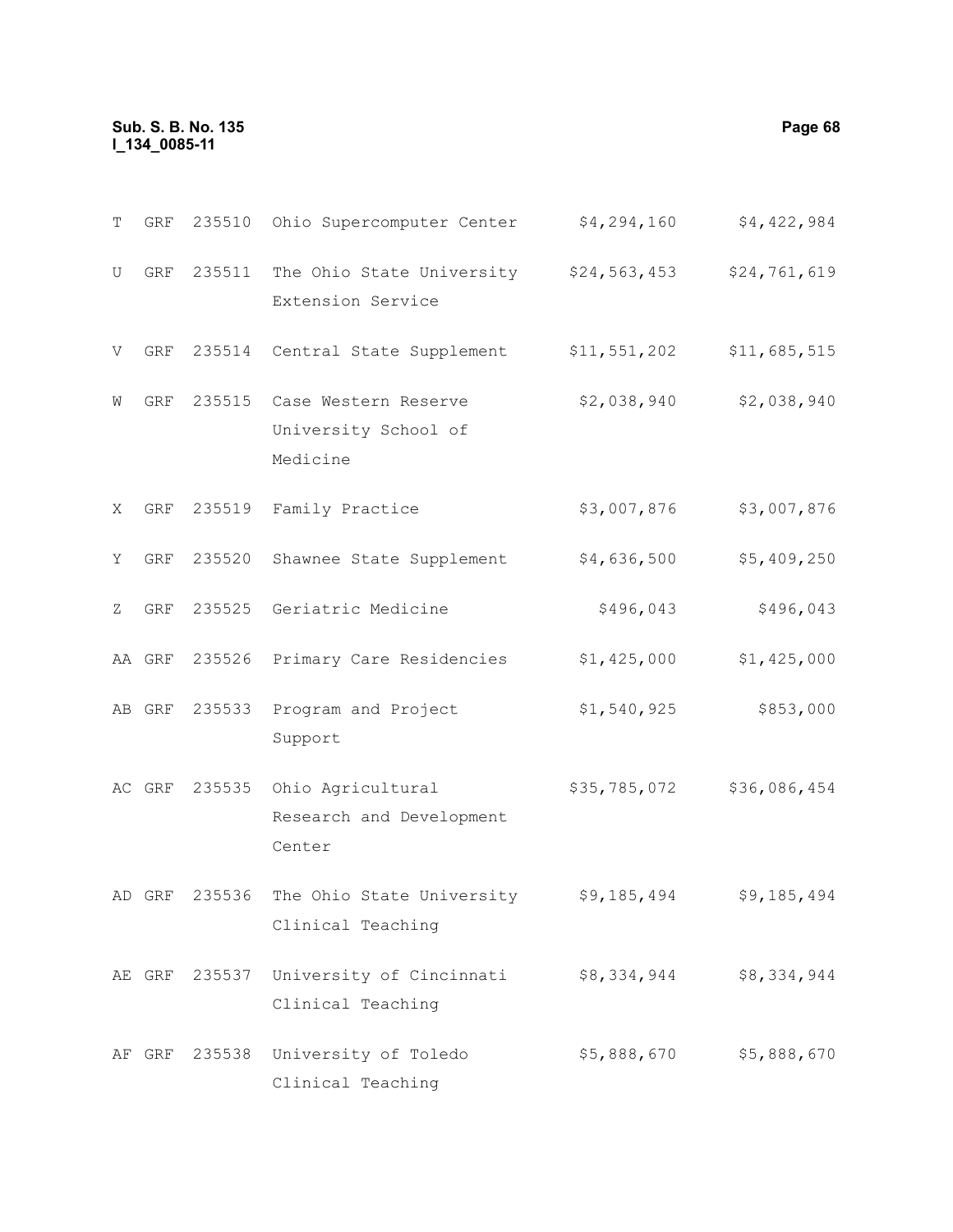#### **Sub. S. B. No. 135 Page 69 l\_134\_0085-11**

AG GRF 235539 Wright State University \$2,860,830 \$2,860,830 Clinical Teaching AH GRF 235540 Ohio University Clinical \$2,765,651 \$2,765,651 Teaching AI GRF 235541 Northeast Ohio Medical University Clinical Teaching \$2,844,469 \$2,844,469 AJ GRF 235543 Kent State University College of Podiatric Medicine Clinic Subsidy \$450,000 \$500,000 AK GRF 235546 Central State Agricultural Research and Development \$4,883,340 \$4,883,340 AL GRF 235548 Central State Cooperative Extension Services \$5,084,568 \$5,084,568 AM GRF 235552 Capital Component \$1,584,491 \$1,584,491 AN GRF 235555 Library Depositories \$1,310,702 \$1,326,762 AO GRF 235556 Ohio Academic Resources Network \$2,915,605 \$2,978,512 AP GRF 235558 Long-term Care Research \$309,035 \$309,035 AQ GRF 235563 Ohio College Opportunity \$106,756,352 \$112,500,000 Grant

AR GRF 235569 The Ohio State University  $$4,000,000$  \$5,000,000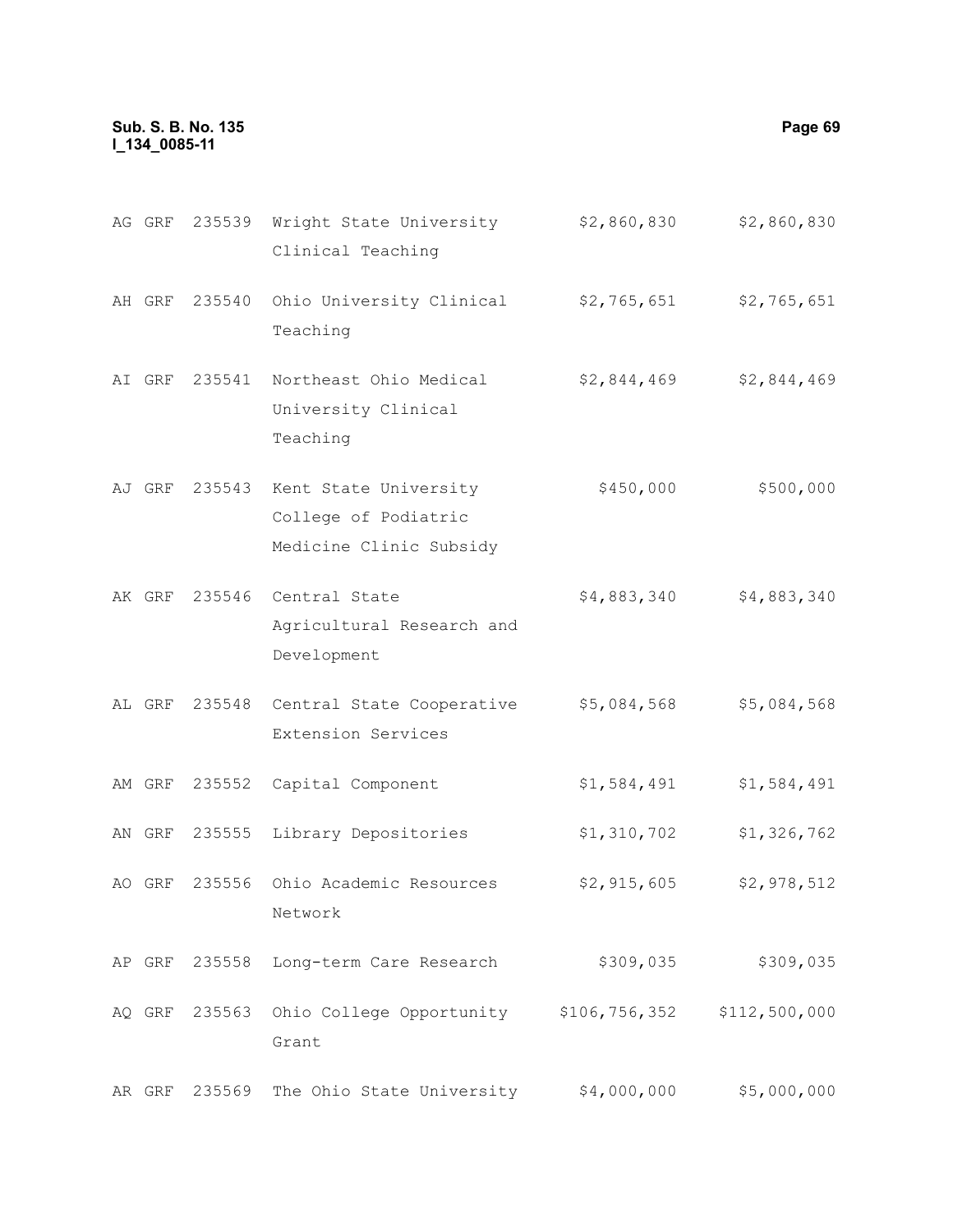# College of Veterinary Medicine Supplement

- AS GRF 235572 The Ohio State University \$728,206 \$728,206 Clinic Support
- AT GRF 235578 Federal Research Network  $$4,950,000$  \$4,950,000
- AU GRF 235591 Co-Op Internship Program \$890,000 \$890,000
- AV GRF 235595 Commercial Truck Driver Student Aid Program \$2,500,000 \$2,500,000
- AW GRF 235598 Rural University Program  $$400,000$  \$400,000
- AX GRF 235599 National Guard Scholarship Program \$19,000,000 \$19,000,000
- AY GRF 235909 Higher Education General \$331,000,000 \$301,000,000 Obligation Bond Debt Service
- AZ TOTAL GRF General Revenue Fund \$2,757,416,530 \$2,760,735,757
- BA Dedicated Purpose Fund Group
- BB 2200 235614 Program Approval and Reauthorization \$800,485 \$825,000
- BC 4560 235603 Sales and Services \$199,250 \$199,250

\$63,000 \$65,000

BD 4E80 235602 Higher Educational Facility Commission Administration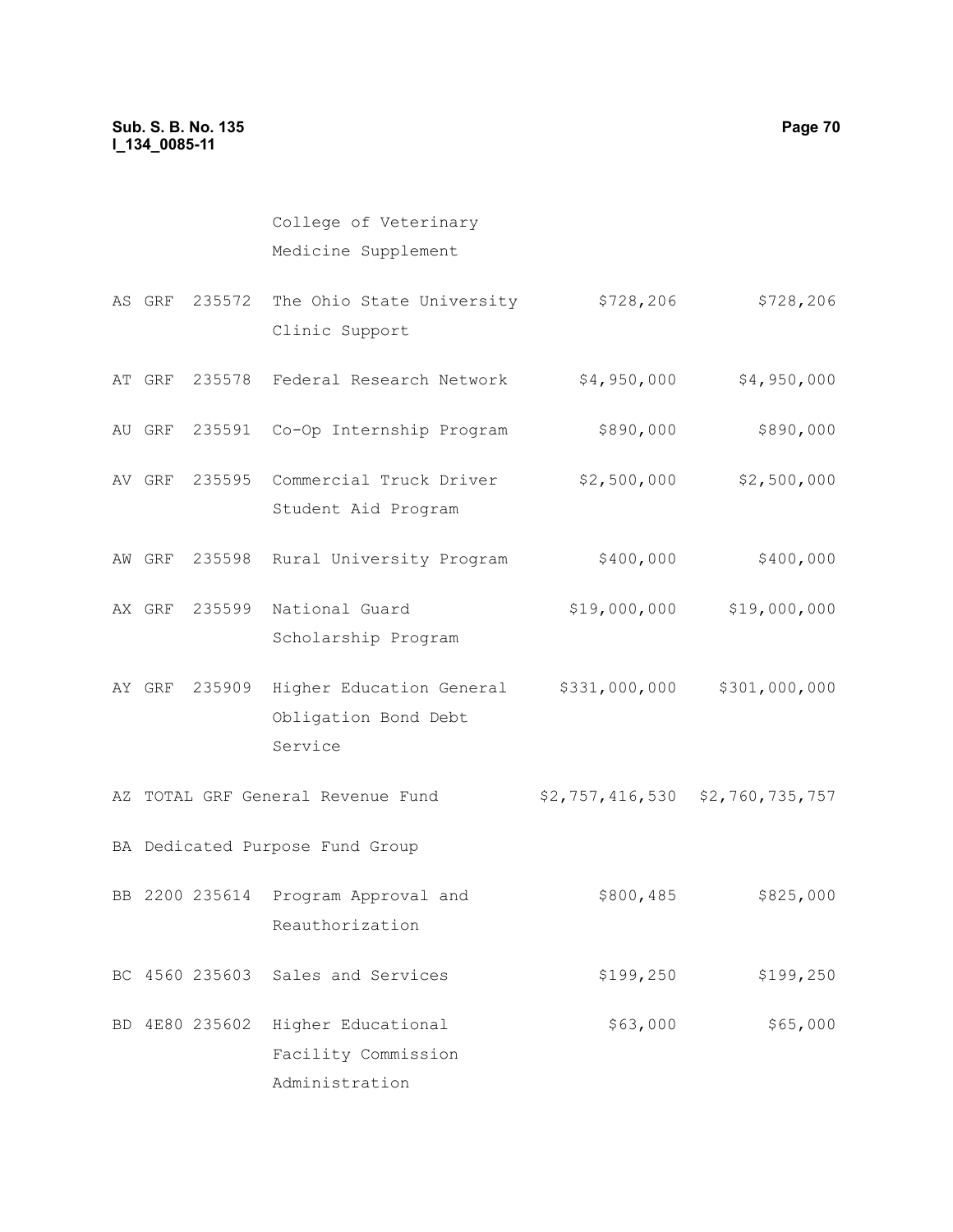### **Sub. S. B. No. 135 Page 71 l\_134\_0085-11**

|  | BE 5D40 235675 Conference/Special | \$1,000,000 | \$1,000,000 |
|--|-----------------------------------|-------------|-------------|
|  | Purposes                          |             |             |
|  |                                   |             |             |

- BF 5FR0 235650 State and Non-Federal \$1,402,150 \$1,402,150 Grants and Award
- BG 5JC0 235649 MAGNET Apprenticeship Program \$200,000 \$200,000
- BH 5NH0 235517 Short-Term Certifcates \$3,500,000 \$3,500,000
- BI 5P30 235663 Variable Savings Plan \$8,049,501 \$8,159,165
- BJ 5RA0 235616 Workforce and Higher Education Programs \$1,000,000 \$1,000,000
- BK 5UK0 235594 OhioCorps Program  $$150,000$  \$0
- BL 5YD0 235494 Second Chance Grant <del>Pilot</del> \$3,000,000 \$0 Program
- BM 6450 235664 Guaranteed Savings Plan \$1,035,116 \$1,047,209
- BN 6820 235606 Nursing Loan Program \$1,116,842 \$1,116,842
- BO TOTAL DPF Dedicated Purpose Fund Group \$21,516,344 \$18,514,616
- BP Bond Research and Development Fund Group
- BQ 7011 235634 Research Incentive Third \$5,000,000 \$5,000,000 Frontier
- BR 7014 235639 Research Incentive Third \$3,000,000 \$3,000,000Frontier - Tax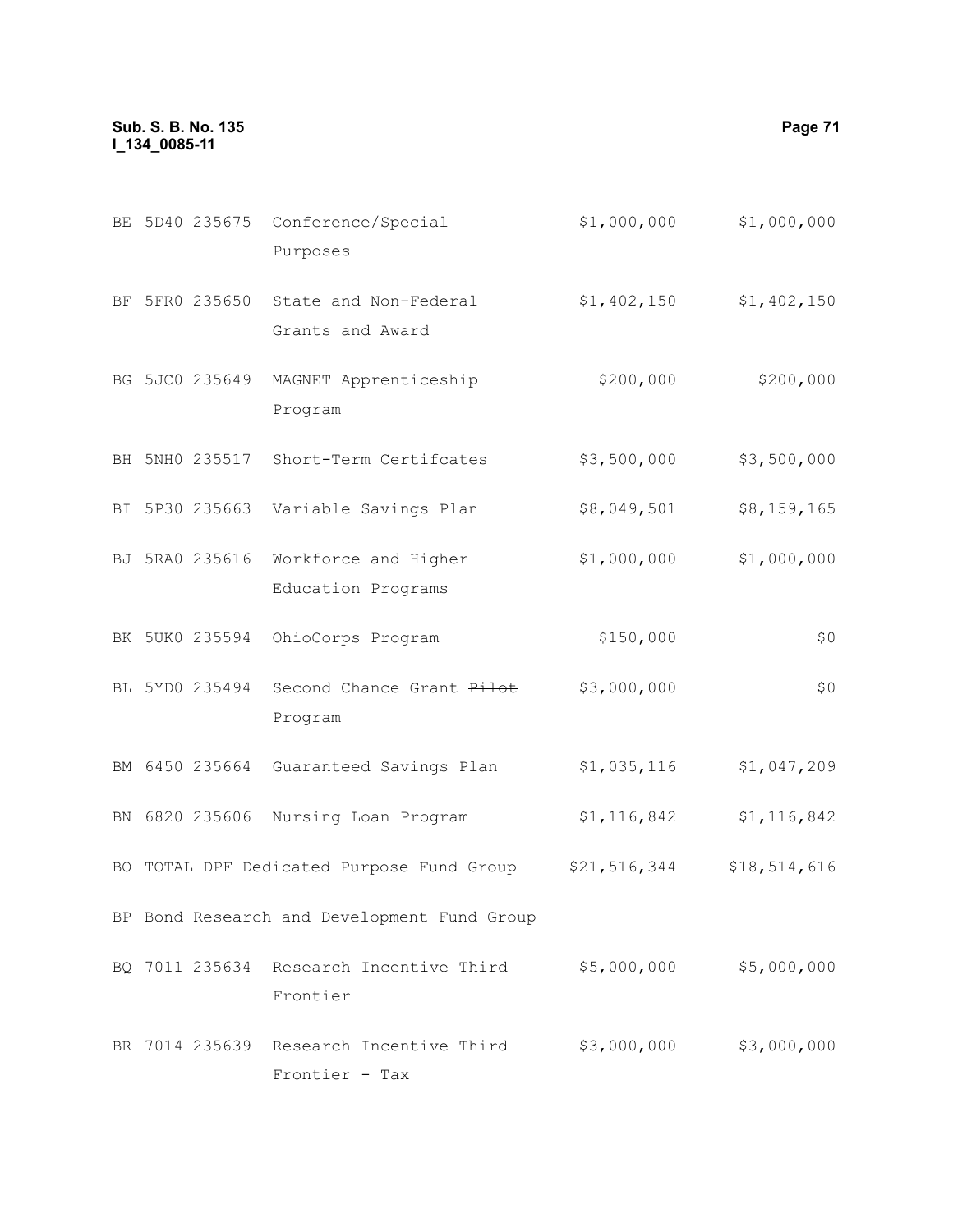# **Sub. S. B. No. 135 Page 72 l\_134\_0085-11**

|                        | BS TOTAL BRD Bond Research and                       | \$8,000,000  | \$8,000,000                     |  |  |  |
|------------------------|------------------------------------------------------|--------------|---------------------------------|--|--|--|
| Development Fund Group |                                                      |              |                                 |  |  |  |
| BT Federal Fund Group  |                                                      |              |                                 |  |  |  |
|                        | BU 3120 235577 Education, Research,                  | \$25,691     | \$25,691                        |  |  |  |
|                        | Development, and                                     |              |                                 |  |  |  |
|                        | Dissemination                                        |              |                                 |  |  |  |
|                        | BV 3120 235611 Gear-up Grant                         | \$2,000,000  | \$2,000,000                     |  |  |  |
|                        | BW 3120 235612 Carl D. Perkins                       | \$1,350,000  | \$1,350,000                     |  |  |  |
|                        | Grant/Plan Administration                            |              |                                 |  |  |  |
|                        | BX 3120 235641 Adult Basic and Literacy \$17,600,000 |              | \$17,600,000                    |  |  |  |
|                        | Education - Federal                                  |              |                                 |  |  |  |
|                        | BY 3BG0 235651 Gear Up Grant                         | \$1,750,000  | \$1,750,000                     |  |  |  |
|                        | Scholarships                                         |              |                                 |  |  |  |
| BZ 3N60 235658         | John R. Justice Student                              | \$70,000     | \$70,000                        |  |  |  |
|                        | Loan Repayment Program                               |              |                                 |  |  |  |
|                        | CA TOTAL FED Federal Fund Group                      | \$22,795,691 | \$22,795,691                    |  |  |  |
|                        | CB TOTAL ALL BUDGET FUND GROUPS                      |              | \$2,809,728,565 \$2,810,046,064 |  |  |  |

#### Sec. 381.480. SECOND CHANCE GRANT PHLOT-PROGRAM 1896

The foregoing appropriation item 235494, Second Chance Grant Pilot-Program, shall be distributed by the Chancellor of Higher Education to qualifying institutions of higher education and Ohio Technical Centers to provide grants to eligible students under the Second Chance Grant Pilot-Program established in section 3333.127 of the Revised Code. 1897 1898 1899 1900 1901 1902